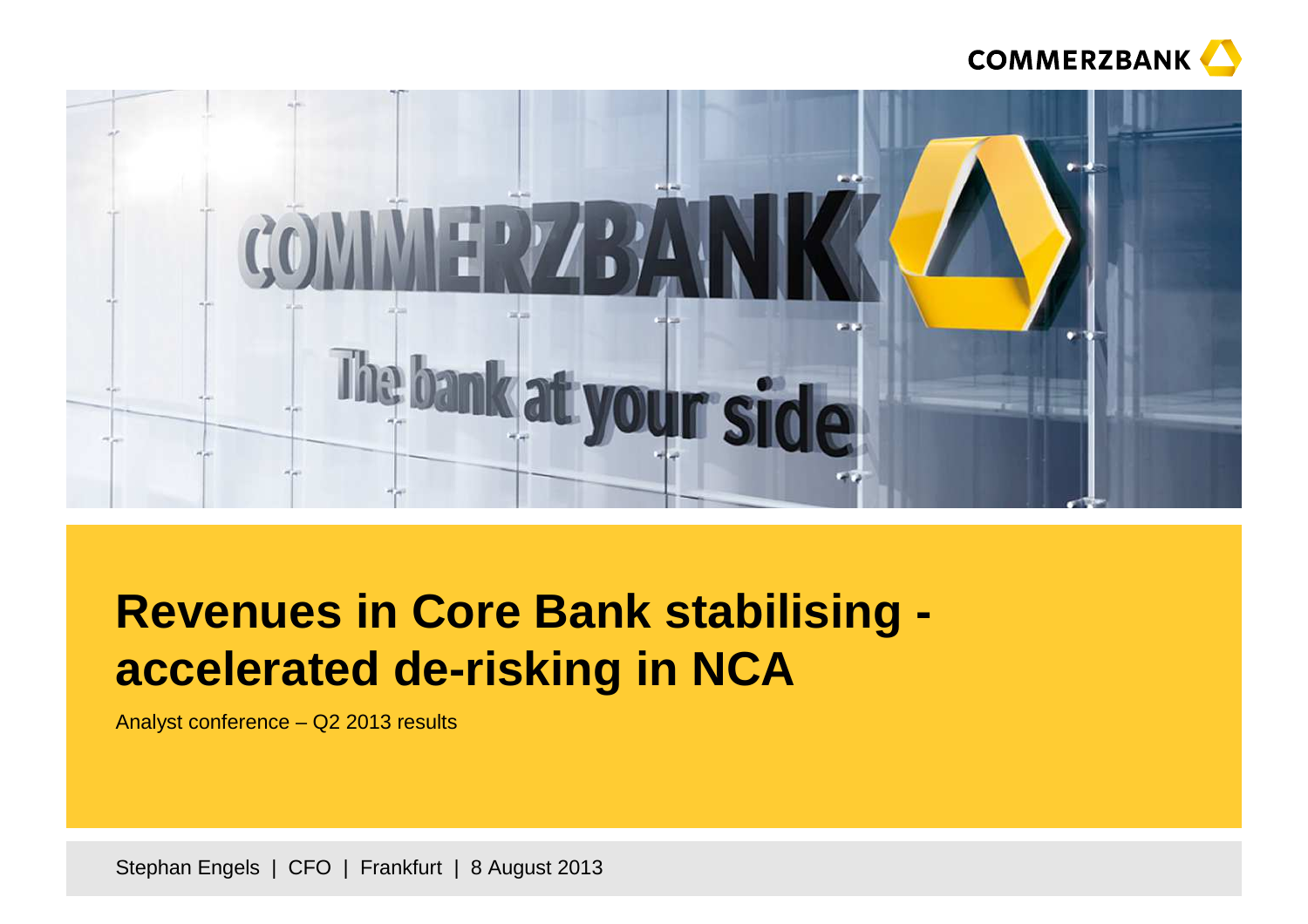

## **Group operating result of €78m in Q2 2013 affected by accelerated derisking in NCA - revenues in Core Bank stabilising**

- Core Bank's revenues of €2.26bn stable despite ongoing pressure from low interest environment thanks to active margin management and growth in new business
	- Increase in LLPs due to UK CRE-portfolio and higher LLPs in Core Bank as expected
- As stringent cost discipline is ongoing operating expenses slightly lower q-o-q despite increasing investments - agreement with the Works Council clears the way for considerable cost reductions to fund planned investments
- Group net result attributable to shareholders in Q2 2013 of  $\epsilon$ 43m vs.  $\epsilon$ -94m in Q1 2013
	- In NCA portfolio reduction €7bn in Q2 2013, thereof €3bn in CRE, DSB €1bn and €3bn in PF - in addition, sale of €5bn UK CRE-portfolio being effective in Q3 2013
	- Strengthened Basel III CET 1 ratio of 8.4% fully phased-in (Q1 2013: 7.5%) CRD4 leverage ratio (phase-in) currently at 4.0%
- Note: All numbers for previous quarters are restated to conform to new financial disclosure as of 1 January 2013 for comparability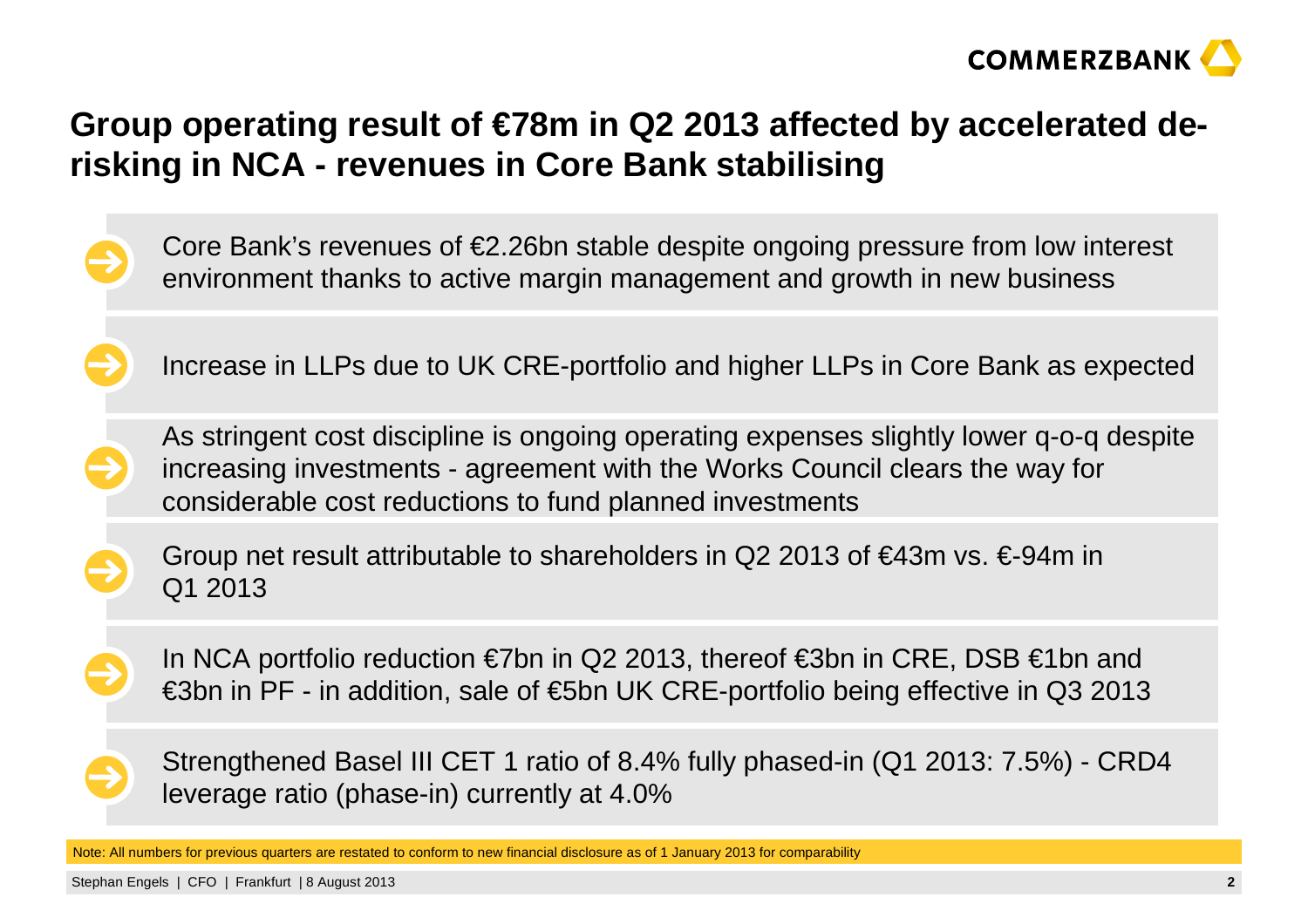

## **Commerzbank financials at a glance**

| Group                                | Q2 2012 | Q1 2013 | Q2 2013 |
|--------------------------------------|---------|---------|---------|
| Operating result $(\epsilon m)$      | 442     | 469     | 78      |
| Net result $(\epsilon m)^{1}$        | 270     | $-94$   | 43      |
| Core Tier 1 ratio B $2.5$ (%)        | 12.2    | 11.5    | 12.1    |
| $RWA$ ( $\notin$ bn)                 | 210     | 210     | 206     |
| Core Bank (incl. O&C)                | Q2 2012 | Q1 2013 | Q2 2013 |
| Operating result $(\epsilon m)$      | 574     | 555     | 465     |
| Op. RoE (%)                          | 12.8    | 11.9    | 9.9     |
| CIR(%)                               | 70.2    | 71.7    | 71.0    |
| Risk density of EaD (bps)            | 28      | 28      | 27      |
| LTD ratio $(\%)$                     | 78      | 75      | 74      |
| <b>NCA</b>                           | Q2 2012 | Q1 2013 | Q2 2013 |
| Operating result $(\epsilon m)$      | $-152$  | $-86$   | $-387$  |
| EaD incl. NPL volume $(\epsilon$ bn) | 163     | 143     | 136     |
| Risk density of EaD (bps)            | 51      | 72      | 70      |

<sup>1)</sup> Attributable to Commerzbank shareholders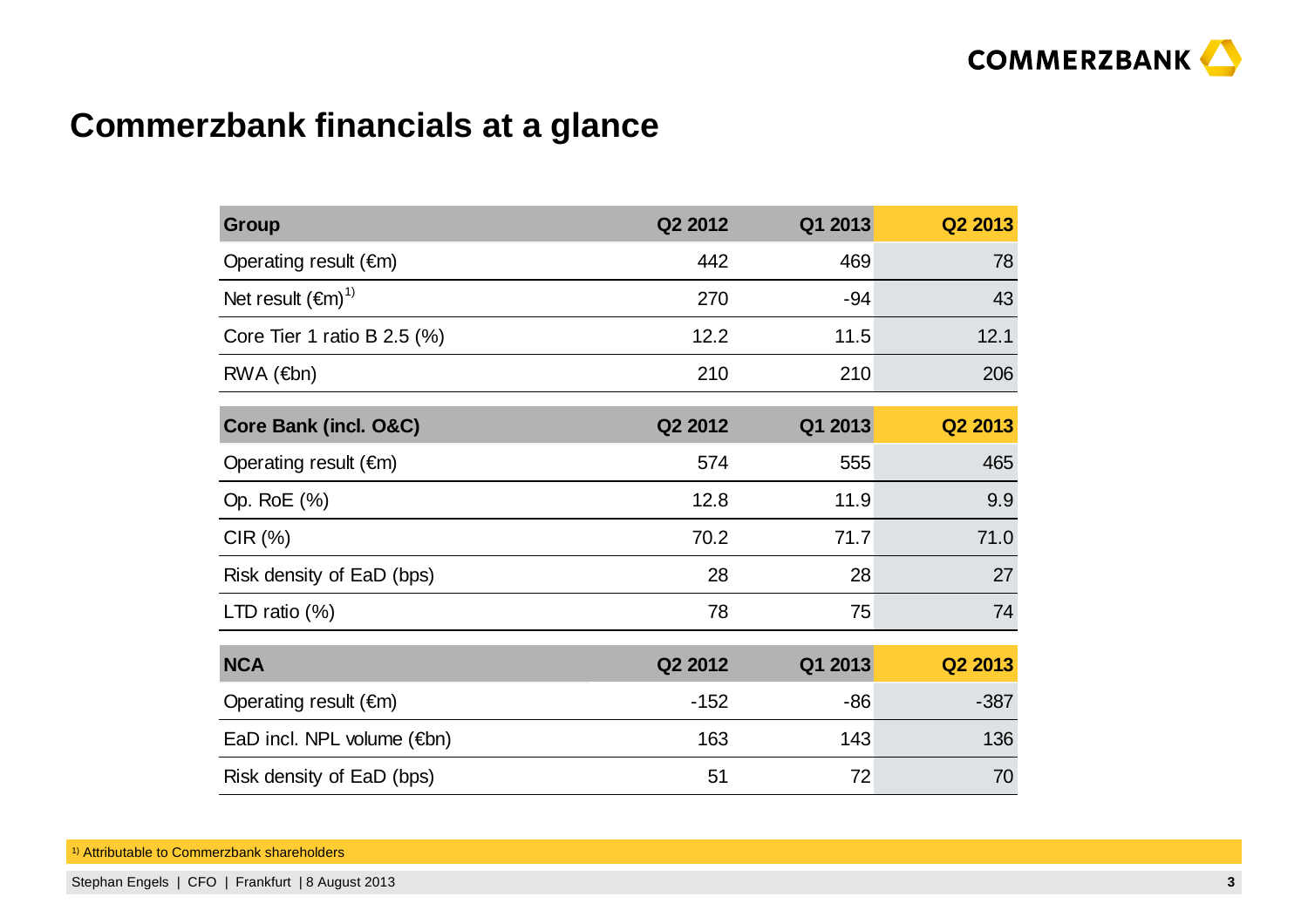

## **Group operating result affected by de-risking of NCA and higher LLPs in Core Bank as expected**



#### **Q2 2013 vs. Q1 2013**

- ▲ Lower revenues on group level driven by NCA, including impairment charge on Public Finance exposure revenues in<br>Core Bank stable Core Bank stable
- **►** LLP affected by lower releases in Core Bank as expected as well as UK CRE-portfolio
- **▲** Continued improvement in operating costs thanks to ongoing efficiency measures
- **▲** De-risking in NCA by €7bn additional €5bn UK CRE-portfolio to be booked in Q3 2013, main charges already included in Q2

1) Consolidated result attributable to Commerzbank shareholders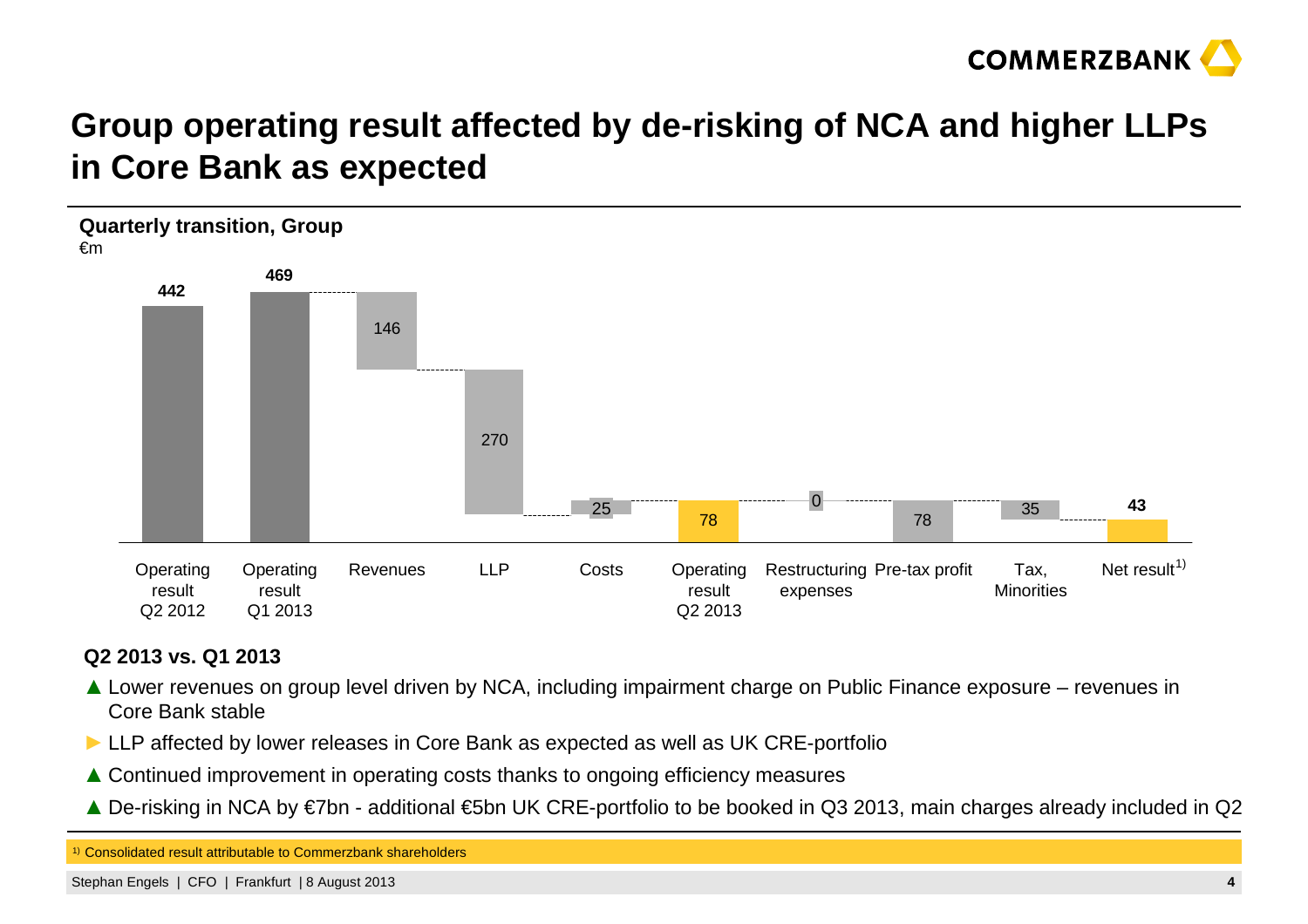

#### **Adjusted revenues before LLP**



 $^{\rm 1)}$  Net of hedges  $^{\rm 2)}$  Liability Management and Greece sov. impairment  $^{\rm 3)}$ Q1 2012 and Q2 2012: NCA and PRU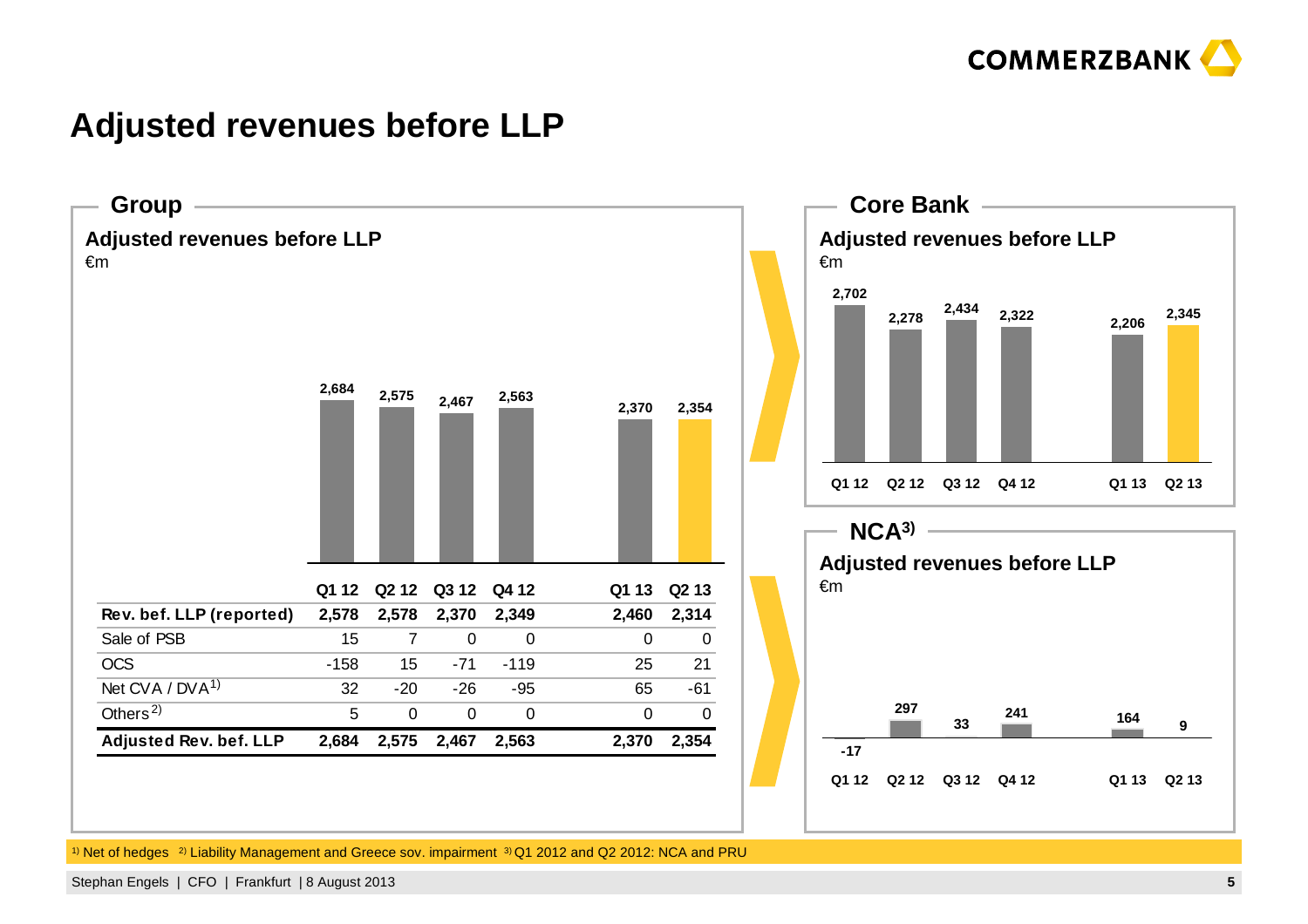

### **Adjusted operating result**







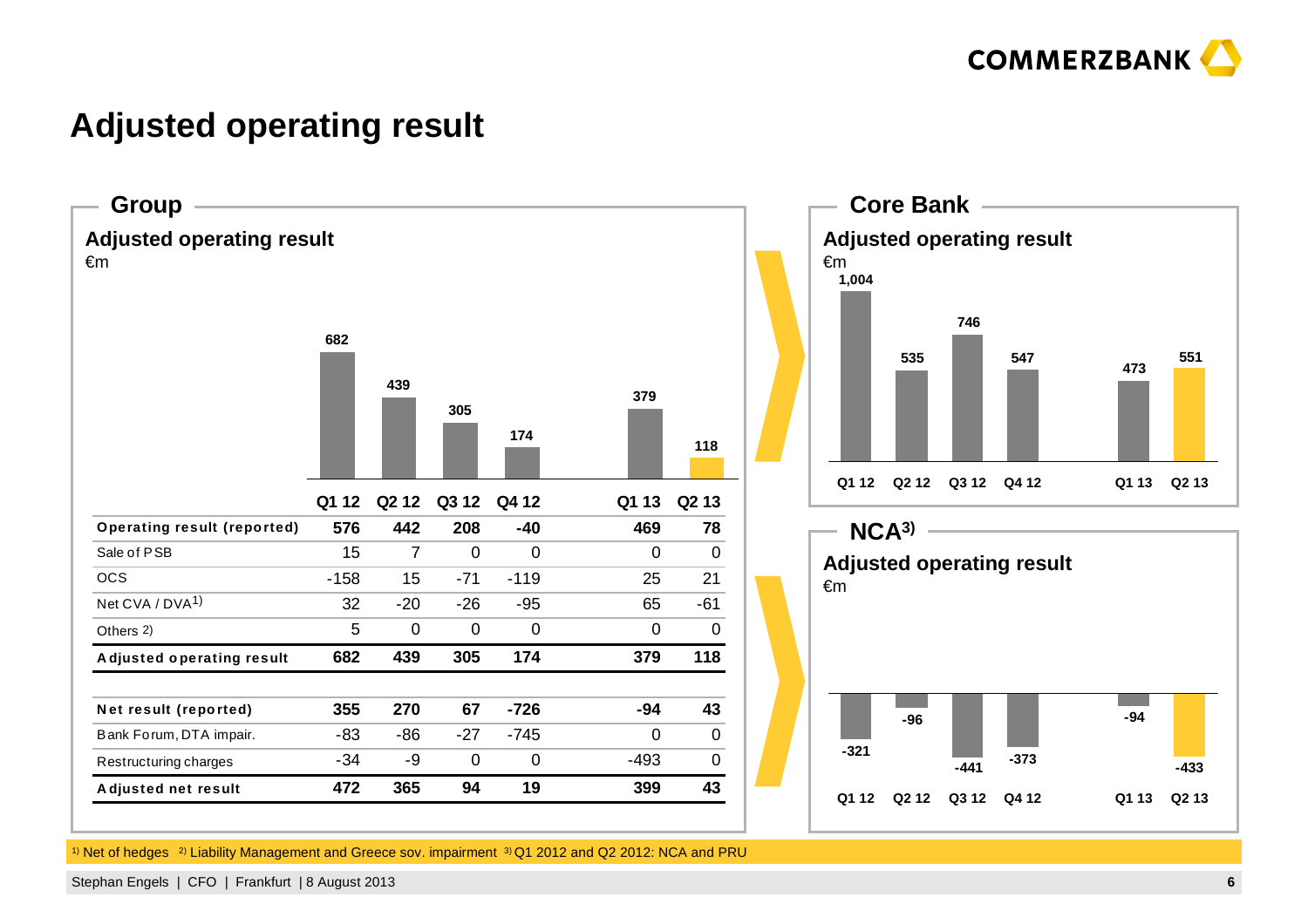

## **Revenues in Core Bank stabilising in a low interest rate environment volume growth in PC and MSB underlines strategic repositioning**



#### **Q2 2013 vs. Q1 2013**

- **▲** Revenues before LLP in Core Bank stable q-o-q and only 3% below Q2 2012 active margin management, volume arouth and new products compensate for a low interest rate environment growth and new products compensate for a low interest rate environment
- **▲** NCI only 5% lower than seasonally strong Q1 2013 and 5% above Q2 2012 positive momentum mainly driven by PC
- **▲** New business volume in residential mortgages in PC +23% loan volume in Mittelstand Germany +5% q-o-q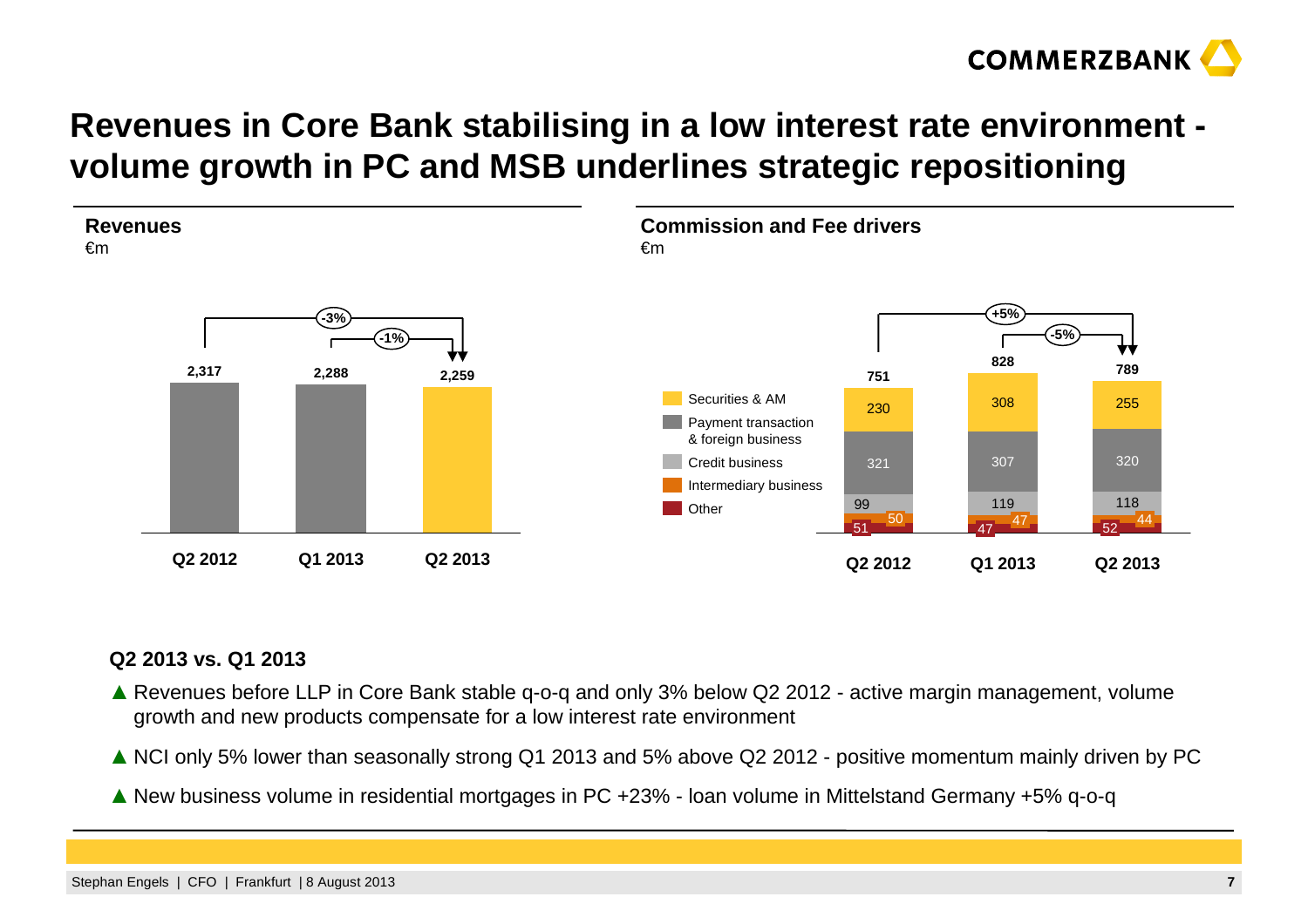

#### **Core Bank: Efficiency measures are successfully ongoing**



#### **Q2 2013 vs. Q1 2013**

- **▲** Reduction in personal expenses despite collectively agreed wage increases in 2012 agreement with the New the way for considerable cost reductions to fund planned investments Works Council clears the way for considerable cost reductions to fund planned investments
- **▲** In light of a comparably moderate economic development and with respect to a balanced CIR, we use a reasonable investment approach supervised by the Bank's Investment Committee reasonable investment approach supervised by the Bank's Investment Committee

1) C&M CIR excluding OCS effect and net CVA / DVA (net of hedges)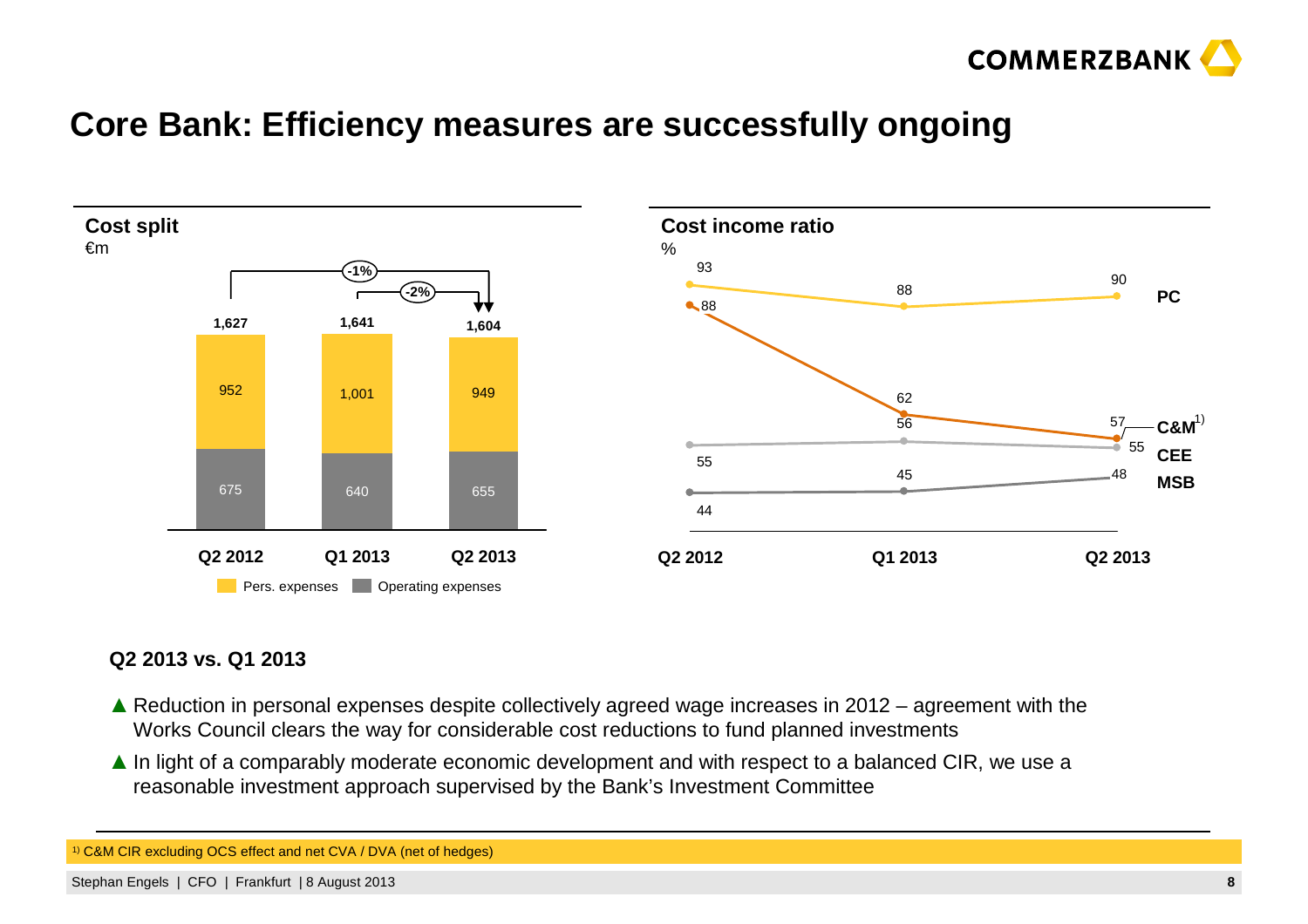

### **Core Bank: Higher LLP in line with expectations - NPL ratio remains stable below 2%**





1) Default portfolio incl. Bank Forum (€0.8bn)2) As % of EaD **▲** Ongoing good portfolio quality (risk density) in Core Bank

- ▲ Default volume continuously reduced by active work-out -<br>coverage ratio further improved coverage ratio further improved
- ► Higher LLP in MSB driven by single cases and year-to-date<br>less releases than in previous year less releases than in previous year

**Default volume vs. coverage**



Stephan Engels | CFO | Frankfurt | 8 August 2013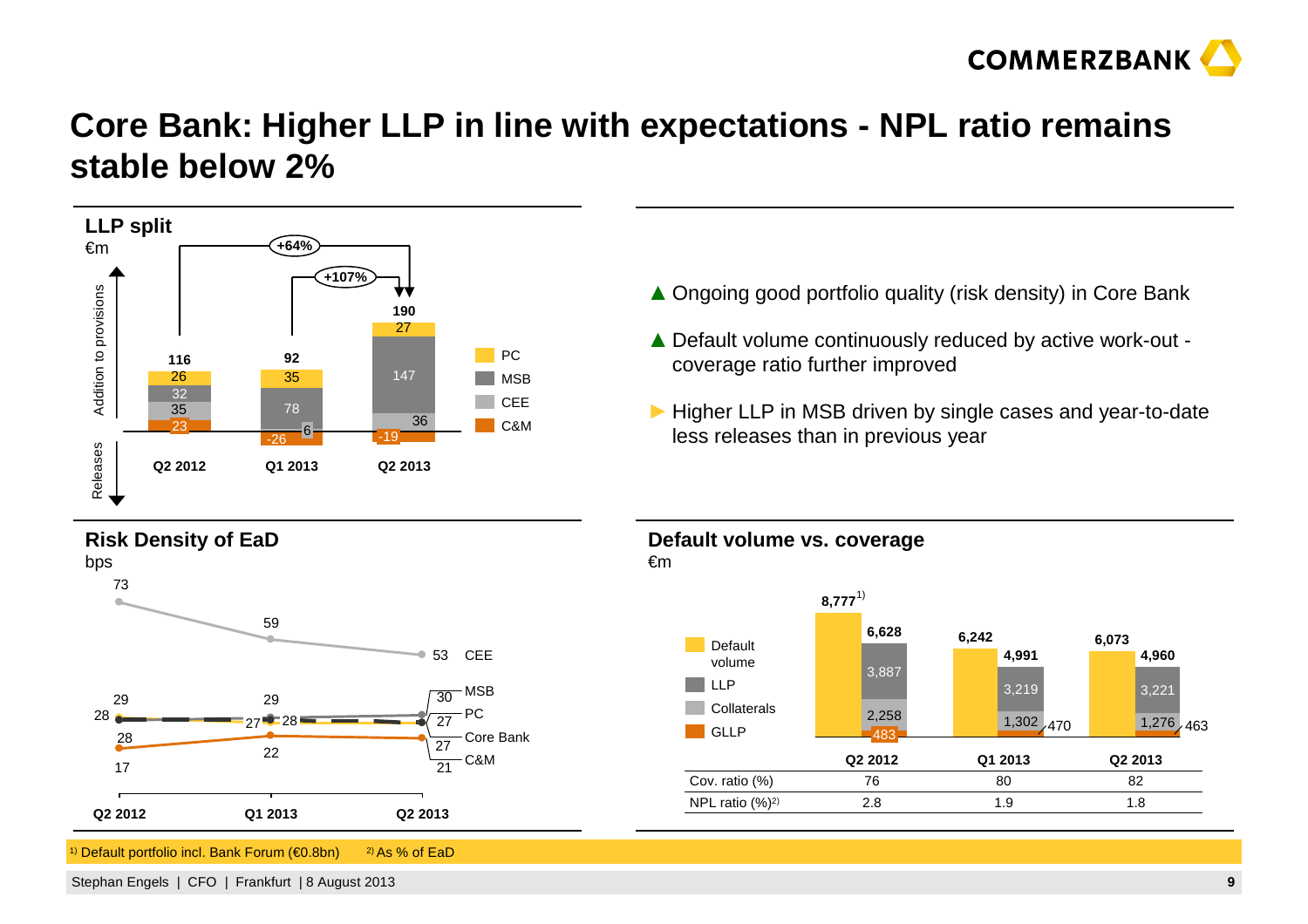

## **Full focus on implementation of our strategic agenda**

| <b>Segment</b> | <b>Target</b>                                                                      | <b>Target 2016</b>        | Progress towards target in Q21) |
|----------------|------------------------------------------------------------------------------------|---------------------------|---------------------------------|
|                | Revenues per customer                                                              | $+10%$                    |                                 |
|                | Net new customers                                                                  | 1 million                 |                                 |
| <b>PC</b>      | Assets under control                                                               | $> \in 300$ bn            |                                 |
|                | Net promoter score                                                                 | $>30\%$                   |                                 |
|                | Revenue growth                                                                     | $+4\%$ p.a.               |                                 |
|                | Growth in international revenues                                                   | $+8\%$ p.a.               |                                 |
| <b>MSB</b>     | Cross-selling                                                                      | $>50\%$<br>non-loan ratio |                                 |
|                | New customers                                                                      | >15%                      |                                 |
|                | Simplified and schematic representation of progress towards 2016 target in Q2 2013 |                           |                                 |

<sup>1)</sup> Sim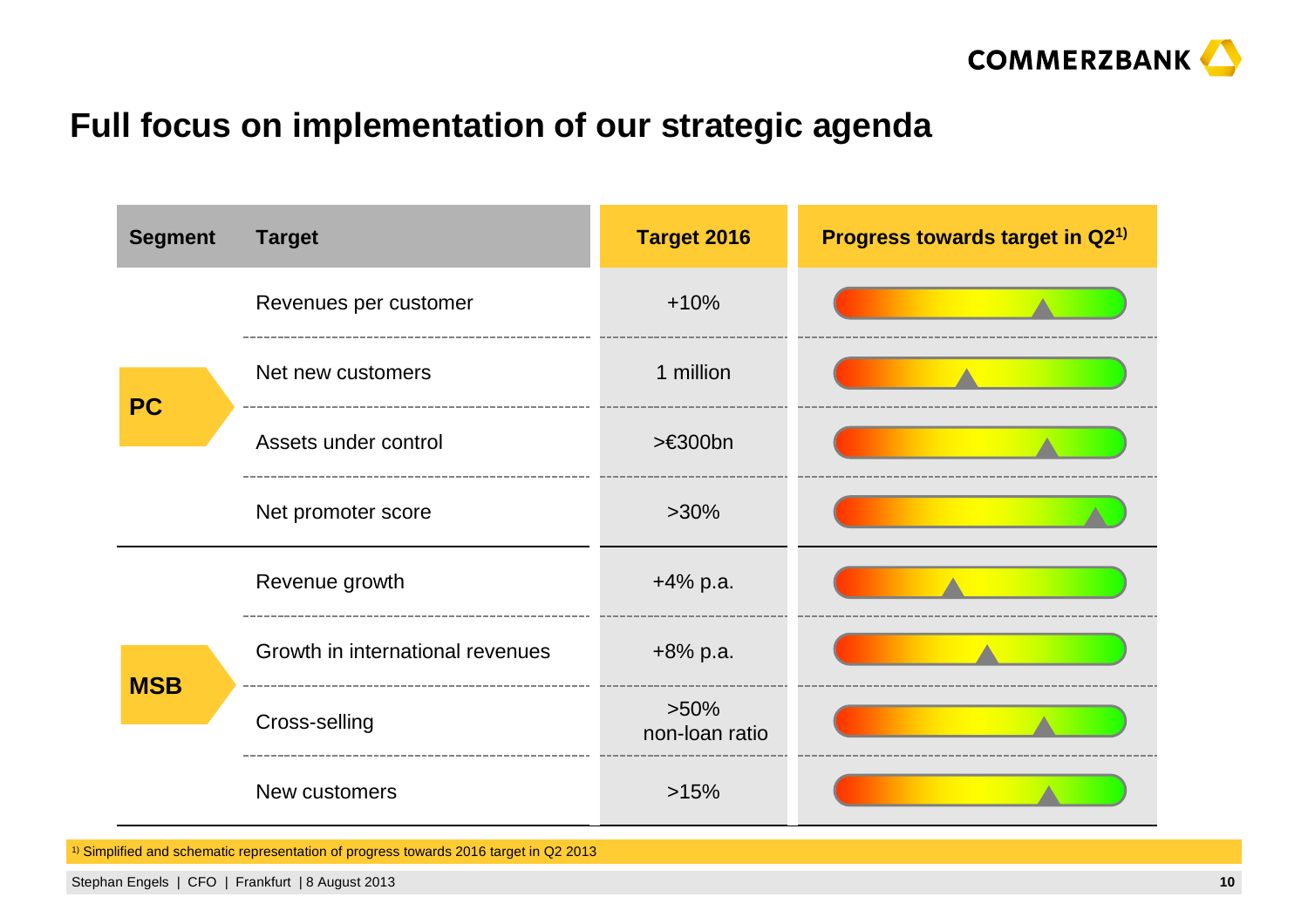

#### **Full focus on implementation of our strategic agenda**

| <b>Segment</b> | <b>Target</b>                                    | <b>Target 2016</b> | Progress towards target in Q2 <sup>1)</sup> |
|----------------|--------------------------------------------------|--------------------|---------------------------------------------|
| <b>CEE</b>     | Revenue growth                                   | $+5%$ p.a.         |                                             |
|                | Loan to deposit ratio                            | 115%               |                                             |
|                | Revenue growth                                   | $+4\%$ p.a.        |                                             |
| <b>C&amp;M</b> | Front-to-back cost efficiency                    | €150m p.a.         |                                             |
|                | Maintain capital efficiency<br>despite Basel III | Maintain           |                                             |

<sup>1)</sup> Simplified and schematic representation of progress towards 2016 target in Q2 2013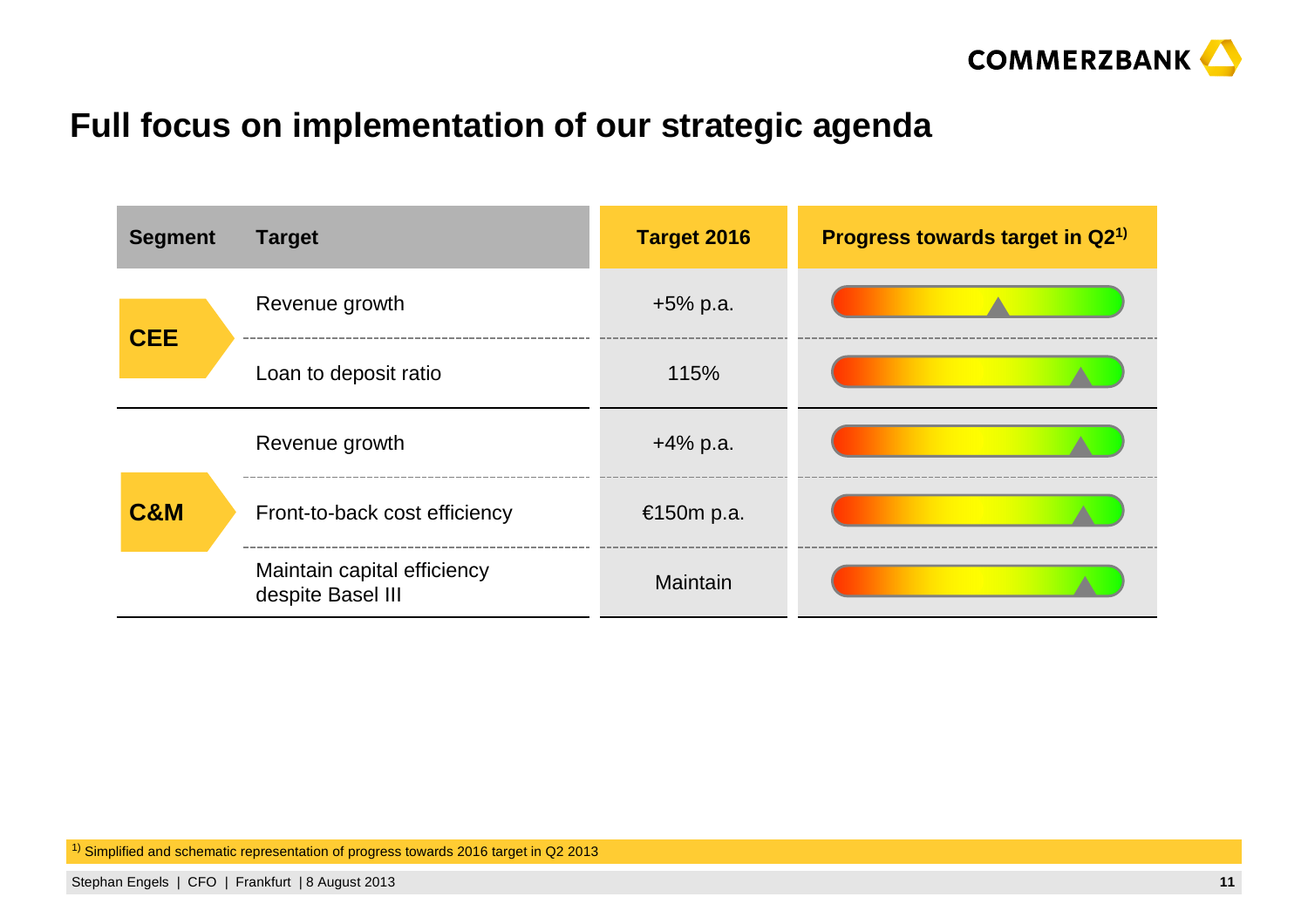

### **Private Customers: Revenues almost on seasonally strong Q1 2013 level and 5% above Q2 2012**



#### **Q2 2013 vs. Q1 2013**

- **▲** Revenues €19m (-2%) lower than Q1 2013, but €38m (+5%) above Q2 2012
- **▲** Highest volume of new business in loans since the beginning of 2011, especially residential mortgages with strong and a rowth in O2 2013 (€2 3bn: +23% a-o-a) growth in Q2 2013 (€2.3bn; +23% q-o-q)
- **▲** Operating expenses remain stable, as investments in brand, products and services have been funded by means of continued cost discipline continued cost discipline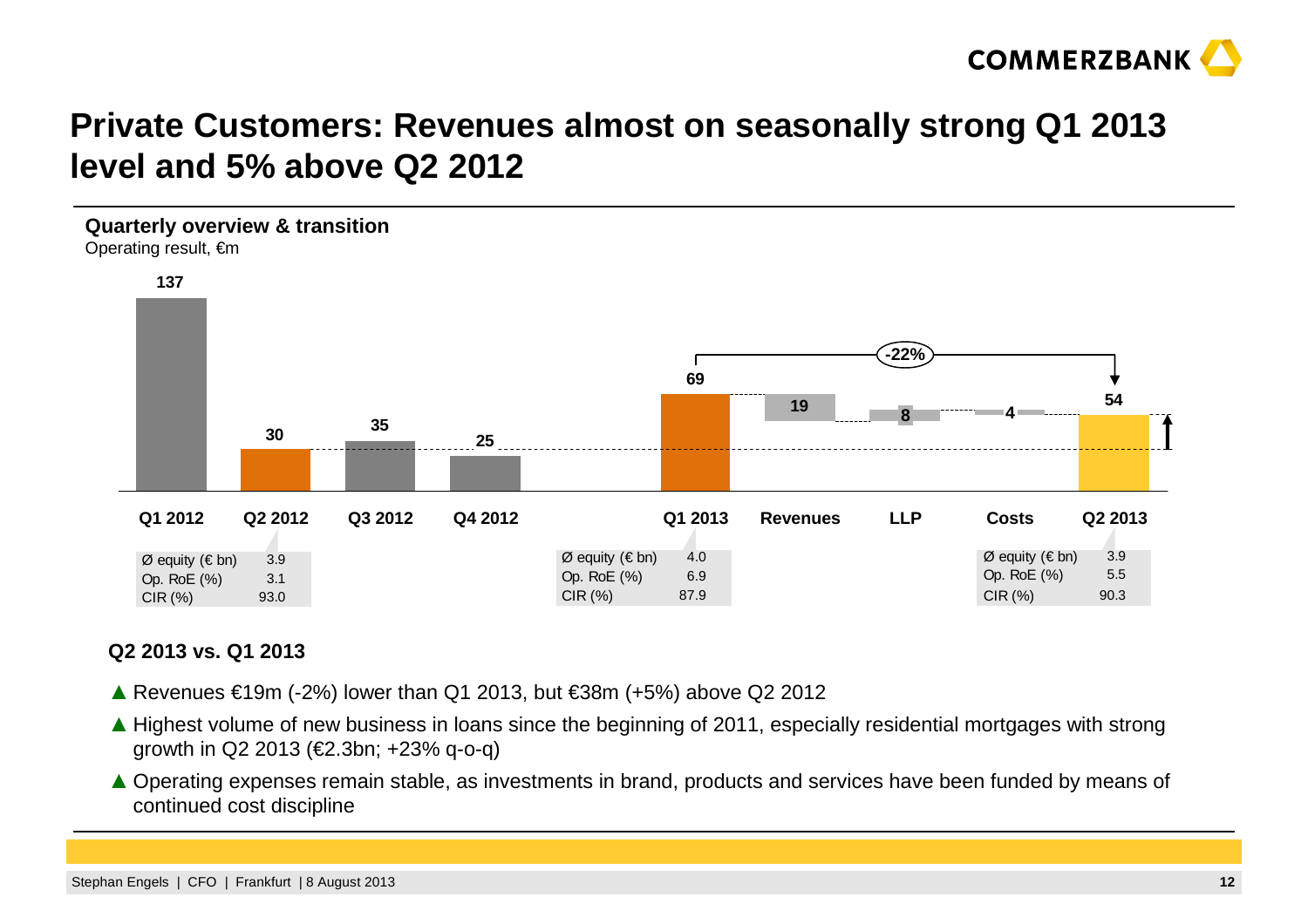

## **PC divisional split**

| Filialbank - Revenues before LLP<br>€m |                   |                        | <b>Commerz Real - Revenues before LLP</b><br>€m                                                                                                                                                                              |                        |            |                        |                                                                              |  |  |
|----------------------------------------|-------------------|------------------------|------------------------------------------------------------------------------------------------------------------------------------------------------------------------------------------------------------------------------|------------------------|------------|------------------------|------------------------------------------------------------------------------|--|--|
| 688                                    | 722               | 725                    | ▲ Strongest quarter in revenues<br>since Q2 2012, both quarters in<br>2013 with significant positive<br>operating result<br>▲ Active interest rate manage-<br>ment compensates effects from<br>low interest rate environment | 37                     | 50         | 32                     | ▼ Lower NCI from real estate<br>transactions than in the<br>previous quarter |  |  |
| Q <sub>2</sub><br>2012                 | <b>Q1</b><br>2013 | Q <sub>2</sub><br>2013 | ▲ Positive growth of clients and<br>accounts as well as new<br>business                                                                                                                                                      | Q <sub>2</sub><br>2012 | Q1<br>2013 | Q <sub>2</sub><br>2013 |                                                                              |  |  |

#### **Direct Banking – Revenues before LLP**  €m

|                        |            |            | ▲ Q2 2013 revenues on a stable<br>level (Q1 2013: €7m net gains<br>on financial assets) |
|------------------------|------------|------------|-----------------------------------------------------------------------------------------|
| 76                     | 86         | 82         | ▲ Continued inflow of net new<br>money                                                  |
| Q <sub>2</sub><br>2012 | Q1<br>2013 | Q2<br>2013 |                                                                                         |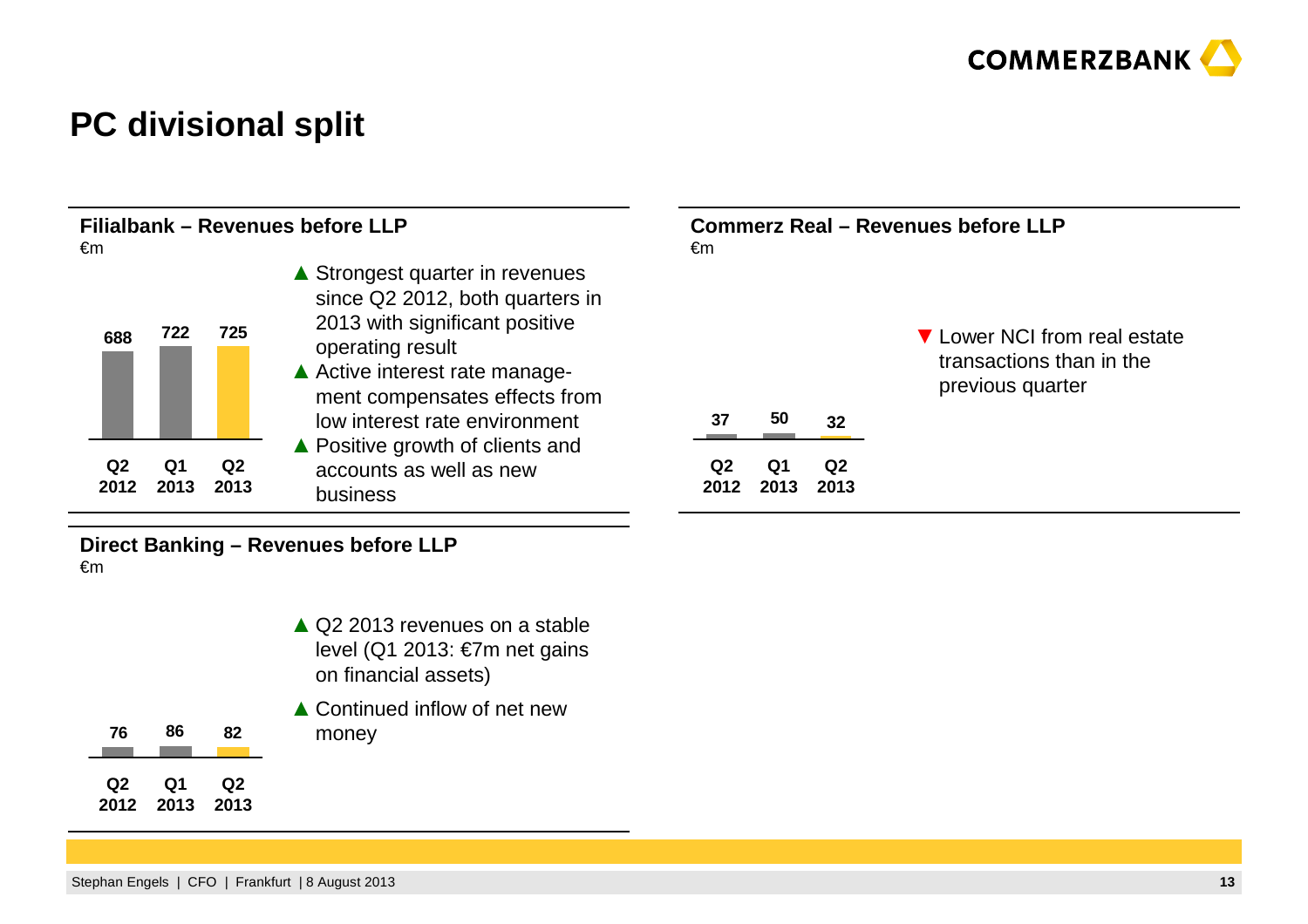

## **Mittelstandsbank: Revenues from direct customer business stable, but LLPs higher**



#### **Q2 2013 vs. Q1 2013**

- ▲ Lower revenues due to valuation effects of counterparty risks in derivatives business revenues from customer<br>business stable business stable
- ▲ Loan volume growth of 3% in Q2 2013, thereof more than 5% in Mittelstand Germany but Großkunden & International slightly lower (-2%) slightly lower (-2%)
- ► Increase in LLPs due to single cases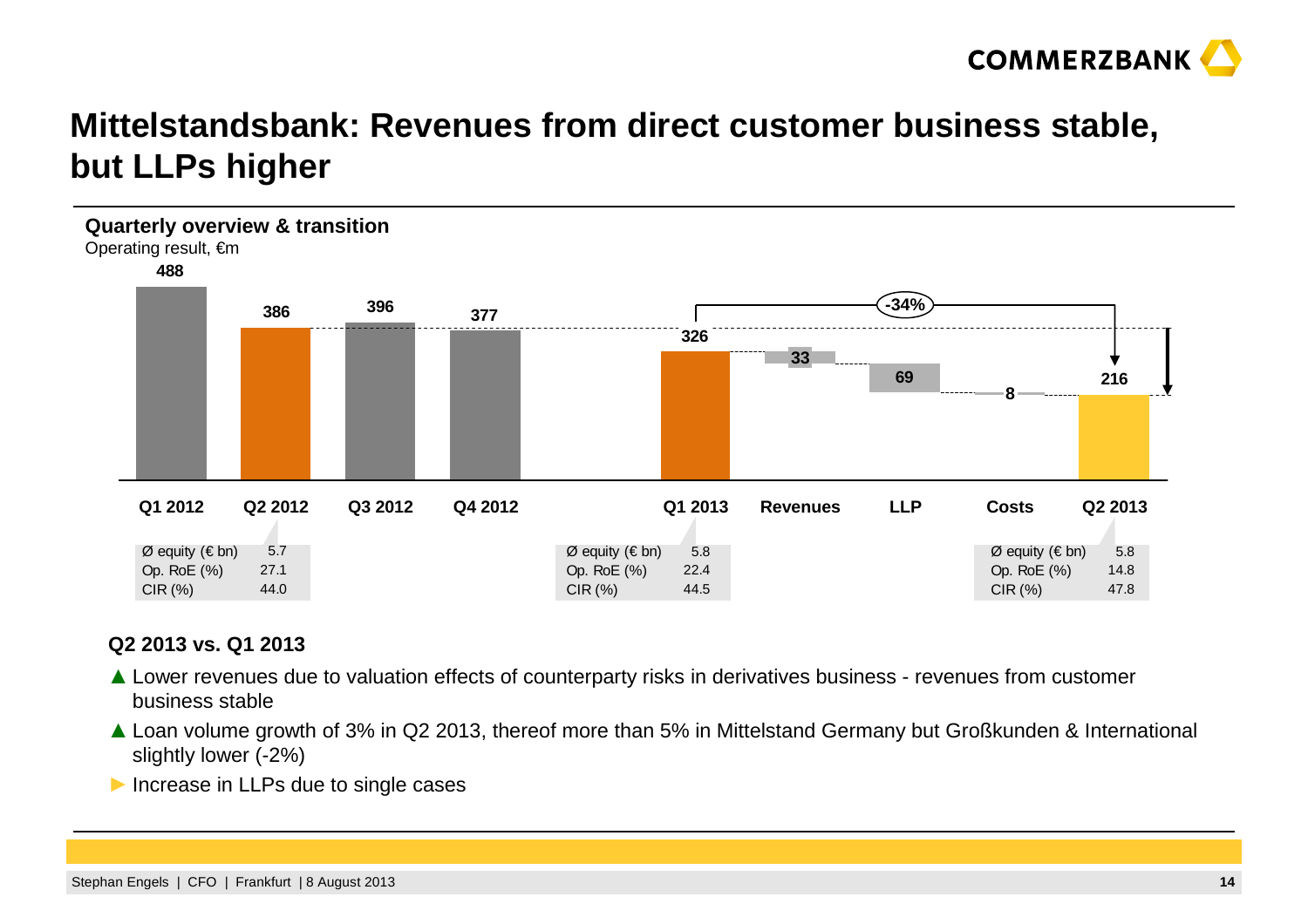

#### **MSB divisional split**



#### **Financial Institutions – Revenues before LLP**  €m

|            |            |            | ▲ Higher revenues in direct<br>customer business driven by<br>foreign trade business                 |
|------------|------------|------------|------------------------------------------------------------------------------------------------------|
| 110        | 102        | 103        | $\blacktriangleright$ Negative valuation effects by<br>counterparty risks in derivatives<br>business |
| Q2<br>2012 | Q1<br>2013 | Q2<br>2013 |                                                                                                      |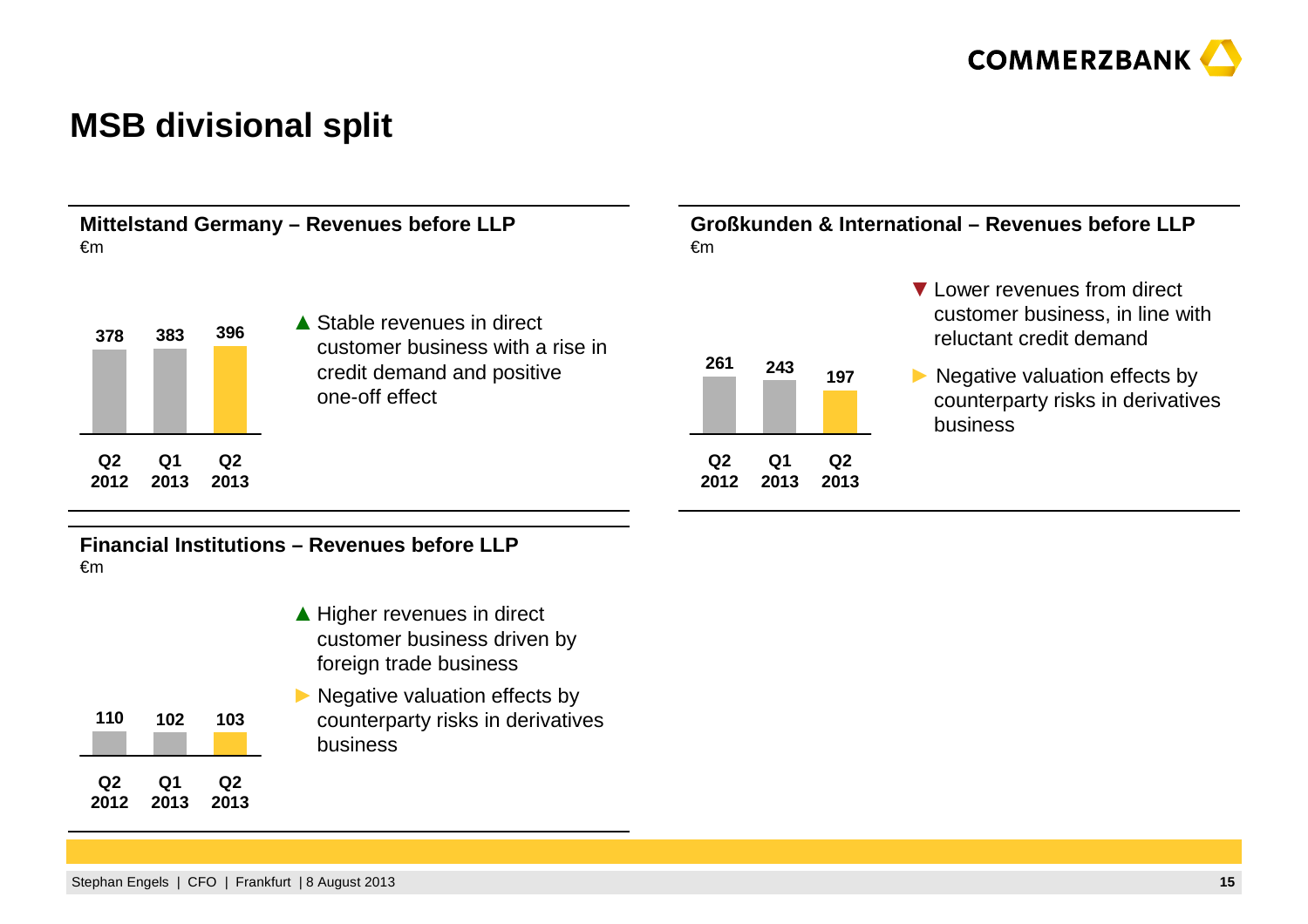

### **Central & Eastern Europe: Revenues slightly higher but LLPs increased as expected**



#### **Q2 2013 vs. Q1 2013**

- ▲Positive development of revenues despite further subdued economic environment
- ►Increase in loan loss provisions as expected whereas Q1 2013 benefited from releases of LLPs
- ▲ Ongoing focus on cost management with attractive CIR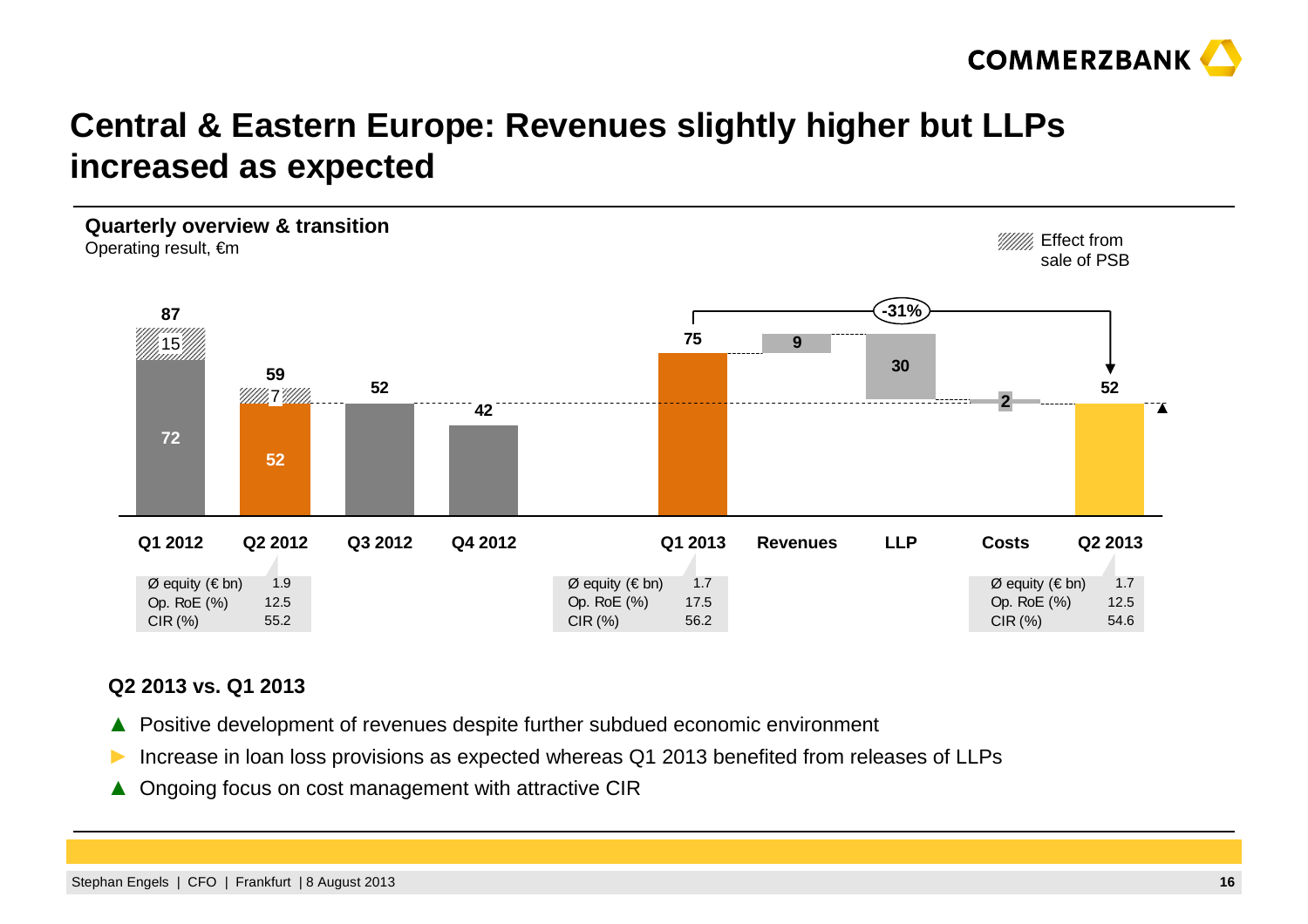

### **Corporates & Markets: Strong Q2 results driven by Corporate Finance and Equity Markets & Commodities**



#### **Q2 2013 vs. Q1 2013**

- A Revenues excl. OCS effect and net CVA/DVA<sup>1)</sup> even higher than seasonally strong first quarter and significantly above  $\bigcirc$  2012 Q2 2012
- $\blacktriangle$  Strong Q2 2013 operating result excl. OCS and net CVA/DVA<sup>1)</sup> of €273m driven by Equity Markets & Commodities and<br>Corporate Einance: Eixed Income & Currencies weaker g-o-g after strong performance in Interest Rates Corporate Finance; Fixed Income & Currencies weaker q-o-q after strong performance in Interest Rates in Q1 2013

1) Net of hedges. Since Q2 2013 spread-based calculation of CVA/DVA impact, before calculation was rating-based. 2) Excl. OCS effect and net CVA/DVA (net of hedges)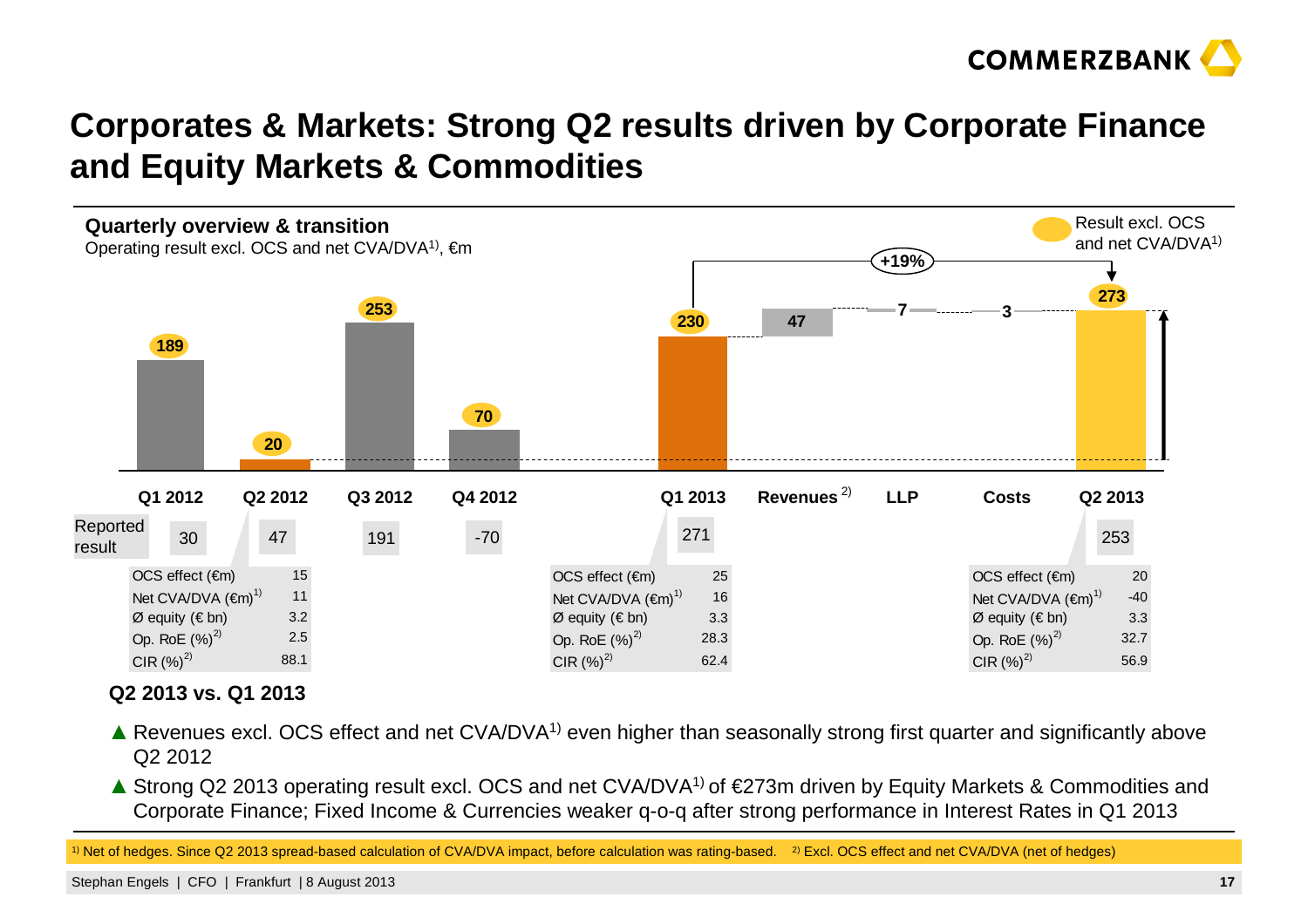

#### **Corporates & Markets divisional split**



1) Net of hedges. Since Q2 2013 spread based calculation of CVA/DVA impact, before calculation was rating based.<sup>2)</sup> Transfer from PRU to CPM in Q3 2012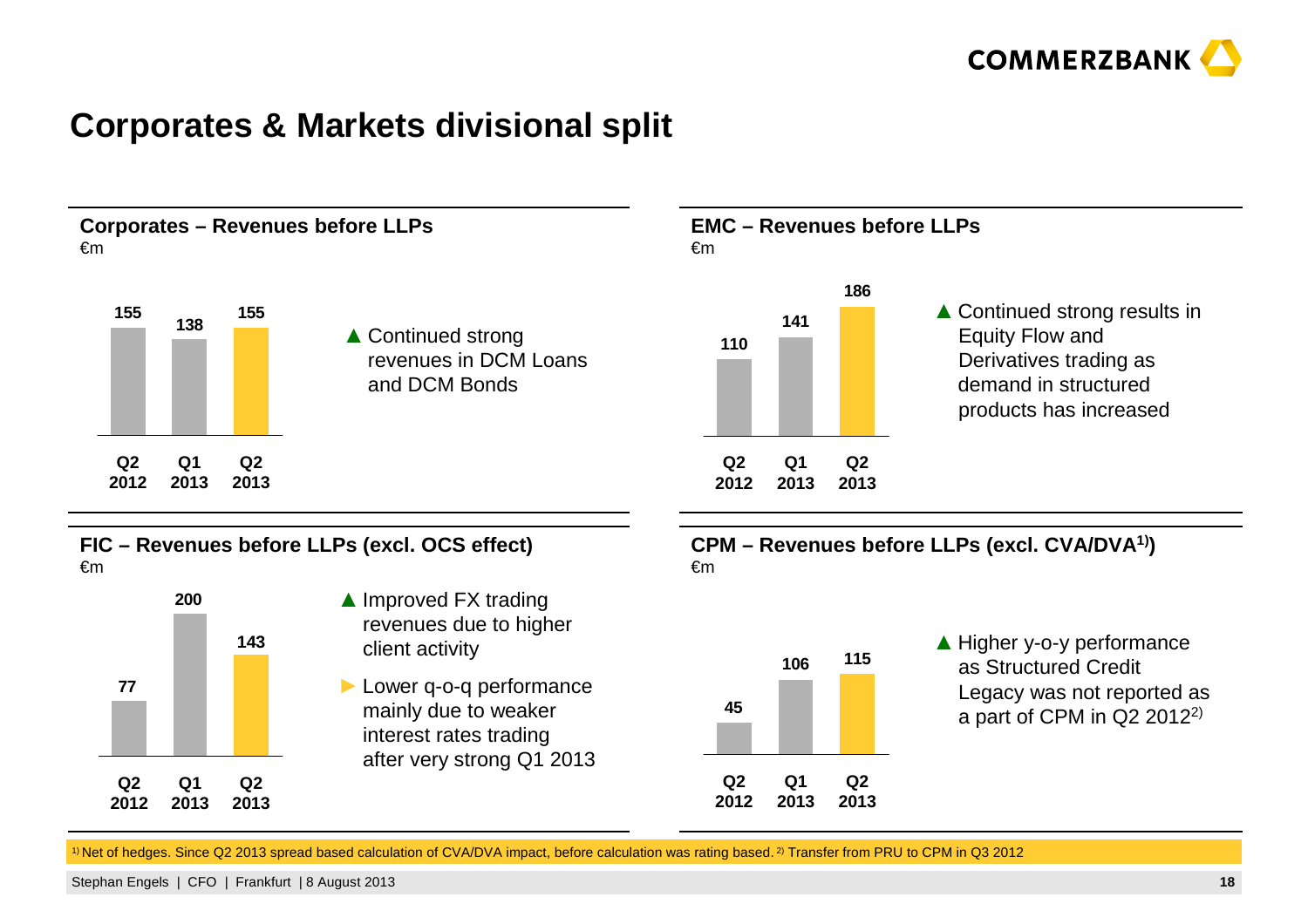

## **NCA: Active management drives accelerated portfolio run-down in Q2 2013 – reduction in portfolio target 2016 to significantly below €90bn**



#### **Q2 2013 vs. Q1 2013**

- ▲ Charges of €134m due to UK CRE-portfolio already reflected in Q2 2013 numbers portfolio and RWA reduction becoming effective in Q3 2013
- ▼ Impairment charge on Public Finance exposure
- ▲ Thanks to re-pricing of loans recurring revenues in Q2 slightly higher both q-o-q and y-o-y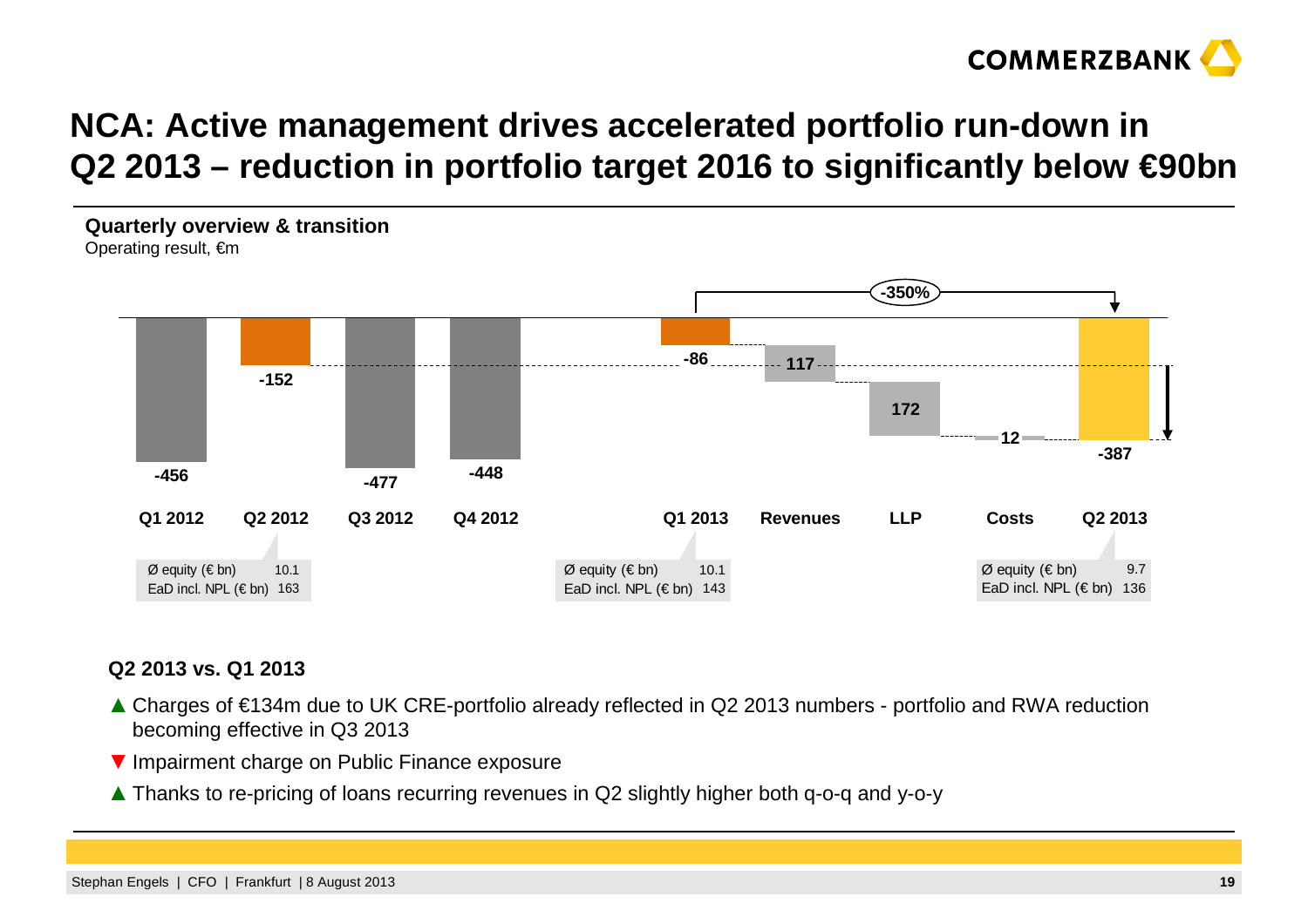

#### **NCA: Sizable asset reduction in all NCA sub-segments – consequent de-risking strategy accelerated**





**EaD incl. NPL volume**



- ▼ Higher LLP in NCA mainly driven by UK CRE-portfolio
- ► LLP Ship Finance lower y-o-y mainly driven by less<br>nortfolio based LLP portfolio based LLP

#### **Default volume and coverage**€m



1) In Q2 2012 Deutsche Schiffsbank portfolio excluding €3.2bn DSB public finance assets 2) Before €5bn sale of UK CRE-portfolio 3) As % of EaD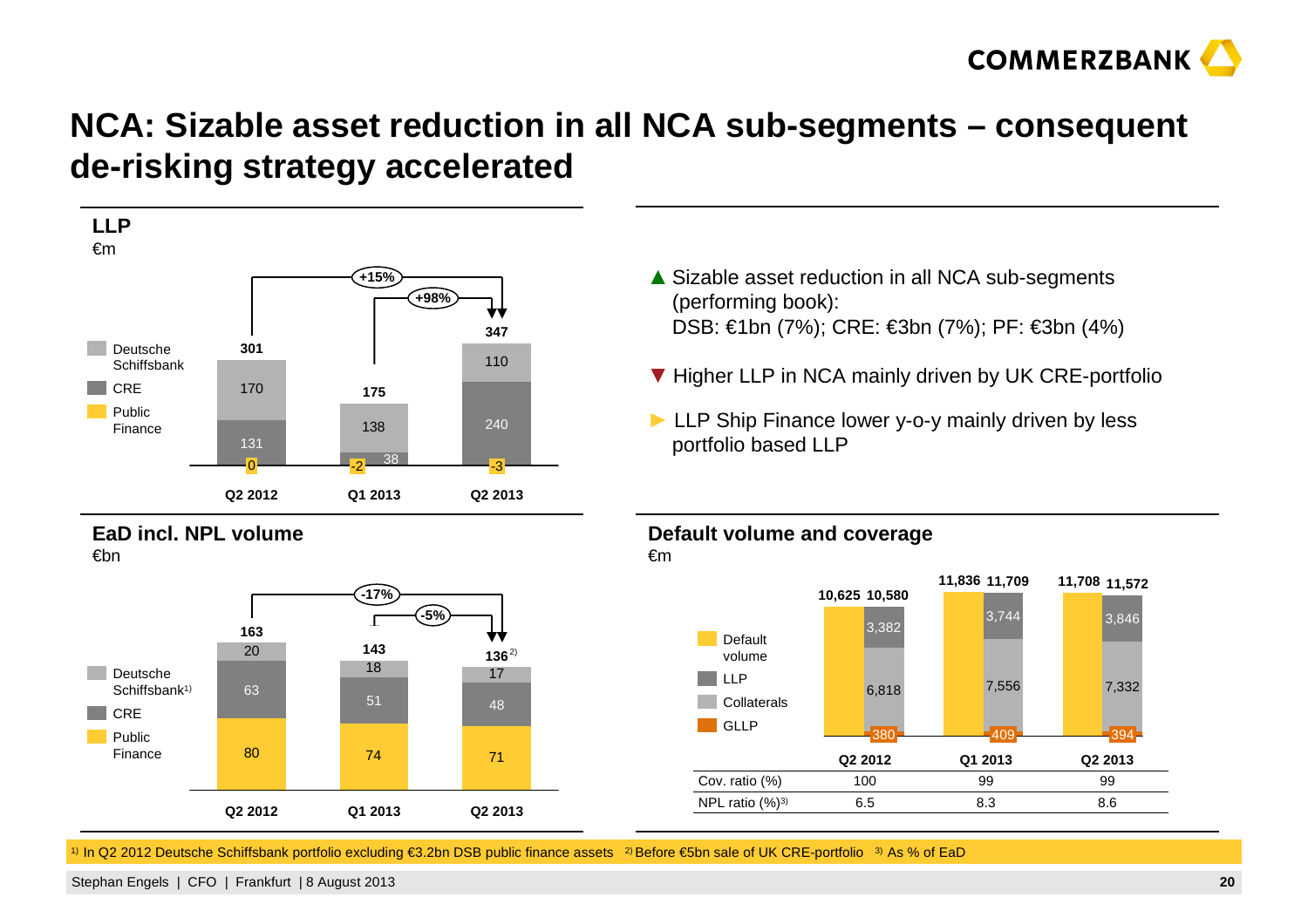

## **Sale of UK CRE-portfolio of €5bn, as one of the largest transactions in CRE loans in Europe, has been successfully completed**

€bn



3.5% discount on the book value highlights reasonable fair pricing of NPL assets in the loan book

Total charges of €179m in 2013, thereof in Q2 2013 €134m and Q3 2013 €45m

RWA reduction of €1.5bn - decrease in NPL by €1.2bn



**CRE EaD incl. NPL per end of June 2013**



Downside risk UK CRE fully transferred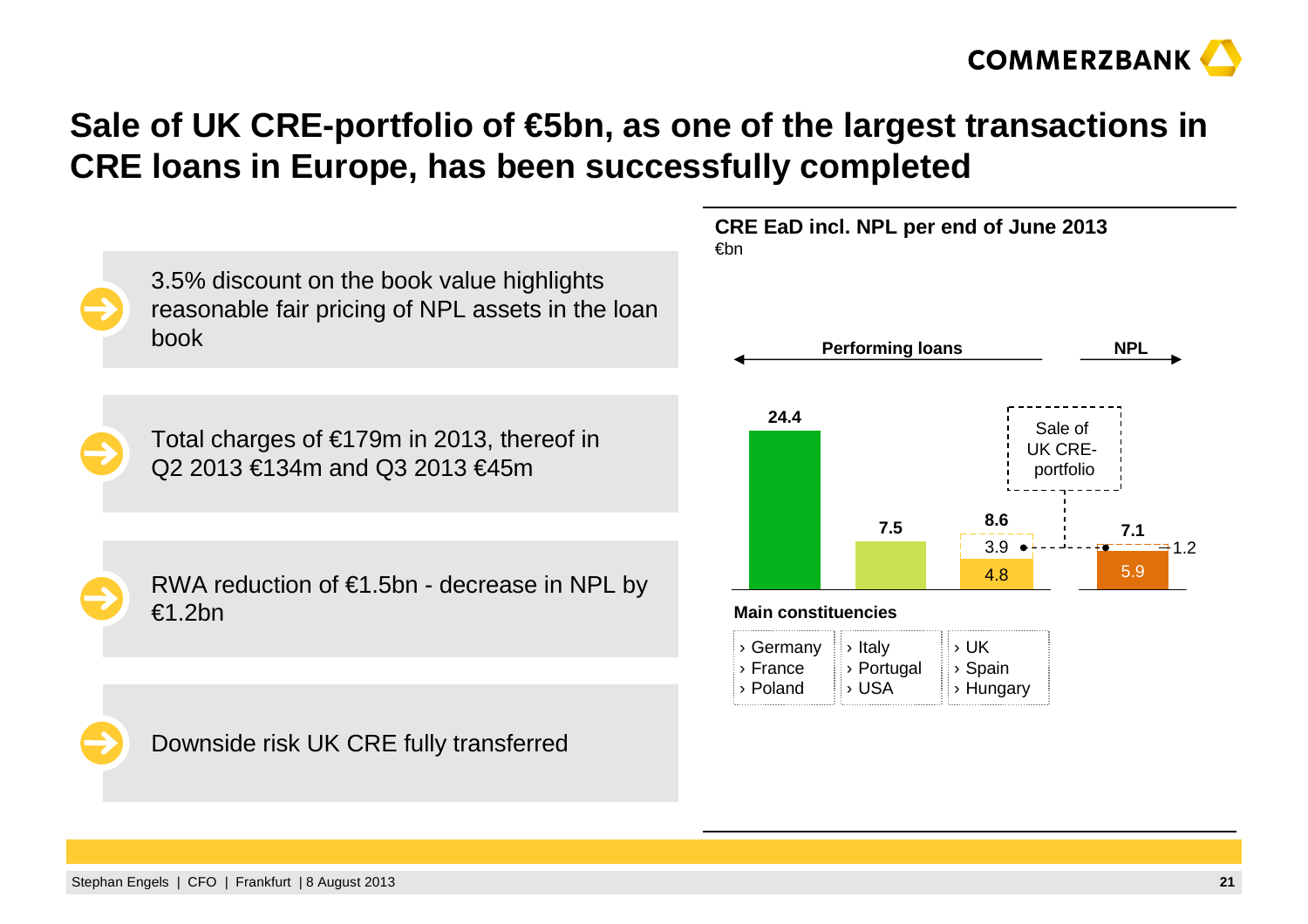

#### **Basel 2.5 Core Tier 1 ratio at 12.1%**

#### **RWA**

€bn

 › RWA slightly lower due to assets disposals volume growth in Core Bank has been offset by NCA run-down



#### **Core Tier 1 capital & ratio**€bn

 › Higher capital ratios due to repayment of silent participation of Allianz and lower RWA

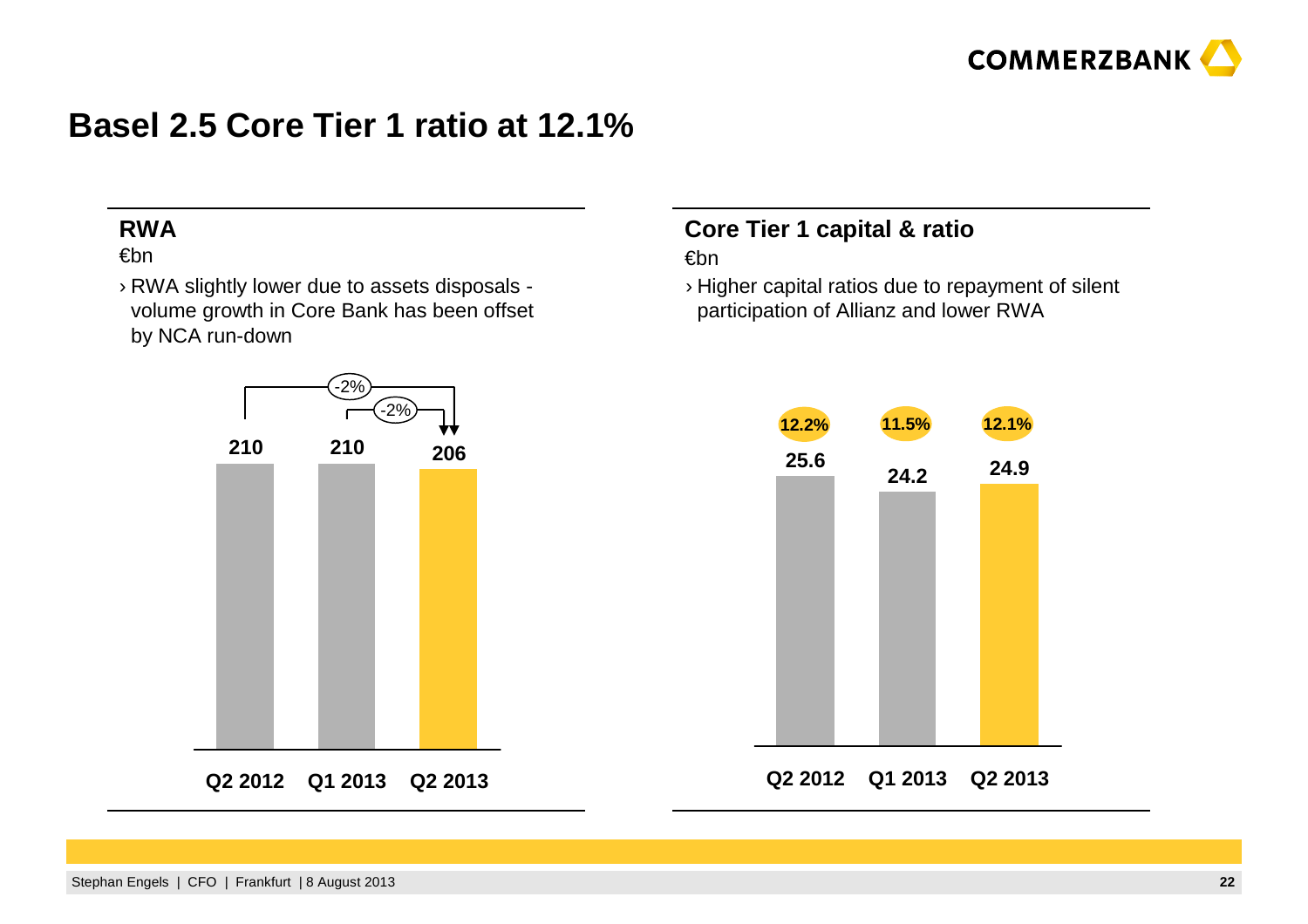

### **Basel III CET 1 comfortably above 9% under phase-in**





Note: estimated impacts as of Q2 2013, numbers may not add up due to rounding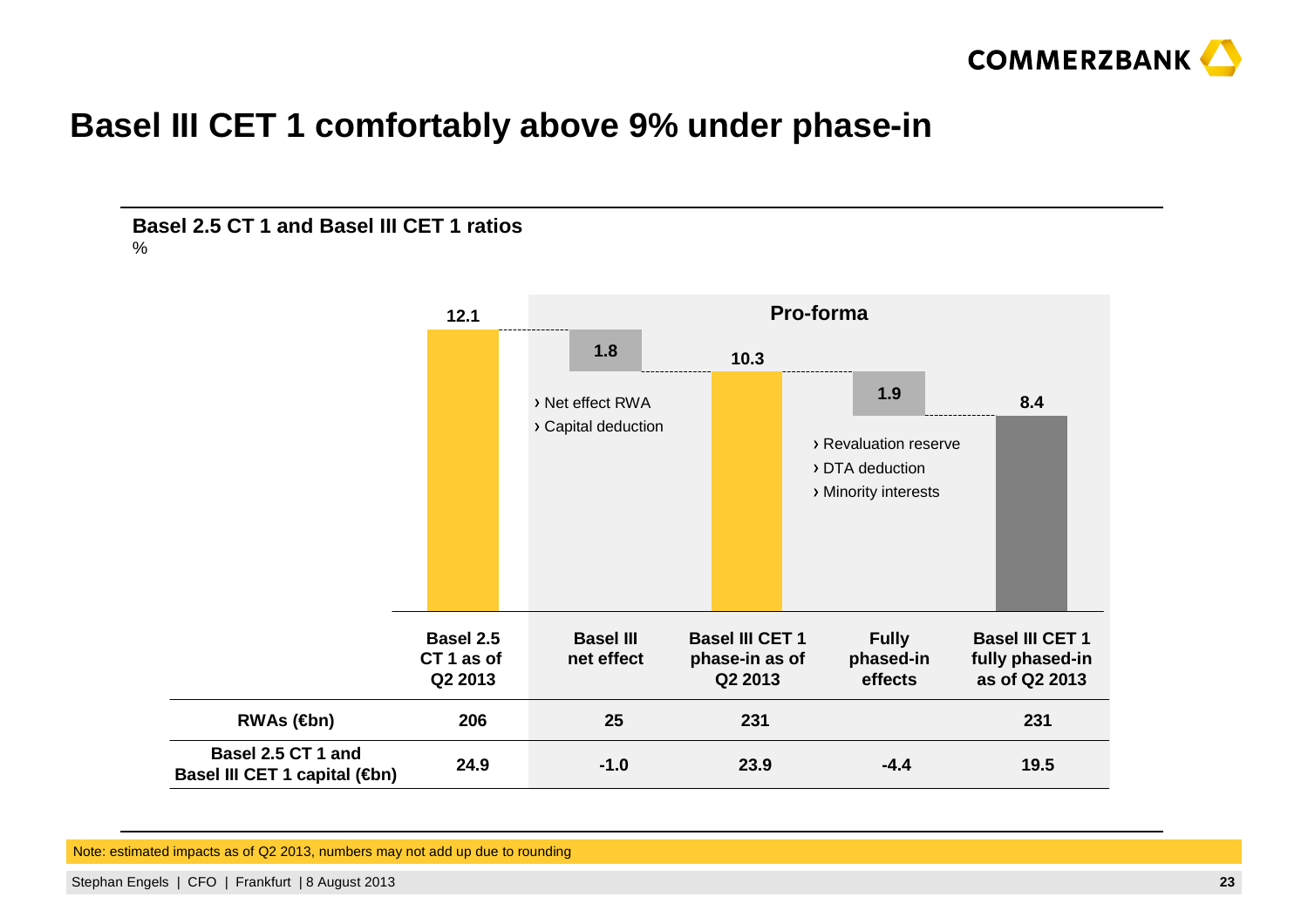

### **CRD4 Leverage ratio of 4.0% under phase-in and 3.2% fully phased-in -LtD-ratio below 100%**

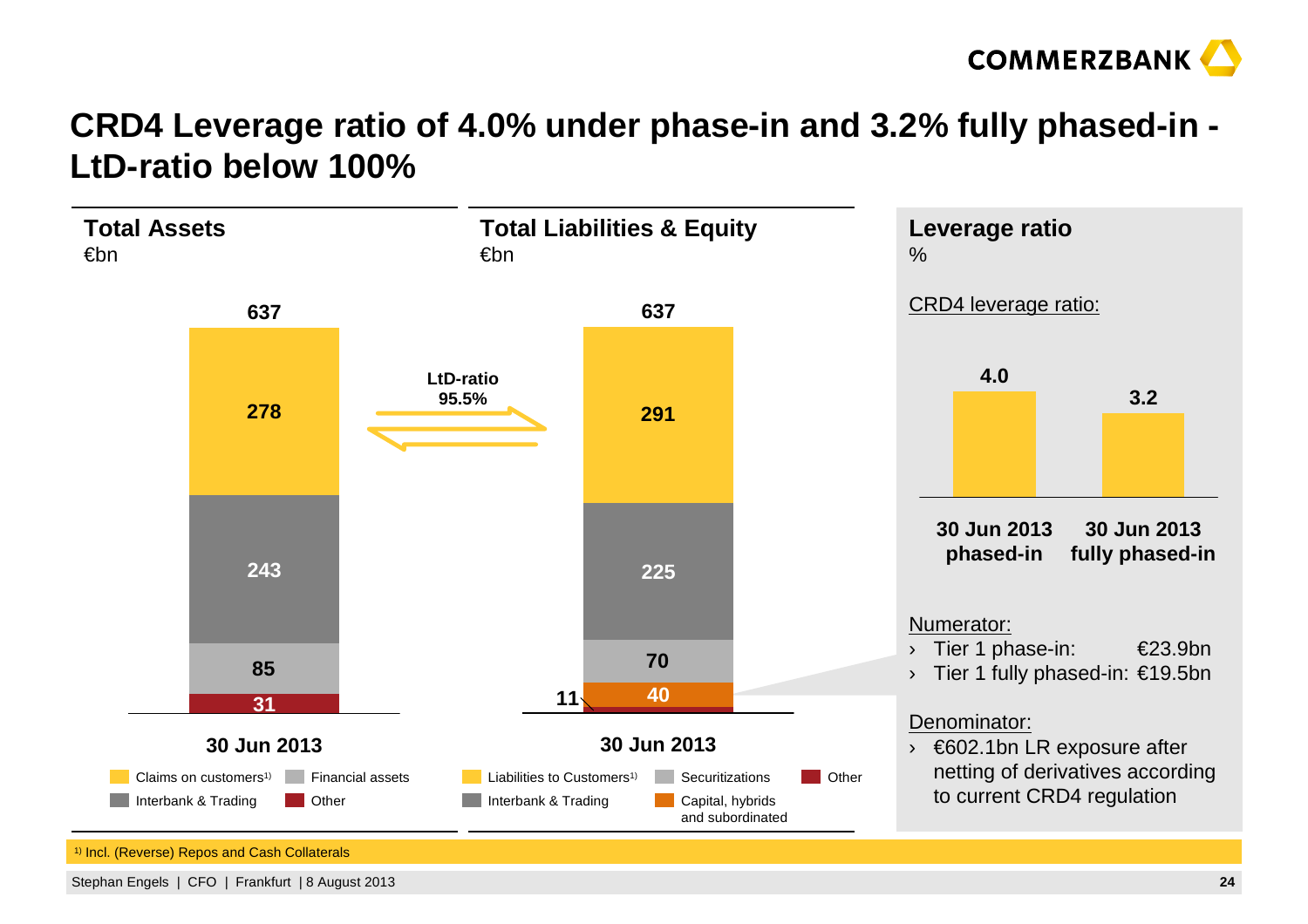

## **Limited unsecured issuance in 2013 – flexible funding approach to support franchise demand and diversify funding**

**Capital market funding history & outlook**€bn



#### **Senior Unsecured**

- › Focus on private placements
- $\rightarrow$   $~\in$ 1.1bn senior unsecured funding in H1 2013

#### **Covered Bonds**

- › Two inaugural covered bonds issued in H1 2013 with attractive funding levels
- › €500m 5Y inaugural SME structured covered bond as innovative structure to refinance SME business
- › First Pfandbrief of Commerzbank AG; €500m 5Y public-sector Pfandbrief to refinance guaranteed export finance business of MSB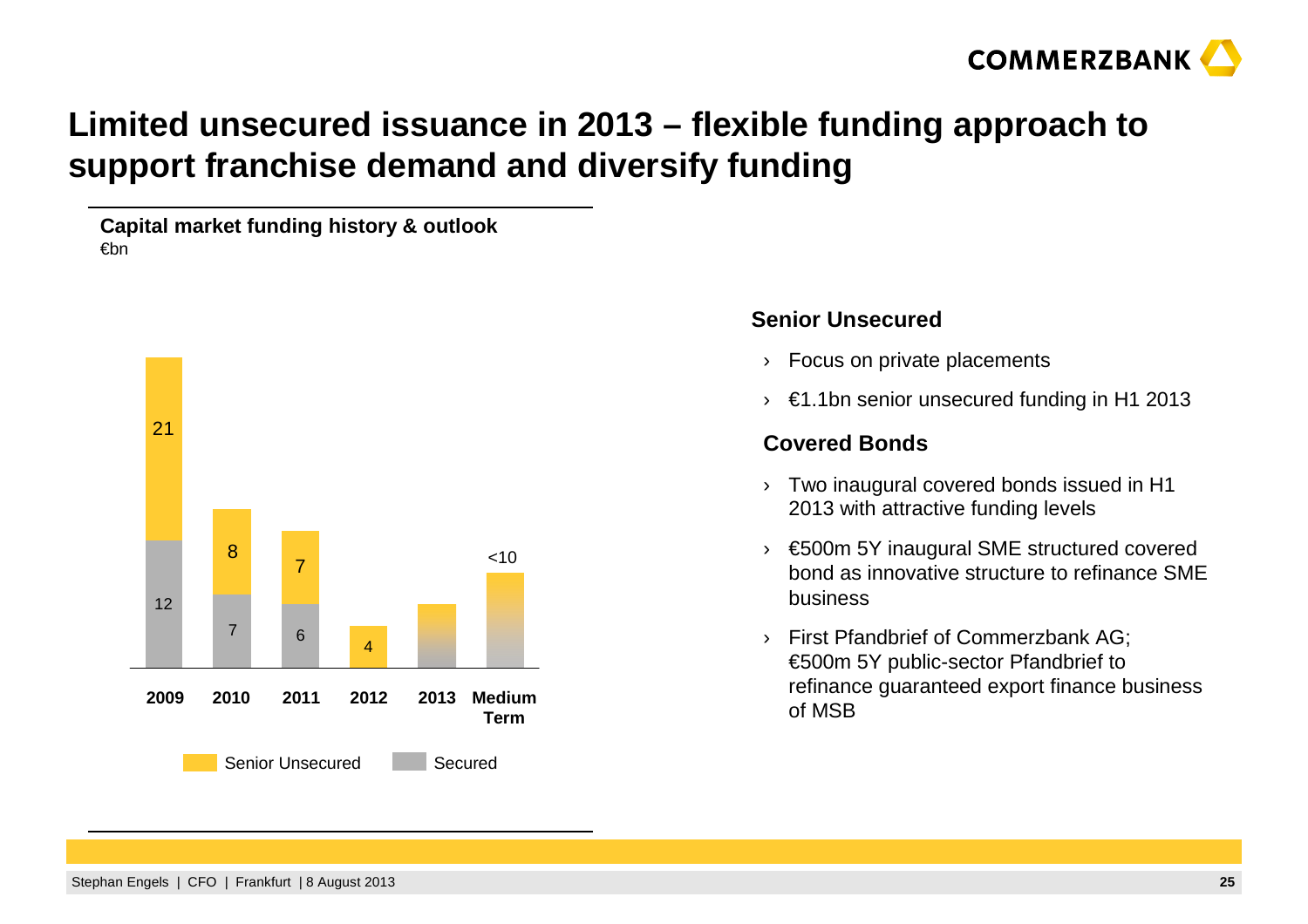

#### **Outlook**



Unchanged outlook: ongoing asset reduction and low interest rates expected to keep pressure on revenues compared to 2012



We continue with our strict cost management whereby investments are funded by further cost efficiencies - costs should not exceed  $\epsilon$ 7.0bn in FY 2013



LLP are expected to be higher than in FY 2012 due to accelerated NCA run-down and normalisation of LLP in Core Bank



NCA portfolio anticipated to be below €125bn at year-end 2013 and significantly below €90bn in 2016



CRD4 leverage ratio is expected to be at 4.3% (phase-in) and 3.5% (fully phased-in) by year-end 2013 - CET 1 Basel III fully phased-in planned to be 9.0% by year-end 2014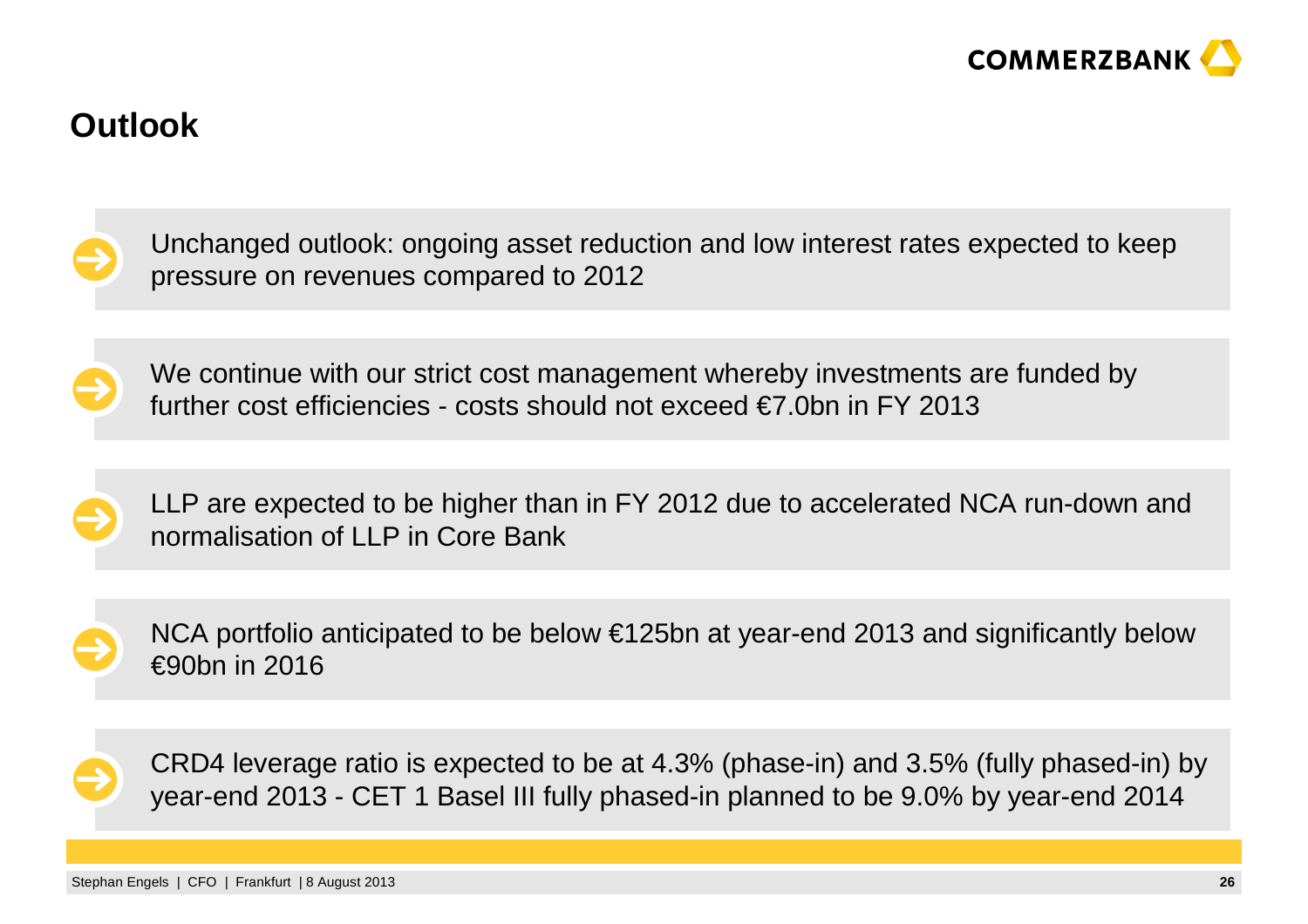

### **Appendix: Segment reporting**

Stephan Engels | CFO | Frankfurt | 8 August 2013**<sup>27</sup>**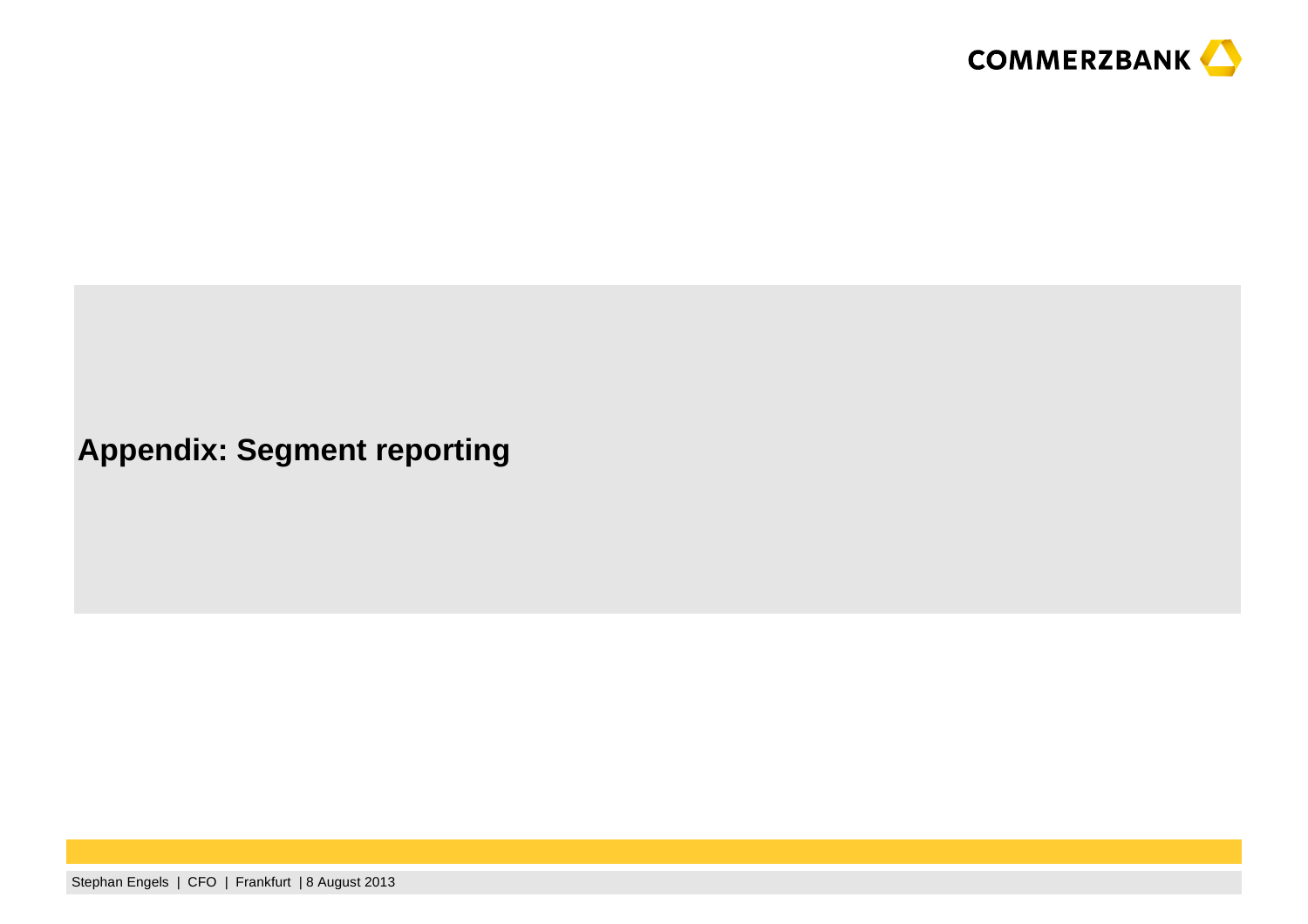

### **German economy 2013 – Fighting to stay on track**

#### **Current development**

- › German economy has grown again in 2013 H1. Sentiment indicators has trended upwards in recent months.
- › External demand has picked up again; the weak spot is still investment
- › The labor market has weathered the soft patch rather well so far. The unemployment rate remains below 7%.

#### **Our expectation for 2013-2014**

- › The increase of leading indicators points to an ongoing recovery in H2. However, the uncertainty on the further fate of EMU is still depressing investment, which might dampen growth at least for the near future.
- › Germany is expected, however, to continue to outperform EMU average
- › The willingness of the ECB to buy peripheral bonds markedly has reduced the EMU break-up risk

#### **Reasons for outperformance**

- $\rightarrow$  No bubble in the housing market
- › Low level of private sector debt translating to low refinancing cost
- ›Less need for fiscal consolidation
- › Improved competitiveness since start of EMU; however, the advantage is about to decline
- › Strong position in Asian markets and Emerging Markets in general



#### Source: Commerzbank Economic Research

Stephan Engels | CFO | Frankfurt | 8 August 2013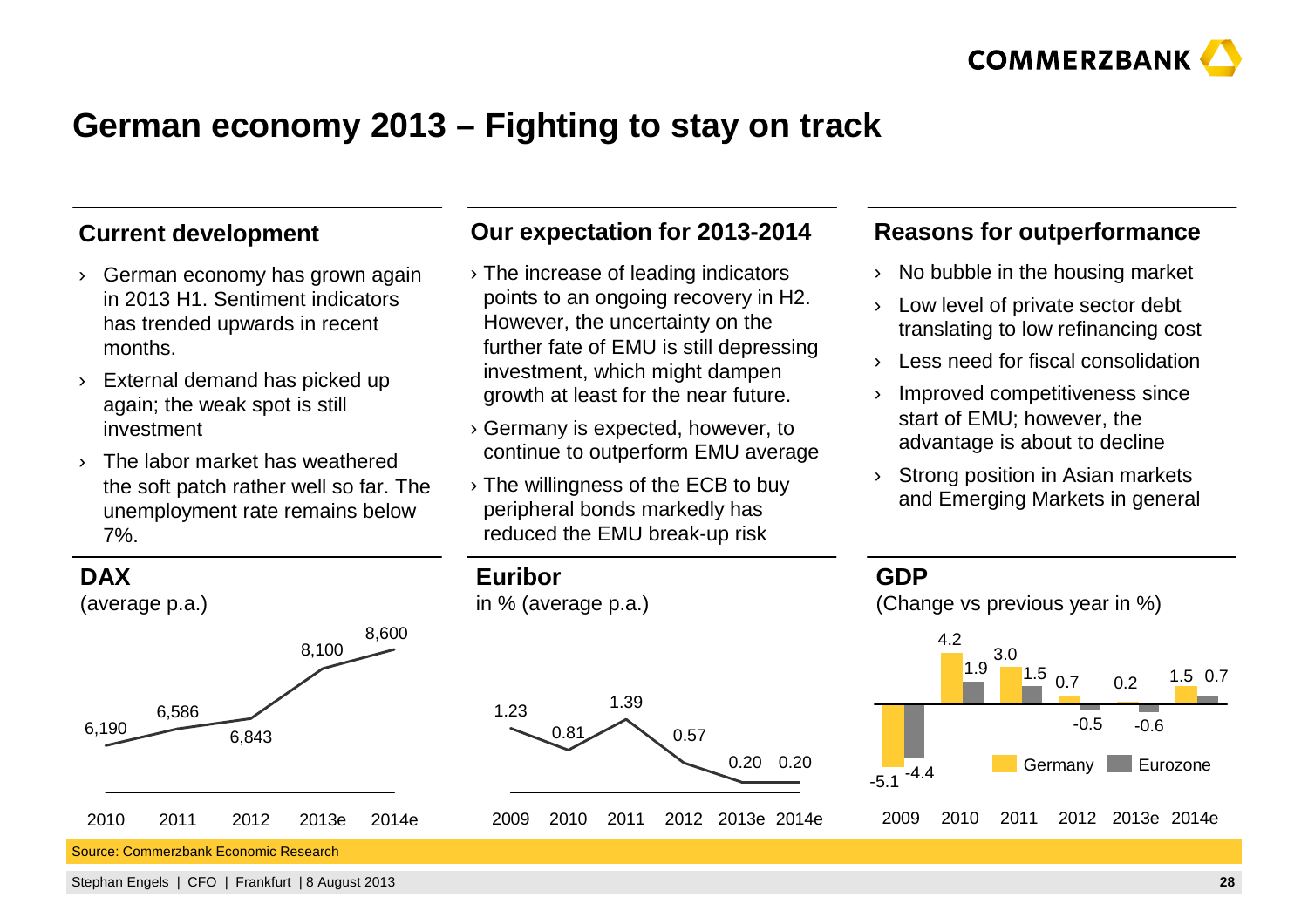

## **Significant items affecting group revenues and net income**

#### **Group revenues**€m**Items Q1 2012 Q2 2012 6M 2012 Q3 2012 Q4 2012 Q1 2013 Q2 2013 6M 2013Memo: Rev. bef. LLP (reported) 2,578 2,578 5,156 2,370 2,349 2,460 2,314 4,774**Sale of PSB 15 7 22 0 0 0 0 0 OCS -158 <sup>15</sup> -142 -71 -119 <sup>25</sup> <sup>21</sup> <sup>46</sup> Net CVA / DVA<sup>1)</sup> 32 -20 13 -26 -95 65 -61 4 Others2) <sup>5</sup> <sup>0</sup> <sup>5</sup> <sup>0</sup> <sup>0</sup> <sup>0</sup> <sup>0</sup> <sup>0</sup>

#### **Group net income**

€m

| <i>ltems</i>                       | Q1 2012 | Q <sub>2</sub> 2012 | 6M 2012 | Q3 2012 | Q4 2012 | Q1 2013 | Q <sub>2</sub> 2013 | 6M 2013 |
|------------------------------------|---------|---------------------|---------|---------|---------|---------|---------------------|---------|
| <b>Memo: Net result (reported)</b> | 355     | 270                 | 625     | 67      | -726    | -94     | 43                  | -51     |
| Bank Forum, DTA impair.            | -83     | -86                 | $-169$  | $-27$   | -745    |         | 0                   |         |
| Restructuring charges              | -34     | -9                  | -43     | 0       | 0       | -493    | 0                   | -493    |

Note: All numbers for previous quarters are restated to conform to new financial disclosure as of 1 January 2013 for comparability 1) Net of hedges <sup>2)</sup> Liability Mgmt / Greece sov. impairment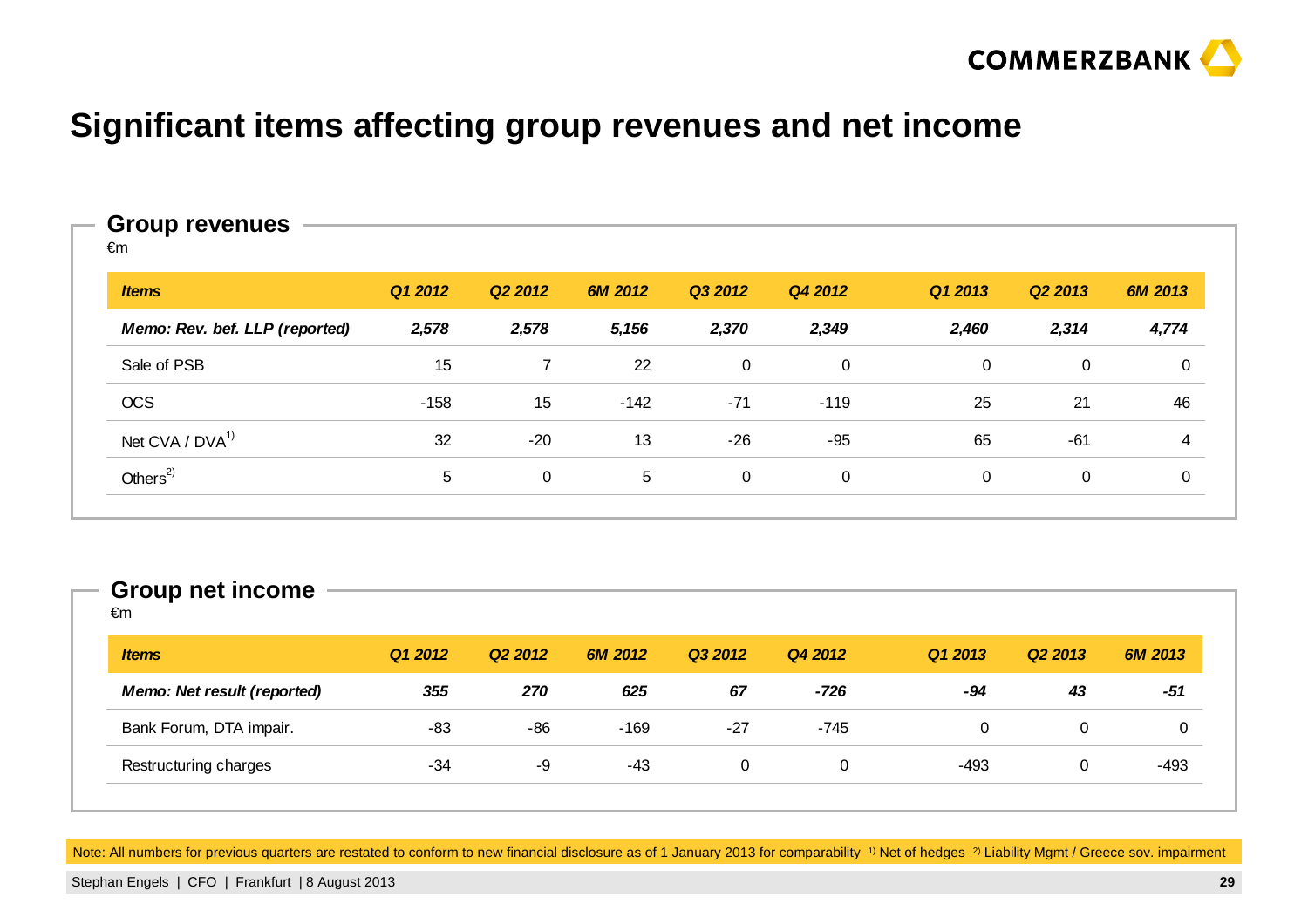

## **79% of CRE and 73% of Ship Finance portfolio within lower and medium risk cluster**

| <b>Cluster</b>       | <b>Commercial Real Estate</b> <sup>1)</sup><br>EaD in $\notin$ bn                                          | Q2/13         | Q4/12         | Ship Finance $2$<br>EaD in $\notin$ bn                                                                                                                                                                                                                                                              | Q2/13        | Q4/12        |
|----------------------|------------------------------------------------------------------------------------------------------------|---------------|---------------|-----------------------------------------------------------------------------------------------------------------------------------------------------------------------------------------------------------------------------------------------------------------------------------------------------|--------------|--------------|
| higher<br>risk       | 3.9<br>$\bullet$ UK<br>3.4<br>• Spain<br>• Hungary<br>$\blacksquare$ 0.3<br>• Others<br>$\blacksquare$ 1.0 | 8.6<br>(21%)  | 10.6<br>(23%) | • Bulk Carrier (Capesize/VLOC)<br>$\blacksquare$ 1.1<br>0.5<br>$\bullet$ Container < 2,000 TEU<br>• Container 2,000 - 4,000 TEU<br>0.7<br><b>Contract Contract Contract Contract Contract Contract Contract Contract Contract Contract Contract Contract C</b><br>• Product-/Chemical Tanker<br>1.2 | 3.4<br>(27%) | 3.7<br>(26%) |
| medium<br>risk       | $\bullet$ Italy<br>2.1<br>• Portugal<br>1.7<br>$\bullet$ USA<br>1.3<br>• Others<br>2.4                     | 7.5<br>(19%)  | 8.3<br>(18%)  | $\blacksquare$ 1.1<br>• Bulk Carrier (Handysize/-max)<br>$\blacksquare$ 0.5<br>• Bulk Carrier – Panamax<br>• Container $4,000 - 8,000$ TEU<br>1.5<br>• Crude Oil Tanker<br>1.3                                                                                                                      | 4.3<br>(35%) | 5.0<br>(35%) |
| <b>lower</b><br>risk | 19.2<br>• Germany<br>2.7<br>$\bullet$ France<br>• Poland<br>1.0<br>• Other<br>1.5                          | 24.4<br>(60%) | 28.2<br>(60%) | 1.7<br>• Container > 8,000 TEU<br>0.7<br>• Gas Tanker<br>• Yards<br>$\vert \cdot \vert$ < 0.1<br>• Other (Cruise, Car Carrier,<br>2.2<br>Offshore, Other)                                                                                                                                           | 4.7<br>(38%) | 5.5<br>(39%) |

Risk of single exposures depend on LtVs, terms of charter/rental agreements and charterers/tenants credit worthiness

<sup>1)</sup> Incl. HF Retail portfolio of NCA <sup>2)</sup> Deutsche Schiffsbank

Stephan Engels | CFO | Frankfurt | 8 August 2013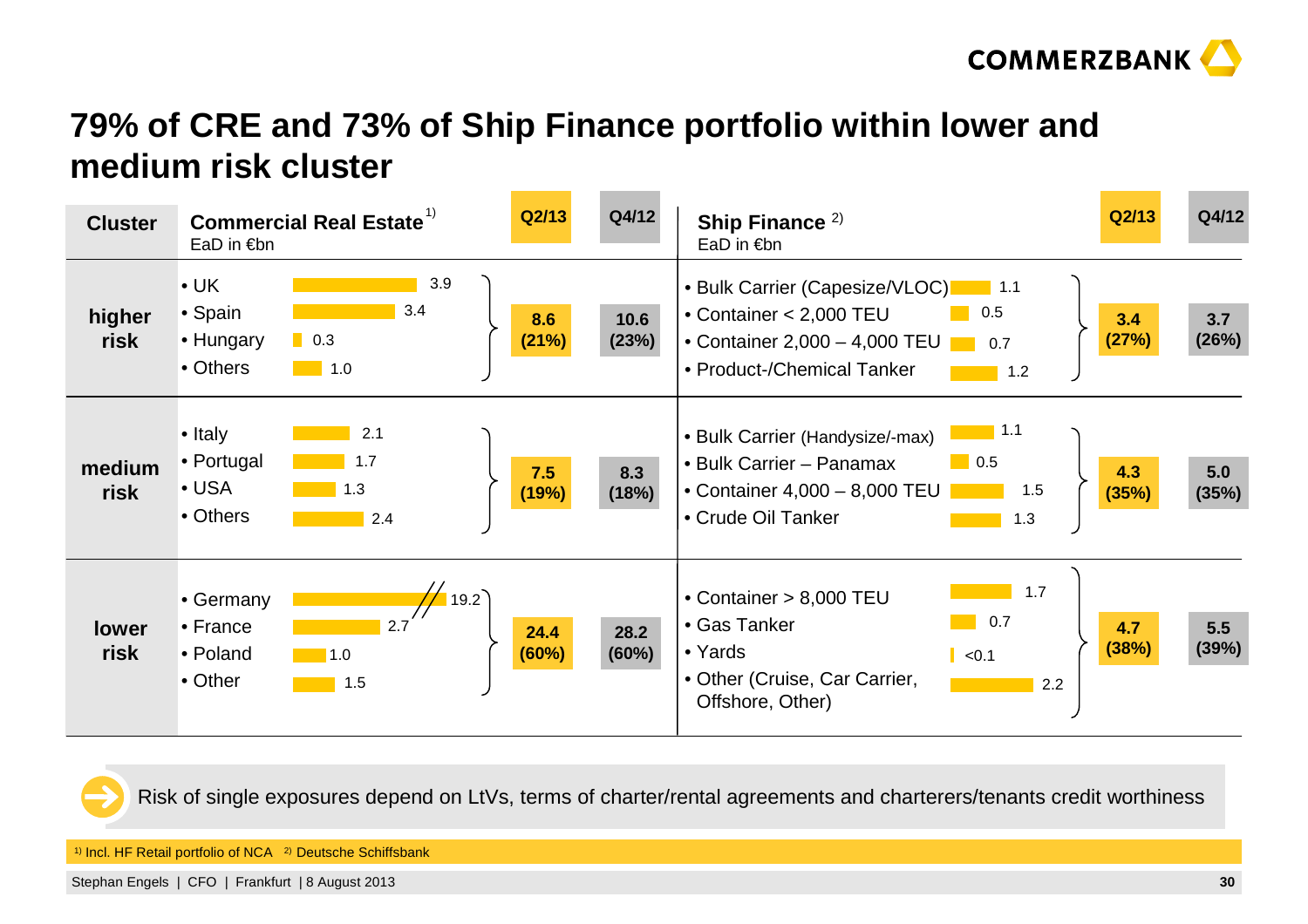

## **NCA: Diversified portfolio of mainly long term assets**

EaD (incl. NPL) per 30.06.2013, in €bn

|                                         |                         | <b>GER</b>       | <b>USA</b> | $\mathsf{I}\mathsf{T}$ | <b>ES</b>     | <b>UK</b> | <b>POR</b>  | <b>Rest</b> | <b>Sum</b> |            |            |            |
|-----------------------------------------|-------------------------|------------------|------------|------------------------|---------------|-----------|-------------|-------------|------------|------------|------------|------------|
| <b>Commercial</b><br><b>Real Estate</b> | Performing              | 19.2             | 1.3        | 2.1                    | 3.4           | 3.9       | 1.7         | 8.8         | 40.4       | <b>EaD</b> | <b>RWA</b> | <b>LLP</b> |
|                                         | NPL <sup>3</sup>        | 2.4              | 0.4        | 0.2                    | 1.7           | 1.2       | 0.3         | 1.0         | 7.1        | 47.6       | 27.0       | 0.3        |
|                                         | <b>Sum</b>              | 21.6             | $1.7$      | 2.3                    | 5.1           | 5.1       | 2.0         | 9.8         | 47.6       |            |            |            |
|                                         |                         |                  |            |                        |               |           |             |             |            |            |            |            |
|                                         |                         | <b>GER</b>       | <b>USA</b> | $\mathsf{I}\mathsf{T}$ | <b>ES</b>     | <b>UK</b> | <b>POR</b>  | <b>Rest</b> | <b>Sum</b> |            |            |            |
|                                         | F <sub>l</sub>          | 8.7              | 0.4        | 0.4                    | 3.0           | 2.0       | 0.1         | 7.2         | 21.8       |            |            |            |
| <b>Public</b><br><b>Finance</b>         | Sovereign <sup>2)</sup> | 10.7             | 4.3        | 8.5                    | 2.1           | 2.2       | 0.8         | 6.5         | 35.2       | <b>EaD</b> | <b>RWA</b> | <b>LLP</b> |
| (incl. PFI <sup>1</sup> )               | Rest                    | 3.3              | 3.8        | 0.1                    | 0.6           | 3.4       | 0.1         | 2.7         | 14.1       |            |            |            |
|                                         | NPL <sup>3</sup>        | 0.0              | 0.0        | 0.0                    | 0.0           | 0.0       | 0.0         | 0.0         | 0.0        | 71.1       | 17.1       | 0.0        |
|                                         | <b>Sum</b>              | 22.7             | 8.5        | 9.1                    | 5.7           | 7.5       | $1.1$       | 16.5        | 71.1       |            |            |            |
|                                         |                         |                  |            |                        |               |           |             |             |            |            |            |            |
| <b>Deutsche</b>                         |                         | <b>Container</b> |            | <b>Tanker</b>          | <b>Bulker</b> |           | <b>Rest</b> |             | <b>Sum</b> |            |            |            |
| <b>Schiffsbank</b>                      | Performing              | 4.3              |            | 3.2                    | 2.6           |           | 2.3         |             | 12.4       | <b>EaD</b> | <b>RWA</b> | <b>LLP</b> |
| (incl. CR)                              | NPL <sup>3</sup>        | 2.2              |            | 1.2                    | 0.6           |           | 0.6         |             | 4.6        | 17.0       | 17.4       | 0.2        |
| Warehouse)                              | <b>Sum</b>              | 6.5              |            | 4.4                    | 3.3           |           | 2.9         |             | 17.0       |            |            |            |

<sup>1)</sup> Utility and infrastructure transactions (mostly UK) – taken over from PRU in mid-2012; without value-impairing securities <sup>2)</sup> Incl. regions <sup>3)</sup> claims in the category LaR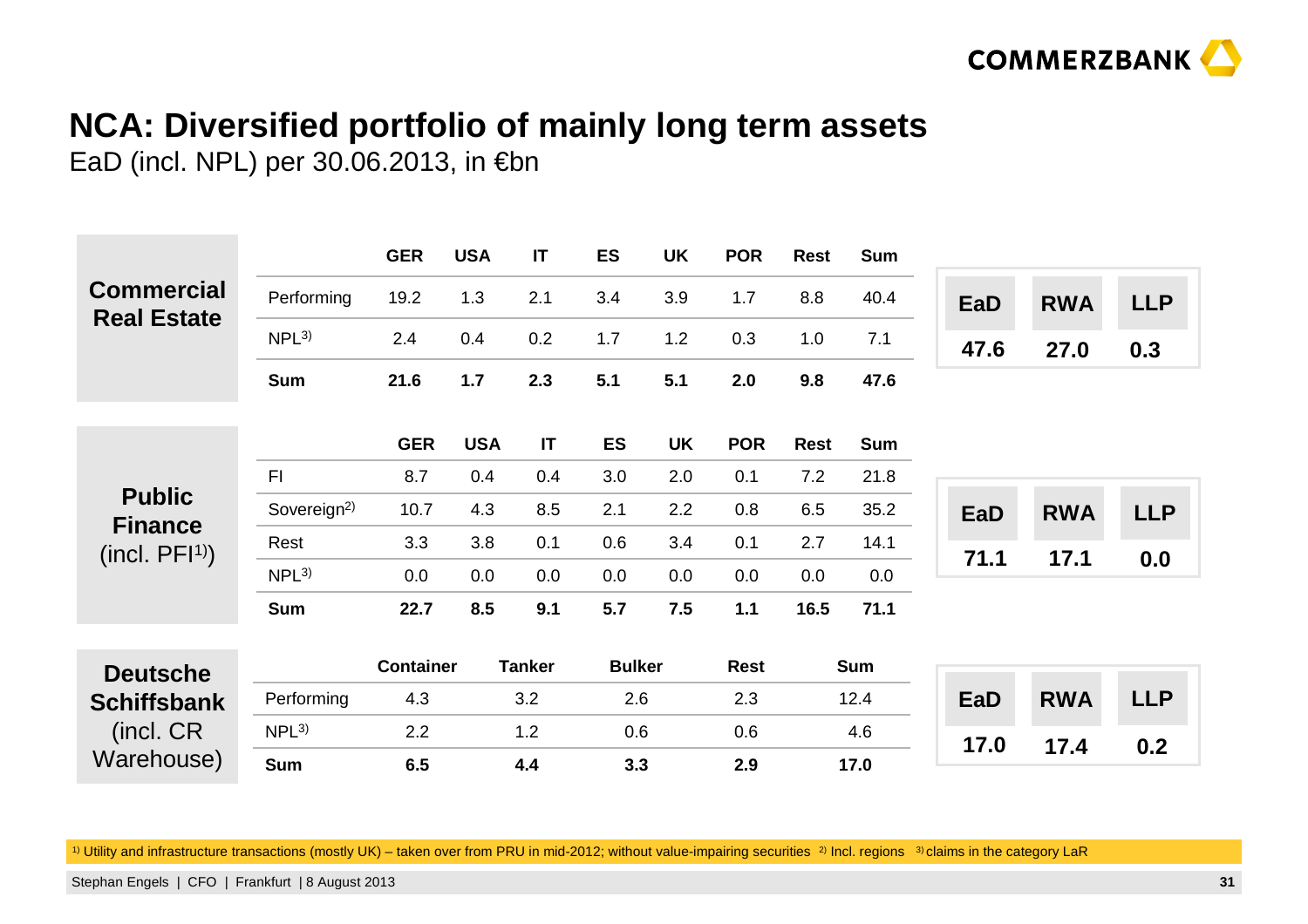

## **Commerzbank Group**

| in $\epsilon$ m                                                               | Q <sub>1</sub><br>2012 | Q <sub>2</sub><br>2012   | 6M<br>2012               | Q <sub>3</sub><br>2012   | Q4<br>2012               | Q <sub>1</sub><br>2013 | Q2<br>2013 | <b>6M</b><br>2013        | % yoy          | % qoq                    |
|-------------------------------------------------------------------------------|------------------------|--------------------------|--------------------------|--------------------------|--------------------------|------------------------|------------|--------------------------|----------------|--------------------------|
| Net interest income                                                           | 1,694                  | 1,784                    | 3,478                    | 1,281                    | 1,728                    | 1,356                  | 1,629      | 2,985                    | $-8.7$         | 20.1                     |
| Provisions for loan losses                                                    | $-212$                 | $-404$                   | $-616$                   | $-430$                   | $-614$                   | $-267$                 | $-537$     | $-804$                   | $-32.9$        | $-101.1$                 |
| Net interest income after provisions                                          | 1,482                  | 1,380                    | 2,862                    | 851                      | 1,114                    | 1,089                  | 1,092      | 2,181                    | $-20.9$        | 0.3                      |
| Net commission income                                                         | 864                    | 769                      | 1,633                    | 852                      | 764                      | 847                    | 808        | 1,655                    | 5.1            | $-4.6$                   |
| Net trading income and net income on hedge accounting                         | 164                    | 84                       | 248                      | 224                      | $-383$                   | 317                    | $-9$       | 308                      | $-110.7$       | $-102.8$                 |
| Net investment income                                                         | $-176$                 | $-23$                    | $-199$                   | 30                       | 250                      | -6                     | $-120$     | $-126$                   | $-421.7$       | $-1,900.0$               |
| Current income on companies accounted for using the equity method             | 11                     | $\overline{7}$           | 18                       | 16                       | 12                       | 8                      | 11         | 19                       | 57.1           | 37.5                     |
| Other income                                                                  | 21                     | $-43$                    | $-22$                    | $-33$                    | $-22$                    | $-62$                  | $-5$       | $-67$                    | 88.4           | 91.9                     |
| Revenues before LLP                                                           | 2,578                  | 2,578                    | 5,156                    | 2,370                    | 2,349                    | 2,460                  | 2,314      | 4,774                    | $-10.2$        | $-5.9$                   |
| Revenues after LLP                                                            | 2,366                  | 2,174                    | 4,540                    | 1,940                    | 1,735                    | 2,193                  | 1,777      | 3,970                    | $-18.3$        | $-19.0$                  |
| Operating expenses                                                            | 1,790                  | 1,732                    | 3,522                    | 1,732                    | 1,775                    | 1,724                  | 1,699      | 3,423                    | $-1.9$         | $-1.5$                   |
| Operating result                                                              | 576                    | 442                      | 1,018                    | 208                      | $-40$                    | 469                    | 78         | 547                      | $-82.4$        | $-83.4$                  |
| Impairments of goodwill and brand names                                       |                        | $\overline{\phantom{a}}$ | $\overline{\phantom{a}}$ | $\overline{\phantom{a}}$ | $\sim$                   | $\overline{a}$         |            | $\overline{a}$           | $\blacksquare$ | $\overline{\phantom{a}}$ |
| Restructuring expenses                                                        | 34                     | 9                        | 43                       | $\overline{\phantom{a}}$ | $\overline{\phantom{0}}$ | 493                    |            | 493                      | $-100.0$       | $-100.0$                 |
| Net measurement gain/loss on the prospective selling price of disposal groups |                        | $-86$                    | $-86$                    | 3                        | $-185$                   | $\blacksquare$         |            | $\overline{\phantom{a}}$ | 100.0          | $\sim$                   |
| Pre-tax result                                                                | 542                    | 347                      | 889                      | 211                      | $-225$                   | $-24$                  | 78         | 54                       | $-77.5$        | 425.0                    |
| Average capital employed                                                      | 28,253                 | 29,165                   | 28,709                   | 29,510                   | 29,116                   | 28,674                 | 28,446     | 28,560                   | $-2.5$         | $-0.8$                   |
| RWA (End of Period)                                                           | 222,941                | 210,150                  | 210,150                  | 206,311                  | 208,135                  | 209,796                | 206,320    | 206,320                  | $-1.8$         | $-1.7$                   |
| Cost/income ratio (%)                                                         | 69.4%                  | 67.2%                    | 68.3%                    | 73.1%                    | 75.6%                    | 70.1%                  | 73.4%      | 71.7%                    |                |                          |
| Operating return on equity (%)                                                | 8.2%                   | 6.1%                     | 7.1%                     | 2.8%                     | $-0.5%$                  | 6.5%                   | 1.1%       | 3.8%                     |                |                          |
| Return on equity of pre-tax result (%)                                        | 7.7%                   | 4.8%                     | 6.2%                     | 2.9%                     | $-3.1%$                  | $-0.3%$                | 1.1%       | 0.4%                     |                |                          |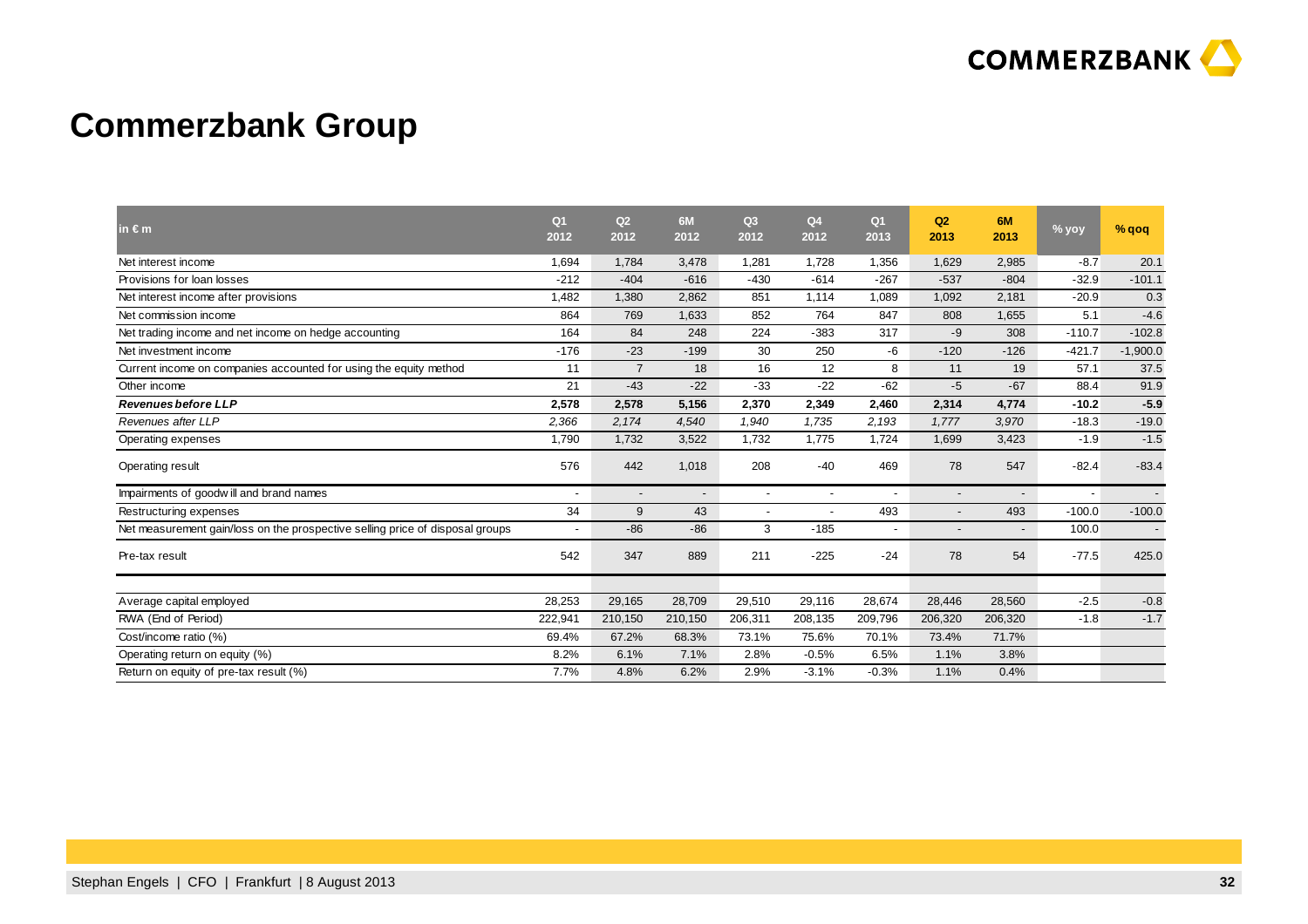

## **Core Bank**

| $\mathsf{in} \in \mathsf{m}$                                                  | Q <sub>1</sub><br>2012   | Q <sub>2</sub><br>2012   | 6M<br>2012               | Q3<br>2012     | Q4<br>2012               | Q <sub>1</sub><br>2013 | Q2<br>2013 | 6M<br>2013     | % yoy                    | $%$ qoq  |
|-------------------------------------------------------------------------------|--------------------------|--------------------------|--------------------------|----------------|--------------------------|------------------------|------------|----------------|--------------------------|----------|
| Net interest income                                                           | 1.474                    | 1,598                    | 3,072                    | 1,154          | 1,521                    | 1.186                  | 1.448      | 2,634          | $-9.4$                   | 22.1     |
| Provisions for loan losses                                                    | $-18$                    | $-116$                   | $-134$                   | $-47$          | $-102$                   | $-92$                  | $-190$     | $-282$         | $-63.8$                  | $-106.5$ |
| Net interest income after provisions                                          | 1,456                    | 1,482                    | 2,938                    | 1,107          | 1,419                    | 1,094                  | 1,258      | 2,352          | $-15.1$                  | 15.0     |
| Net commission income                                                         | 836                      | 751                      | 1,587                    | 826            | 735                      | 828                    | 789        | 1,617          | 5.1                      | $-4.7$   |
| Net trading income and net income on hedge accounting                         | 241                      | $-24$                    | 217                      | 294            | $-312$                   | 360                    | $-32$      | 328            | $-33.3$                  | $-108.9$ |
| Net investment income                                                         | 10                       | 20                       | 30                       | 109            | 237                      | $-14$                  | 37         | 23             | 85.0                     | 364.3    |
| Current income on companies accounted for using the equity method             | 12                       | 6                        | 18                       | 16             | 14                       | 10                     | 11         | 21             | 83.3                     | 10.0     |
| Other income                                                                  | $-7$                     | $-34$                    | $-41$                    | $-26$          | $-12$                    | $-82$                  | 6          | $-76$          | 117.6                    | 107.3    |
| <b>Revenues before LLP</b>                                                    | 2,566                    | 2,317                    | 4,883                    | 2,373          | 2,183                    | 2,288                  | 2,259      | 4,547          | $-2.5$                   | $-1.3$   |
| Revenues after LLP                                                            | 2,548                    | 2,201                    | 4,749                    | 2,326          | 2,081                    | 2,196                  | 2,069      | 4,265          | $-6.0$                   | $-5.8$   |
| Operating expenses                                                            | 1,680                    | 1,627                    | 3,307                    | 1,641          | 1,673                    | 1,641                  | 1,604      | 3,245          | $-1.4$                   | $-2.3$   |
| Operating result                                                              | 868                      | 574                      | 1,442                    | 685            | 408                      | 555                    | 465        | 1,020          | $-19.0$                  | $-16.2$  |
| Impairments of goodwill and brand names                                       | $\overline{\phantom{a}}$ | $\overline{a}$           | $\overline{\phantom{a}}$ | $\overline{a}$ | $\overline{\phantom{a}}$ |                        |            |                | $\overline{\phantom{a}}$ | $\sim$   |
| Restructuring expenses                                                        | $\blacksquare$           | $\overline{\phantom{a}}$ | $\overline{\phantom{a}}$ | $\blacksquare$ | $\overline{\phantom{a}}$ | 493                    | $-0$       | 493            |                          | $-100.0$ |
| Net measurement gain/loss on the prospective selling price of disposal groups |                          | $-86$                    | $-86$                    | 3              | $-185$                   |                        |            | $\blacksquare$ | 100.0                    | $\sim$   |
| Pre-tax profit                                                                | 868                      | 488                      | 1,356                    | 688            | 223                      | 62                     | 465        | 527            | $-4.7$                   | 650.0    |
|                                                                               |                          |                          |                          |                |                          |                        |            |                |                          |          |
| Average capital employed                                                      | 16,323                   | 17,996                   | 17,160                   | 19,457         | 19,500                   | 18,616                 | 18,795     | 18,706         | 4.4                      | 1.0      |
| RWA (End of Period)                                                           | 146,894                  | 138.107                  | 138,107                  | 141,741        | 140,352                  | 144,660                | 144.568    | 144,568        | 4.7                      | $-0.1$   |
| Cost/income ratio (%)                                                         | 65.5%                    | 70.2%                    | 67.7%                    | 69.2%          | 76.6%                    | 71.7%                  | 71.0%      | 71.4%          |                          |          |
| Operating return on equity (%)                                                | 21.3%                    | 12.8%                    | 16.8%                    | 14.1%          | 8.4%                     | 11.9%                  | 9.9%       | 10.9%          |                          |          |
| Return on equity of pre-tax profit (%)                                        | 21.3%                    | 10.8%                    | 15.8%                    | 14.1%          | 4.6%                     | 1.3%                   | 9.9%       | 5.6%           |                          |          |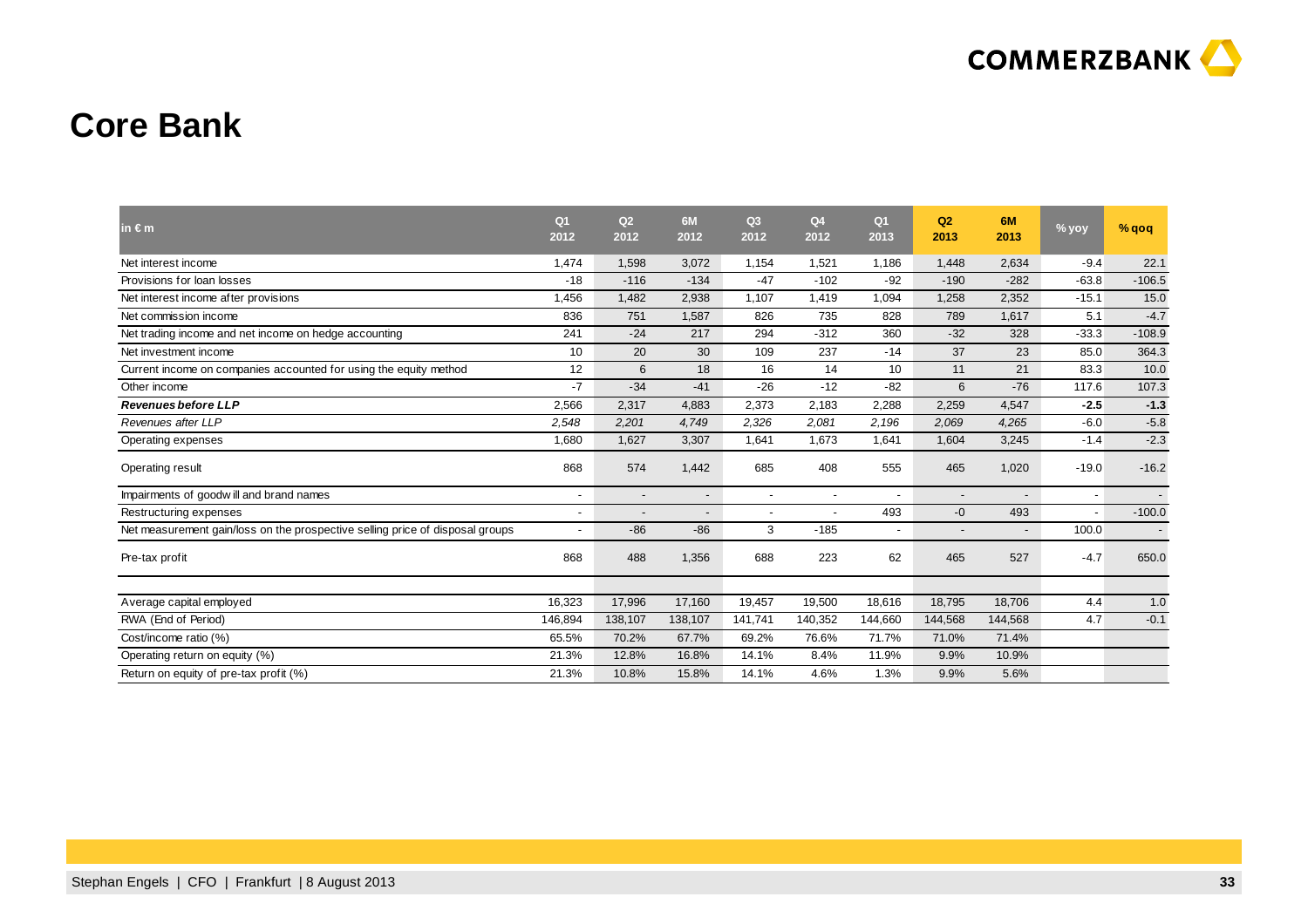

#### **Private Customers**

| in $\epsilon$ m                                                               | Q <sub>1</sub><br>2012   | Q <sub>2</sub><br>2012   | 6M<br>2012               | Q <sub>3</sub><br>2012   | Q4<br>2012               | Q <sub>1</sub><br>2013   | Q2<br>2013               | 6M<br>2013               | % yoy                    | $%$ qoq                  |
|-------------------------------------------------------------------------------|--------------------------|--------------------------|--------------------------|--------------------------|--------------------------|--------------------------|--------------------------|--------------------------|--------------------------|--------------------------|
| Net interest income                                                           | 471                      | 449                      | 920                      | 447                      | 460                      | 430                      | 445                      | 875                      | $-0.9$                   | 3.5                      |
| Provisions for loan losses                                                    | -8                       | $-26$                    | $-34$                    | $-45$                    | $-16$                    | $-35$                    | $-27$                    | $-62$                    | $-3.8$                   | 22.9                     |
| Net interest income after provisions                                          | 463                      | 423                      | 886                      | 402                      | 444                      | 395                      | 418                      | 813                      | $-1.2$                   | 5.8                      |
| Net commission income                                                         | 416                      | 368                      | 784                      | 408                      | 353                      | 427                      | 390                      | 817                      | 6.0                      | $-8.7$                   |
| Net trading income and net income on hedge accounting                         |                          | $\overline{a}$           |                          |                          |                          |                          |                          |                          |                          | $-100.0$                 |
| Net investment income                                                         | $\overline{2}$           | $\overline{\phantom{a}}$ | $\overline{2}$           | $-4$                     | $-2$                     | 5                        | 3                        | 8                        |                          | $-40.0$                  |
| Current income on companies accounted for using the equity method             | $\overline{7}$           | 3                        | 10                       | 6                        | 11                       | 9                        | 6                        | 15                       | 100.0                    | $-33.3$                  |
| Other income                                                                  | 8                        | $-19$                    | $-11$                    | $-26$                    | $-20$                    | $-14$                    | -5                       | $-19$                    | 73.7                     | 64.3                     |
| <b>Revenues before LLP</b>                                                    | 905                      | 801                      | 1,706                    | 832                      | 803                      | 858                      | 839                      | 1,697                    | 4.7                      | $-2.2$                   |
| Revenues after LLP                                                            | 897                      | 775                      | 1,672                    | 787                      | 787                      | 823                      | 812                      | 1,635                    | 4.8                      | $-1.3$                   |
| Operating expenses                                                            | 760                      | 745                      | 1,505                    | 752                      | 762                      | 754                      | 758                      | 1,512                    | 1.7                      | 0.5                      |
| Operating result                                                              | 137                      | 30                       | 167                      | 35                       | 25                       | 69                       | 54                       | 123                      | 80.0                     | $-21.7$                  |
| Impairments of goodwill and brand names                                       | $\overline{\phantom{a}}$ | $\overline{\phantom{a}}$ | $\overline{\phantom{a}}$ | $\blacksquare$           | $\overline{\phantom{a}}$ | $\overline{\phantom{a}}$ | $\overline{\phantom{a}}$ | $\overline{\phantom{a}}$ | $\overline{\phantom{a}}$ | $\overline{\phantom{a}}$ |
| Restructuring expenses                                                        | $\overline{\phantom{0}}$ | $\overline{\phantom{0}}$ | $\overline{\phantom{a}}$ | $\overline{a}$           | $\overline{\phantom{a}}$ |                          |                          | $\overline{\phantom{0}}$ |                          | $\blacksquare$           |
| Net measurement gain/loss on the prospective selling price of disposal groups | $\overline{\phantom{a}}$ |                          | $\overline{\phantom{a}}$ | $\overline{\phantom{a}}$ |                          |                          |                          |                          |                          |                          |
| Pre-tax result                                                                | 137                      | 30                       | 167                      | 35                       | 25                       | 69                       | 54                       | 123                      | 80.0                     | $-21.7$                  |
|                                                                               |                          |                          |                          |                          |                          |                          |                          |                          |                          |                          |
| Average capital employed                                                      | 3,976                    | 3,880                    | 3,928                    | 4,003                    | 3,819                    | 4,002                    | 3,921                    | 3,961                    | 1.0                      | $-2.0$                   |
| RWA (End of Period)                                                           | 28,149                   | 28,767                   | 28,767                   | 27,733                   | 29,047                   | 28,807                   | 28,975                   | 28,975                   | 0.7                      | 0.6                      |
| Cost/income ratio (%)                                                         | 84.0%                    | 93.0%                    | 88.2%                    | 90.4%                    | 94.9%                    | 87.9%                    | 90.3%                    | 89.1%                    |                          |                          |
| Operating return on equity (%)                                                | 13.8%                    | 3.1%                     | 8.5%                     | 3.5%                     | 2.6%                     | 6.9%                     | 5.5%                     | 6.2%                     |                          |                          |
| Return on equity of pre-tax result (%)                                        | 13.8%                    | 3.1%                     | 8.5%                     | 3.5%                     | 2.6%                     | 6.9%                     | 5.5%                     | 6.2%                     |                          |                          |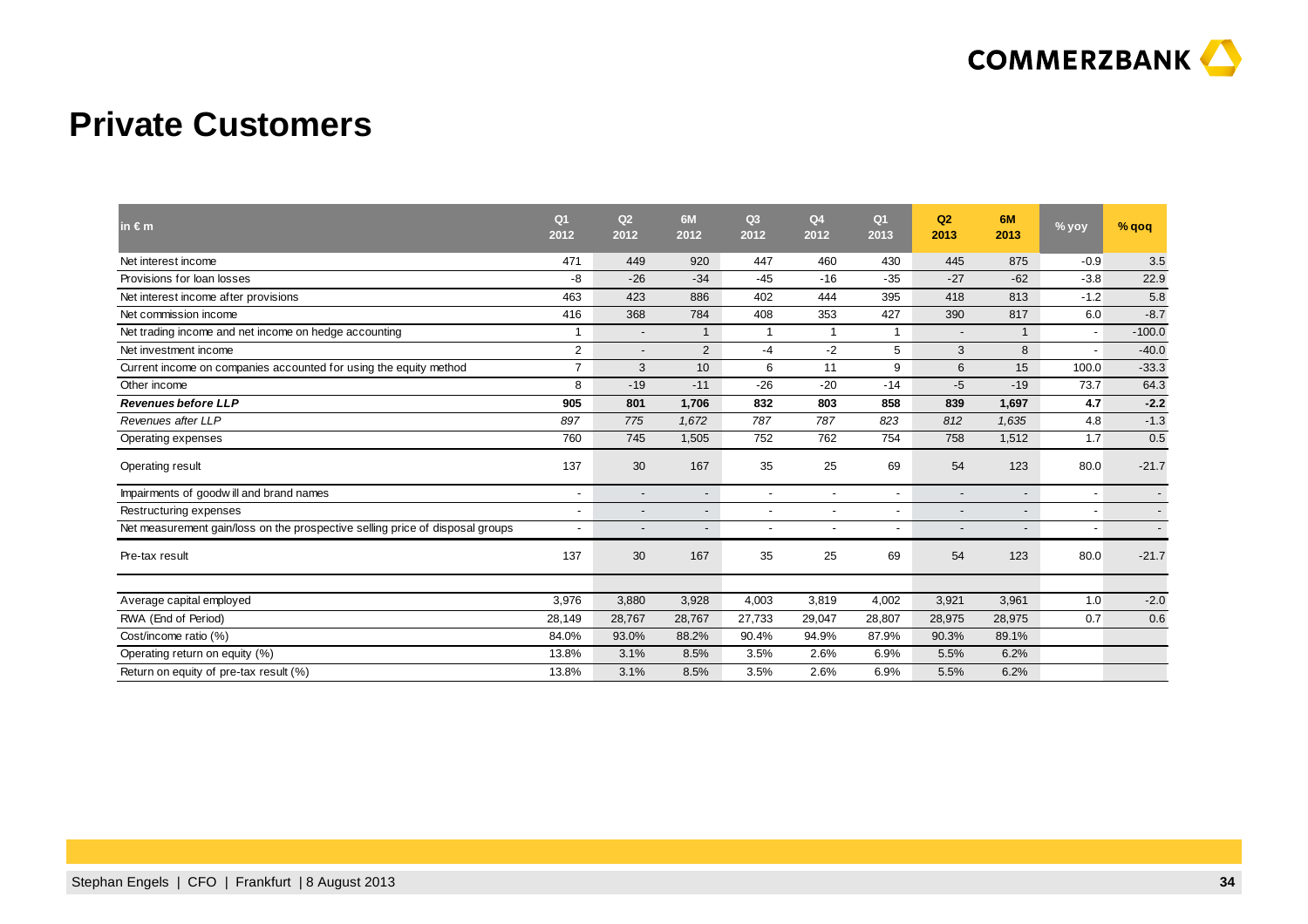

### **Mittelstandsbank**

| in $\epsilon$ m                                                               | Q <sub>1</sub><br>2012   | Q2<br>2012               | 6M<br>2012               | Q <sub>3</sub><br>2012   | Q4<br>2012               | Q <sub>1</sub><br>2013   | Q2<br>2013               | <b>6M</b><br>2013        | % yoy                    | $%$ qoq    |
|-------------------------------------------------------------------------------|--------------------------|--------------------------|--------------------------|--------------------------|--------------------------|--------------------------|--------------------------|--------------------------|--------------------------|------------|
| Net interest income                                                           | 542                      | 487                      | 1,029                    | 468                      | 457                      | 457                      | 432                      | 889                      | $-11.3$                  | $-5.5$     |
| Provisions for loan losses                                                    | 35                       | $-32$                    | 3                        | 9                        | $-42$                    | $-78$                    | $-147$                   | $-225$                   | $-359.4$                 | $-88.5$    |
| Net interest income after provisions                                          | 577                      | 455                      | 1,032                    | 477                      | 415                      | 379                      | 285                      | 664                      | $-37.4$                  | $-24.8$    |
| Net commission income                                                         | 271                      | 272                      | 543                      | 260                      | 261                      | 280                      | 272                      | 552                      |                          | $-2.9$     |
| Net trading income and net income on hedge accounting                         | $-12$                    | $\overline{1}$           | $-11$                    | $-13$                    | 3                        | -1                       | $-27$                    | $-26$                    | $-2,800.0$               | $-2,800.0$ |
| Net investment income                                                         | $-1$                     | $-6$                     | $-7$                     | $\overline{\phantom{a}}$ | 38                       | $-12$                    | -9                       | $-21$                    | $-50.0$                  | 25.0       |
| Current income on companies accounted for using the equity method             |                          | $\overline{\phantom{a}}$ |                          | 3                        | 3                        | $\overline{\phantom{a}}$ | $\mathbf{1}$             | $\mathbf{1}$             |                          |            |
| Other income                                                                  | -8                       | $-8$                     | $-16$                    | $-3$                     | 4                        | $\overline{2}$           | 26                       | 28                       | 425.0                    | 1,200.0    |
| <b>Revenues before LLP</b>                                                    | 792                      | 746                      | 1,538                    | 715                      | 766                      | 728                      | 695                      | 1,423                    | $-6.8$                   | $-4.5$     |
| Revenues after LLP                                                            | 827                      | 714                      | 1,541                    | 724                      | 724                      | 650                      | 548                      | 1,198                    | $-23.2$                  | $-15.7$    |
| Operating expenses                                                            | 339                      | 328                      | 667                      | 328                      | 347                      | 324                      | 332                      | 656                      | 1.2                      | 2.5        |
| Operating result                                                              | 488                      | 386                      | 874                      | 396                      | 377                      | 326                      | 216                      | 542                      | $-44.0$                  | $-33.7$    |
| Impairments of goodwill and brand names                                       | $\blacksquare$           | $\overline{\phantom{a}}$ | $\overline{\phantom{a}}$ | $\overline{\phantom{a}}$ | $\blacksquare$           | $\blacksquare$           | $\blacksquare$           | $\blacksquare$           | $\overline{\phantom{a}}$ | $\sim$     |
| Restructuring expenses                                                        |                          |                          |                          |                          |                          |                          | $\overline{\phantom{a}}$ | $\overline{\phantom{a}}$ |                          |            |
| Net measurement gain/loss on the prospective selling price of disposal groups | $\overline{\phantom{a}}$ |                          | $\overline{a}$           |                          | $\overline{\phantom{a}}$ | $\overline{\phantom{a}}$ |                          | $\overline{\phantom{a}}$ | $\overline{\phantom{a}}$ |            |
| Pre-tax result                                                                | 488                      | 386                      | 874                      | 396                      | 377                      | 326                      | 216                      | 542                      | $-44.0$                  | $-33.7$    |
|                                                                               |                          |                          |                          |                          |                          |                          |                          |                          |                          |            |
| Average capital employed                                                      | 5,974                    | 5,707                    | 5,841                    | 5,766                    | 5,637                    | 5,829                    | 5,849                    | 5,839                    | 2.5                      | 0.4        |
| RWA (End of Period)                                                           | 53,971                   | 53,191                   | 53,191                   | 53,516                   | 53,814                   | 55,364                   | 56,106                   | 56,106                   | 5.5                      | 1.3        |
| Cost/income ratio (%)                                                         | 42.8%                    | 44.0%                    | 43.4%                    | 45.9%                    | 45.3%                    | 44.5%                    | 47.8%                    | 46.1%                    |                          |            |
| Operating return on equity (%)                                                | 32.7%                    | 27.1%                    | 29.9%                    | 27.5%                    | 26.7%                    | 22.4%                    | 14.8%                    | 18.6%                    |                          |            |
| Return on equity of pre-tax result (%)                                        | 32.7%                    | 27.1%                    | 29.9%                    | 27.5%                    | 26.7%                    | 22.4%                    | 14.8%                    | 18.6%                    |                          |            |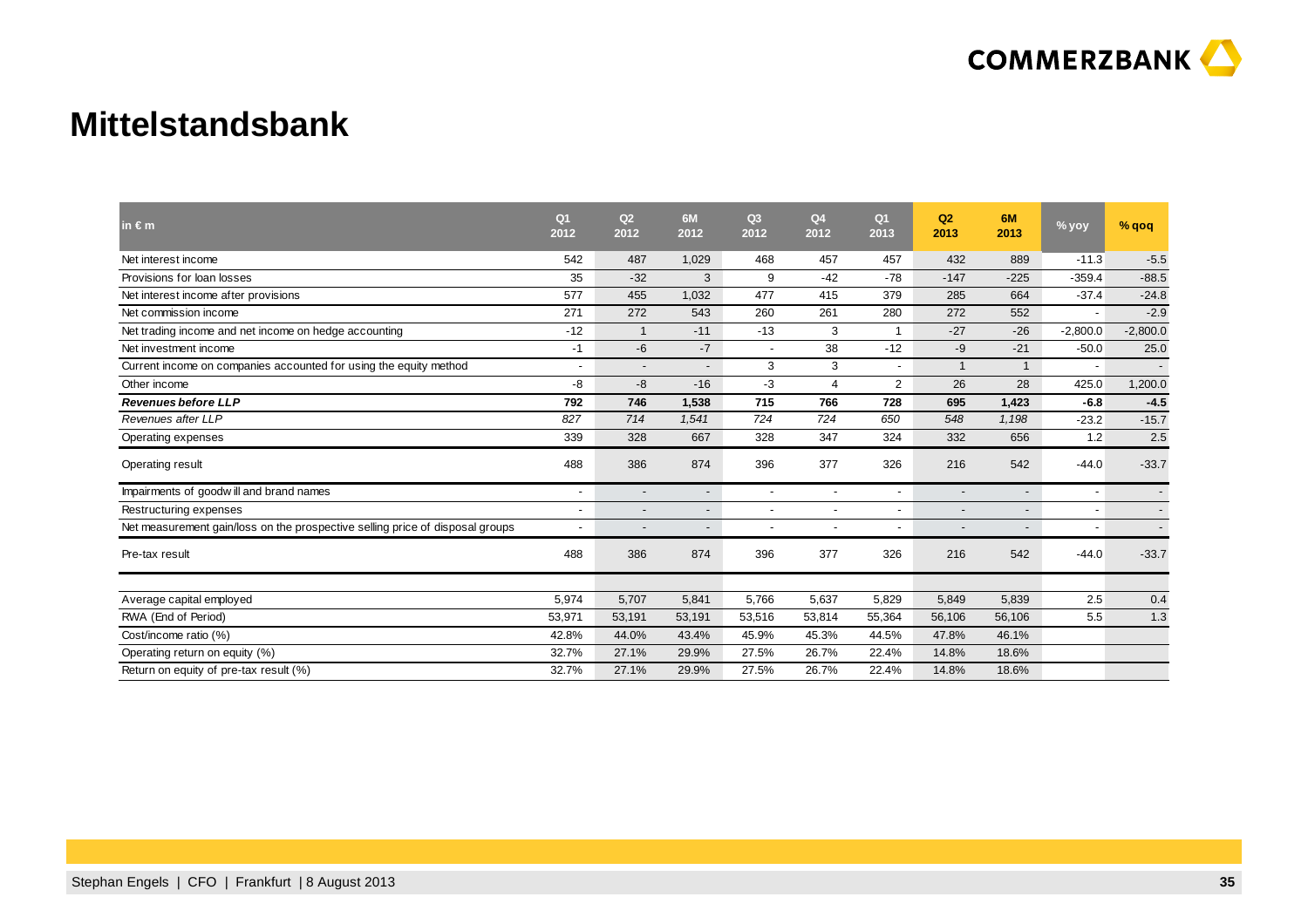

### **Central & Eastern Europe**

| in $\epsilon$ m                                                               | Q <sub>1</sub><br>2012   | Q2<br>2012               | 6M<br>2012               | Q3<br>2012               | Q4<br>2012               | Q <sub>1</sub><br>2013 | Q2<br>2013     | 6M<br>2013               | % yoy                    | % qoq                    |
|-------------------------------------------------------------------------------|--------------------------|--------------------------|--------------------------|--------------------------|--------------------------|------------------------|----------------|--------------------------|--------------------------|--------------------------|
| Net interest income                                                           | 124                      | 126                      | 250                      | 129                      | 129                      | 103                    | 99             | 202                      | $-21.4$                  | $-3.9$                   |
| Provisions for loan losses                                                    | $-18$                    | $-35$                    | $-53$                    | $-28$                    | $-24$                    | -6                     | $-36$          | $-42$                    | $-2.9$                   | $-500.0$                 |
| Net interest income after provisions                                          | 106                      | 91                       | 197                      | 101                      | 105                      | 97                     | 63             | 160                      | $-30.8$                  | $-35.1$                  |
| Net commission income                                                         | 50                       | 47                       | 97                       | 47                       | 44                       | 47                     | 53             | 100                      | 12.8                     | 12.8                     |
| Net trading income and net income on hedge accounting                         | 34                       | 23                       | 57                       | 15                       | 5                        | 23                     | 28             | 51                       | 21.7                     | 21.7                     |
| Net investment income                                                         |                          | 5                        | 6                        | $\overline{2}$           |                          |                        | 9              | 9                        | 80.0                     | $\sim$                   |
| Current income on companies accounted for using the equity method             | $\overline{\phantom{0}}$ | $\overline{\phantom{a}}$ |                          | $\blacksquare$           |                          |                        |                | $\blacksquare$           | $\overline{\phantom{a}}$ |                          |
| Other income                                                                  | 11                       | 9                        | 20                       | 8                        | 8                        | 12                     | 5              | 17                       | $-44.4$                  | $-58.3$                  |
| <b>Revenues before LLP</b>                                                    | 220                      | 210                      | 430                      | 201                      | 187                      | 185                    | 194            | 379                      | $-7.6$                   | 4.9                      |
| Revenues after LLP                                                            | 202                      | 175                      | 377                      | 173                      | 163                      | 179                    | 158            | 337                      | $-9.7$                   | $-11.7$                  |
| Operating expenses                                                            | 115                      | 116                      | 231                      | 121                      | 121                      | 104                    | 106            | 210                      | $-8.6$                   | 1.9                      |
| Operating result                                                              | 87                       | 59                       | 146                      | 52                       | 42                       | 75                     | 52             | 127                      | $-11.9$                  | $-30.7$                  |
| Impairments of goodwill and brand names                                       | $\overline{\phantom{a}}$ | $\overline{\phantom{a}}$ | $\overline{\phantom{a}}$ | $\overline{\phantom{a}}$ | $\overline{\phantom{a}}$ |                        | $\blacksquare$ | $\blacksquare$           | $\overline{\phantom{a}}$ | $\sim$                   |
| Restructuring expenses                                                        | $\overline{\phantom{a}}$ |                          | $\overline{\phantom{a}}$ | $\overline{\phantom{a}}$ |                          |                        |                | $\overline{\phantom{a}}$ |                          | $\overline{\phantom{a}}$ |
| Net measurement gain/loss on the prospective selling price of disposal groups | $\overline{\phantom{0}}$ | $-86$                    | $-86$                    | 3                        | $-185$                   |                        |                | $\overline{\phantom{a}}$ | 100.0                    | $\overline{\phantom{a}}$ |
| Pre-tax result                                                                | 87                       | $-27$                    | 60                       | 55                       | $-143$                   | 75                     | 52             | 127                      | 292.6                    | $-30.7$                  |
| Average capital employed                                                      | 1,893                    | 1,885                    | 1,889                    | 1,601                    | 1,673                    | 1,717                  | 1,659          | 1,688                    | $-12.0$                  | $-3.4$                   |
| RWA (End of Period)                                                           | 16,711                   | 15,971                   | 15,971                   | 15,654                   | 15,279                   | 14,548                 | 14,206         | 14,206                   | $-11.1$                  | $-2.4$                   |
| Cost/income ratio (%)                                                         | 52.3%                    | 55.2%                    | 53.7%                    | 60.2%                    | 64.7%                    | 56.2%                  | 54.6%          | 55.4%                    |                          |                          |
| Operating return on equity (%)                                                | 18.4%                    | 12.5%                    | 15.5%                    | 13.0%                    | 10.0%                    | 17.5%                  | 12.5%          | 15.0%                    |                          |                          |
| Return on equity of pre-tax result (%)                                        | 18.4%                    | $-5.7%$                  | 6.4%                     | 13.7%                    | $-34.2%$                 | 17.5%                  | 12.5%          | 15.0%                    |                          |                          |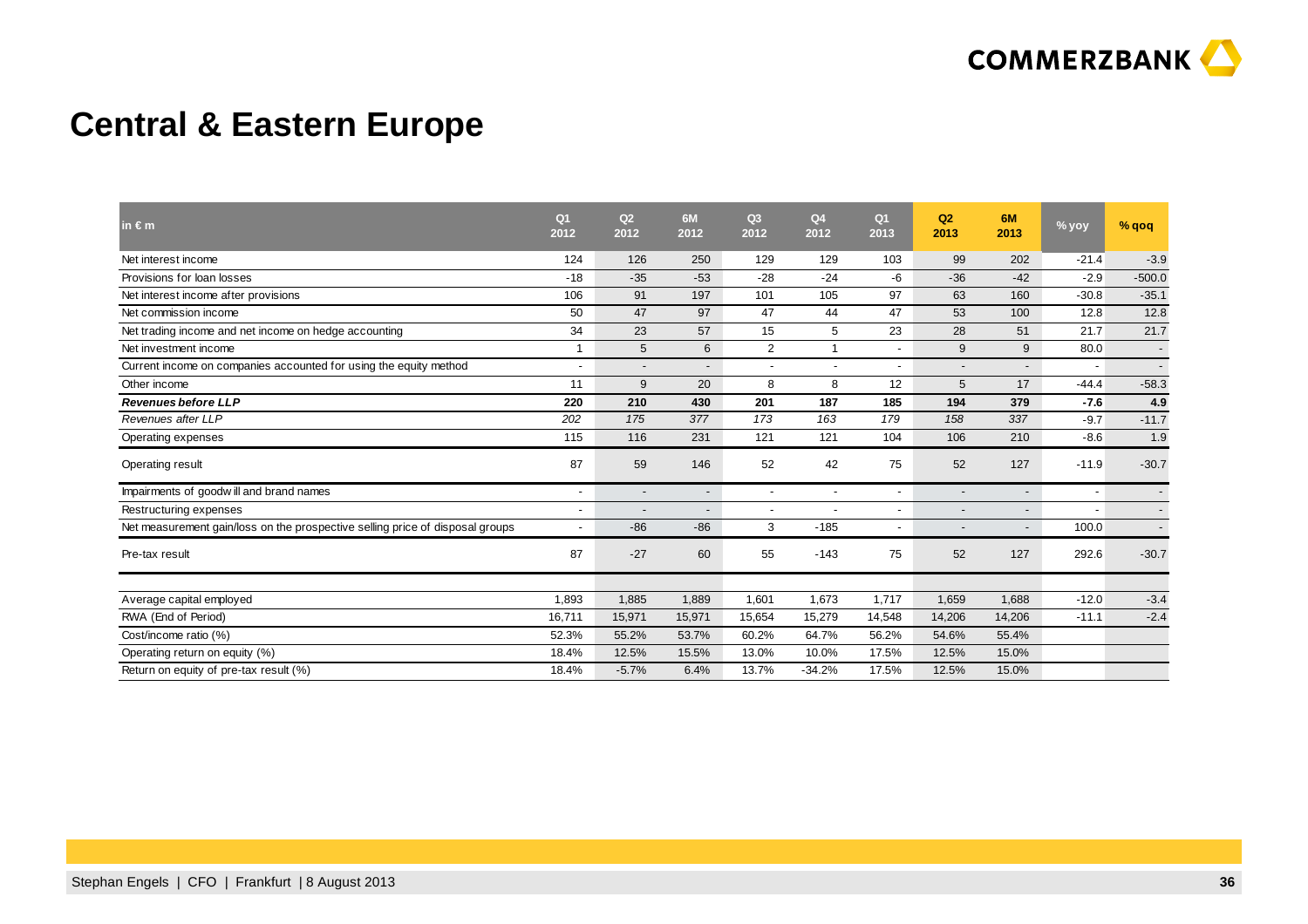

### **Corporates & Markets**

| $in \in m$                                                                    | Q <sub>1</sub><br>2012   | Q2<br>2012               | 6M<br>2012               | Q3<br>2012               | Q4<br>2012               | Q <sub>1</sub><br>2013 | Q2<br>2013               | 6M<br>2013               | % yoy                    | $%$ qoq                  |
|-------------------------------------------------------------------------------|--------------------------|--------------------------|--------------------------|--------------------------|--------------------------|------------------------|--------------------------|--------------------------|--------------------------|--------------------------|
| Net interest income                                                           | 295                      | 536                      | 831                      | $-24$                    | 440                      | 196                    | 554                      | 750                      | 3.4                      | 182.7                    |
| Provisions for loan losses                                                    | $-27$                    | $-23$                    | $-50$                    | 17                       | $-19$                    | 26                     | 19                       | 45                       | 182.6                    | $-26.9$                  |
| Net interest income after provisions                                          | 268                      | 513                      | 781                      | $-7$                     | 421                      | 222                    | 573                      | 795                      | 11.7                     | 158.1                    |
| Net commission income                                                         | 104                      | 73                       | 177                      | 114                      | 87                       | 82                     | 93                       | 175                      | 27.4                     | 13.4                     |
| Net trading income and net income on hedge accounting                         | $-2$                     | $-226$                   | $-228$                   | 313                      | $-309$                   | 307                    | $-139$                   | 168                      | 38.5                     | $-145.3$                 |
| Net investment income                                                         | 3                        | $\mathbf{1}$             | $\overline{4}$           | 121                      | 83                       | -6                     | 18                       | 12                       | 1,700.0                  | 400.0                    |
| Current income on companies accounted for using the equity method             | 6                        | 3                        | 9                        | 3                        |                          | $\overline{2}$         | 6                        | 8                        | 100.0                    | 200.0                    |
| Other income                                                                  | -8                       | 3                        | $-5$                     | $-30$                    | 11                       | $\overline{2}$         | 37                       | 39                       | 1,133.3                  | 1,750.0                  |
| <b>Revenues before LLP</b>                                                    | 398                      | 390                      | 788                      | 497                      | 312                      | 583                    | 569                      | 1,152                    | 45.9                     | $-2.4$                   |
| Revenues after LLP                                                            | 371                      | 367                      | 738                      | 514                      | 293                      | 609                    | 588                      | 1,197                    | 60.2                     | $-3.4$                   |
| Operating expenses                                                            | 341                      | 320                      | 661                      | 323                      | 363                      | 338                    | 335                      | 673                      | 4.7                      | $-0.9$                   |
| Operating result                                                              | 30                       | 47                       | 77                       | 191                      | $-70$                    | 271                    | 253                      | 524                      | 438.3                    | $-6.6$                   |
| Impairments of goodwill and brand names                                       | -                        | $\overline{a}$           | $\overline{\phantom{a}}$ | $\overline{\phantom{a}}$ | $\overline{\phantom{a}}$ |                        | $\overline{\phantom{a}}$ | $\blacksquare$           | $\overline{\phantom{a}}$ | $\sim$                   |
| Restructuring expenses                                                        | $\blacksquare$           | $\overline{\phantom{0}}$ | $\overline{\phantom{a}}$ | $\blacksquare$           | $\overline{\phantom{a}}$ |                        |                          | $\overline{\phantom{0}}$ |                          | $\overline{\phantom{a}}$ |
| Net measurement gain/loss on the prospective selling price of disposal groups | $\overline{\phantom{a}}$ |                          | $\overline{\phantom{a}}$ | $\overline{\phantom{a}}$ |                          |                        |                          | $\overline{\phantom{a}}$ |                          | $\overline{\phantom{a}}$ |
| Pre-tax result                                                                | 30                       | 47                       | 77                       | 191                      | $-70$                    | 271                    | 253                      | 524                      | 438.3                    | $-6.6$                   |
| Average capital employed                                                      | 3,244                    | 3,233                    | 3,238                    | 3,081                    | 3,285                    | 3,254                  | 3,340                    | 3,297                    | 3.3                      | 2.6                      |
| RWA (End of Period)                                                           | 32,310                   | 26,129                   | 26,129                   | 29,891                   | 29,776                   | 33,908                 | 32,367                   | 32,367                   | 23.9                     | $-4.5$                   |
| Cost/income ratio (%)                                                         | 85.7%                    | 82.1%                    | 83.9%                    | 65.0%                    | 116.3%                   | 58.0%                  | 58.9%                    | 58.4%                    |                          |                          |
| Operating return on equity (%)                                                | 3.7%                     | 5.8%                     | 4.8%                     | 24.8%                    | $-8.5%$                  | 33.3%                  | 30.3%                    | 31.8%                    |                          |                          |
| Return on equity of pre-tax result (%)                                        | 3.7%                     | 5.8%                     | 4.8%                     | 24.8%                    | $-8.5%$                  | 33.3%                  | 30.3%                    | 31.8%                    |                          |                          |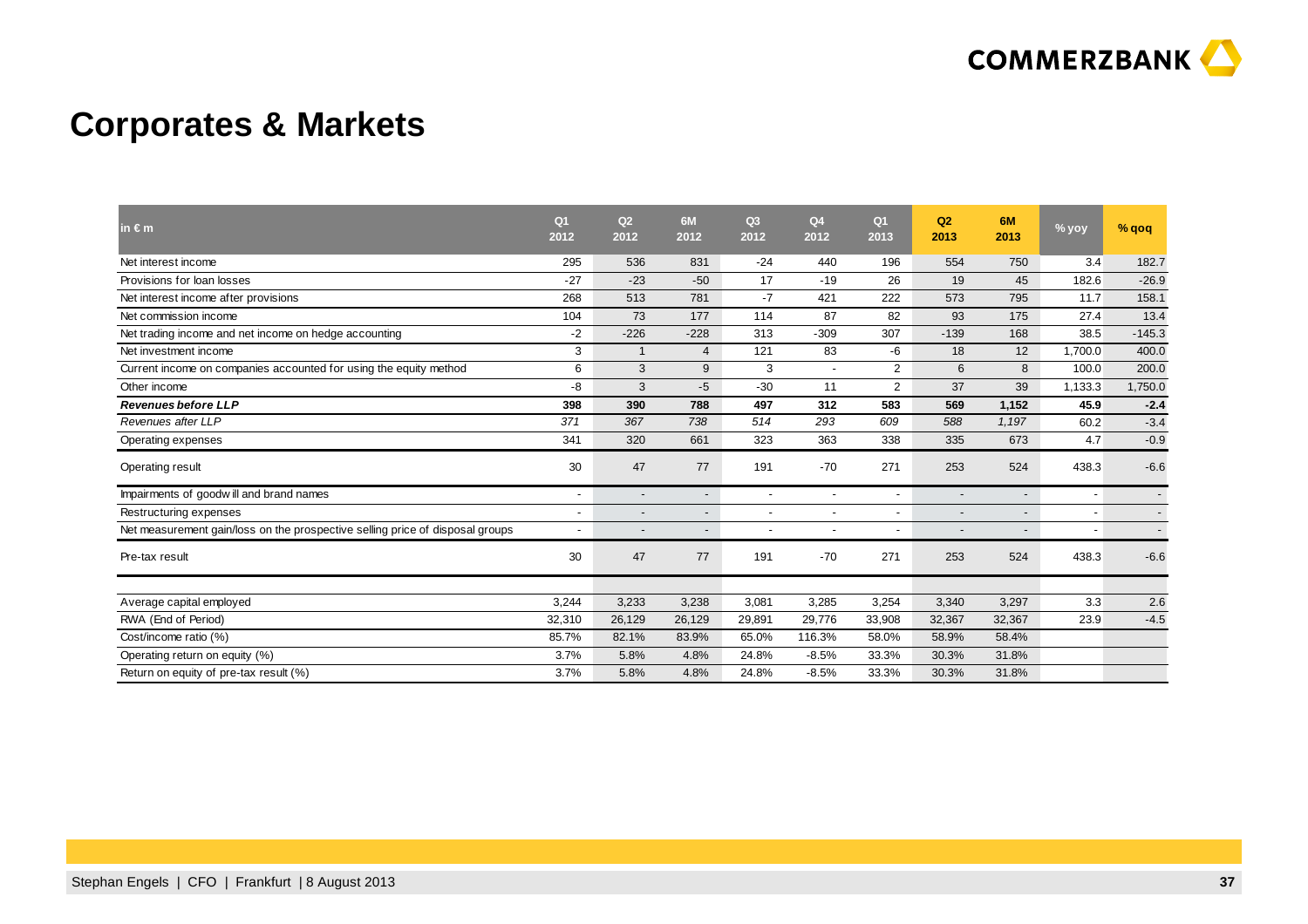

#### **Non-Core Assets**

| $in \in m$                                                                    | Q <sub>1</sub><br>2012 | Q2<br>2012     | 6M<br>2012               | Q3<br>2012               | Q4<br>2012               | Q <sub>1</sub><br>2013 | Q2<br>2013               | 6M<br>2013               | % yoy                    | $%$ qoq                  |
|-------------------------------------------------------------------------------|------------------------|----------------|--------------------------|--------------------------|--------------------------|------------------------|--------------------------|--------------------------|--------------------------|--------------------------|
| Net interest income                                                           | 184                    | 156            | 340                      | 127                      | 207                      | 170                    | 181                      | 351                      | 16.0                     | 6.5                      |
| Provisions for loan losses                                                    | $-178$                 | $-301$         | $-479$                   | $-383$                   | $-512$                   | $-175$                 | $-347$                   | $-522$                   | $-15.3$                  | $-98.3$                  |
| Net interest income after provisions                                          | 6                      | $-145$         | $-139$                   | $-256$                   | $-305$                   | -5                     | $-166$                   | $-171$                   | $-14.5$                  | $-3,220.0$               |
| Net commission income                                                         | 28                     | 18             | 46                       | 26                       | 29                       | 19                     | 19                       | 38                       | 5.6                      |                          |
| Net trading income and net income on hedge accounting                         | $-215$                 | 124            | $-91$                    | $-70$                    | $-71$                    | $-43$                  | 23                       | $-20$                    | $-81.5$                  | 153.5                    |
| Net investment income                                                         | $-203$                 | $-54$          | $-257$                   | $-79$                    | 13                       | 8                      | $-157$                   | $-149$                   | $-190.7$                 | $-2,062.5$               |
| Current income on companies accounted for using the equity method             | $-1$                   | $\overline{1}$ |                          | $\blacksquare$           | $-2$                     | $-2$                   |                          | $-2$                     | $-100.0$                 | 100.0                    |
| Other income                                                                  | 27                     | $-8$           | 19                       | $-7$                     | $-10$                    | 20                     | $-11$                    | 9                        | $-37.5$                  | $-155.0$                 |
| <b>Revenues before LLP</b>                                                    | $-180$                 | 237            | 57                       | -3                       | 166                      | 172                    | 55                       | 227                      | $-76.8$                  | $-68.0$                  |
| Revenues after LLP                                                            | $-358$                 | $-64$          | $-422$                   | $-386$                   | $-346$                   | -3                     | $-292$                   | $-295$                   | $-356.3$                 | $-9,633.3$               |
| Operating expenses                                                            | 98                     | 88             | 186                      | 91                       | 102                      | 83                     | 95                       | 178                      | 8.0                      | 14.5                     |
| Operating result                                                              | $-456$                 | $-152$         | $-608$                   | $-477$                   | $-448$                   | $-86$                  | $-387$                   | $-473$                   | $-154.6$                 | $-350.0$                 |
| Impairments of goodwill and brand names                                       |                        | $\blacksquare$ | $\overline{\phantom{a}}$ | $\overline{\phantom{a}}$ | $\blacksquare$           |                        | $\overline{\phantom{a}}$ | $\overline{\phantom{a}}$ | $\overline{\phantom{a}}$ | $\sim$                   |
| Restructuring expenses                                                        | 34                     | 9              | 43                       | $\overline{\phantom{a}}$ | $\overline{\phantom{a}}$ |                        | $\overline{\phantom{a}}$ | $\overline{\phantom{a}}$ | $-100.0$                 | $\overline{\phantom{a}}$ |
| Net measurement gain/loss on the prospective selling price of disposal groups |                        |                | $\overline{\phantom{a}}$ |                          |                          |                        | $\overline{\phantom{0}}$ | $\overline{\phantom{a}}$ |                          | $\overline{\phantom{a}}$ |
| Pre-tax result                                                                | $-490$                 | $-161$         | $-651$                   | $-477$                   | $-448$                   | $-86$                  | $-387$                   | $-473$                   | $-140.4$                 | $-350.0$                 |
|                                                                               |                        |                |                          |                          |                          |                        |                          |                          |                          |                          |
| Average capital employed                                                      | 10,226                 | 10,118         | 10,172                   | 10,053                   | 9,617                    | 10,058                 | 9,651                    | 9,854                    | $-4.6$                   | $-4.1$                   |
| RWA (End of Period)                                                           | 66,543                 | 63,069         | 63,069                   | 64,570                   | 67,782                   | 65,135                 | 61,751                   | 61,751                   | $-2.1$                   | $-5.2$                   |
| Cost/income ratio (%)                                                         | n/a                    | 37.1%          | 326.3%                   | n/a                      | 61.4%                    | 48.3%                  | 172.7%                   | 78.4%                    |                          |                          |
| Operating return on equity (%)                                                | $-17.8%$               | $-6.0%$        | $-12.0%$                 | $-19.0%$                 | $-18.6%$                 | $-3.4%$                | $-16.0%$                 | $-9.6%$                  |                          |                          |
| Return on equity of pre-tax result (%)                                        | $-19.2%$               | $-6.4%$        | $-12.8%$                 | $-19.0%$                 | $-18.6%$                 | $-3.4%$                | $-16.0%$                 | $-9.6%$                  |                          |                          |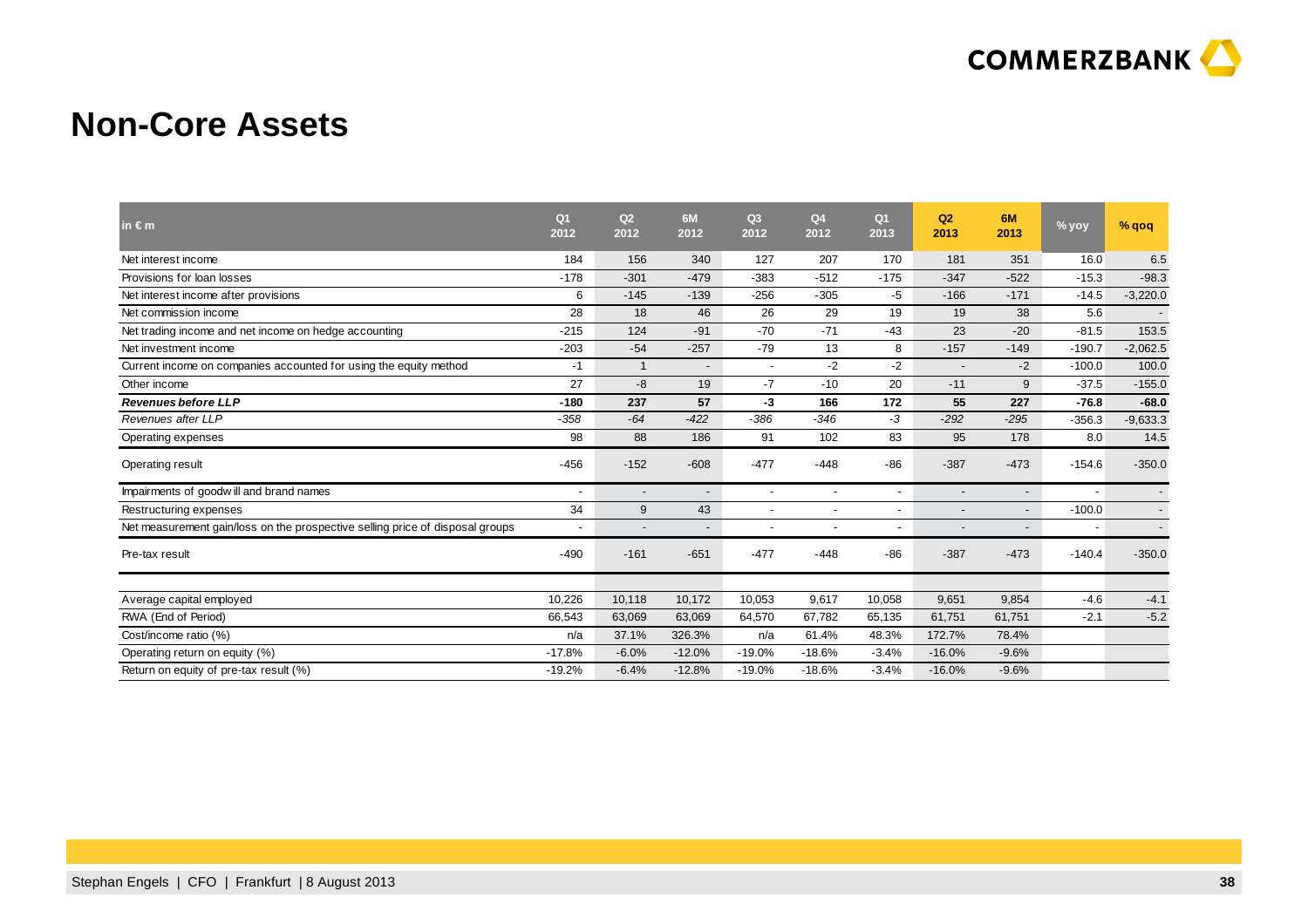

## **Portfolio Restructuring Unit**

| in $\epsilon$ m                                                               | Q <sub>1</sub><br>2012   | Q <sub>2</sub><br>2012   | 6M<br>2012               | Q <sub>3</sub><br>2012   | Q4<br>2012               | Q <sub>1</sub><br>2013   | Q2<br>2013               | 6M<br>2013               | % yoy                    | % qoq                    |
|-------------------------------------------------------------------------------|--------------------------|--------------------------|--------------------------|--------------------------|--------------------------|--------------------------|--------------------------|--------------------------|--------------------------|--------------------------|
| Net interest income                                                           | 36                       | 30                       | 66                       | $\blacksquare$           | $\blacksquare$           |                          | $\overline{\phantom{a}}$ | $\overline{\phantom{a}}$ | $\blacksquare$           | $\overline{\phantom{0}}$ |
| Provisions for loan losses                                                    | -16                      | 13                       | $-3$                     | $\overline{\phantom{a}}$ | $\blacksquare$           | $\blacksquare$           | $\overline{\phantom{a}}$ | $\sim$                   | $\overline{\phantom{a}}$ | $\sim$                   |
| Net interest income after provisions                                          | 20                       | 43                       | 63                       | $\overline{\phantom{a}}$ | $\blacksquare$           | $\blacksquare$           | $\overline{\phantom{a}}$ | $\sim$                   |                          | $\overline{\phantom{a}}$ |
| Net commission income                                                         | $\overline{\phantom{a}}$ | $\overline{\phantom{a}}$ | $\overline{a}$           | $\overline{\phantom{a}}$ | $\overline{a}$           | $\overline{\phantom{a}}$ | $\overline{\phantom{a}}$ | $\sim$                   | $\overline{\phantom{a}}$ | $\overline{\phantom{a}}$ |
| Net trading income and net income on hedge accounting                         | 138                      | $-16$                    | 122                      | $\overline{\phantom{a}}$ | $\overline{a}$           | $\overline{\phantom{a}}$ | $\overline{\phantom{a}}$ | $\sim$                   | $\overline{\phantom{a}}$ | $\sim$                   |
| Net investment income                                                         | 17                       | 11                       | 28                       | $\overline{\phantom{a}}$ | $\overline{\phantom{a}}$ | $\overline{\phantom{a}}$ |                          | $\sim$                   |                          |                          |
| Current income on companies accounted for using the equity method             | $\overline{\phantom{a}}$ | $\overline{\phantom{a}}$ | $\sim$                   | $\overline{\phantom{a}}$ | $\blacksquare$           | $\overline{\phantom{a}}$ | $\overline{\phantom{a}}$ | $\sim$                   | $\overline{\phantom{a}}$ |                          |
| Other income                                                                  |                          | $-1$                     | $\overline{\phantom{a}}$ | $\blacksquare$           | $\blacksquare$           | $\blacksquare$           | $\overline{\phantom{a}}$ |                          | $\overline{\phantom{a}}$ | $\sim$                   |
| <b>Revenues before LLP</b>                                                    | 192                      | 24                       | 216                      | $\blacksquare$           | $\blacksquare$           | ٠                        | ۰                        | ۰.                       | ۰                        | $\sim$                   |
| Revenues after LLP                                                            | 176                      | 37                       | 213                      | $\overline{\phantom{a}}$ |                          |                          | $\overline{\phantom{a}}$ | $\overline{\phantom{0}}$ | $\overline{a}$           | $\overline{\phantom{a}}$ |
| Operating expenses                                                            | 12                       | 17                       | 29                       | $\overline{\phantom{a}}$ | $\blacksquare$           | $\blacksquare$           |                          |                          |                          |                          |
| Operating result                                                              | 164                      | 20                       | 184                      |                          |                          |                          |                          |                          |                          |                          |
| Impairments of goodwill and brand names                                       | $\blacksquare$           | $\overline{\phantom{a}}$ | $\blacksquare$           | $\blacksquare$           | $\blacksquare$           | $\overline{\phantom{a}}$ |                          | $\blacksquare$           | $\overline{\phantom{a}}$ |                          |
| Restructuring expenses                                                        | $\overline{\phantom{a}}$ |                          | $\overline{\phantom{a}}$ | $\overline{\phantom{a}}$ | $\overline{\phantom{a}}$ | $\blacksquare$           | $\overline{\phantom{a}}$ | $\sim$                   | $\overline{\phantom{a}}$ |                          |
| Net measurement gain/loss on the prospective selling price of disposal groups | $\overline{\phantom{a}}$ | $\overline{\phantom{a}}$ | $\overline{\phantom{a}}$ | $\overline{\phantom{a}}$ | $\blacksquare$           | $\overline{\phantom{0}}$ | $\overline{\phantom{a}}$ | $\sim$                   | $\overline{\phantom{0}}$ |                          |
| Pre-tax result                                                                | 164                      | 20                       | 184                      | $\overline{\phantom{a}}$ |                          |                          |                          |                          |                          | $\overline{\phantom{0}}$ |
|                                                                               |                          |                          |                          |                          |                          |                          |                          |                          | $\overline{\phantom{a}}$ |                          |
| Average capital employed                                                      | 1,704                    | 1,052                    | 1,378                    | $\overline{\phantom{a}}$ | $\overline{\phantom{a}}$ | $\overline{\phantom{a}}$ | $\overline{\phantom{a}}$ | $\sim$                   | $\overline{\phantom{a}}$ |                          |
| RWA (End of Period)                                                           | 9,504                    | 8,975                    | 8,975                    | $\blacksquare$           | $\overline{\phantom{a}}$ | $\overline{\phantom{a}}$ |                          | $\sim$                   |                          |                          |
| Cost/income ratio (%)                                                         | 6.3%                     | 70.8%                    | 13.4%                    | $\blacksquare$           | $\blacksquare$           | $\overline{\phantom{a}}$ |                          | $\blacksquare$           |                          |                          |
| Operating return on equity (%)                                                | 38.5%                    | 7.6%                     | 26.7%                    | $\overline{\phantom{a}}$ | $\overline{\phantom{a}}$ | $\overline{\phantom{a}}$ | $\overline{\phantom{a}}$ | $\overline{\phantom{a}}$ |                          |                          |
| Return on equity of pre-tax result (%)                                        | 38.5%                    | 7.6%                     | 26.7%                    | $\overline{\phantom{a}}$ | $\blacksquare$           | $\overline{\phantom{a}}$ | $\overline{\phantom{a}}$ | $\sim$                   |                          |                          |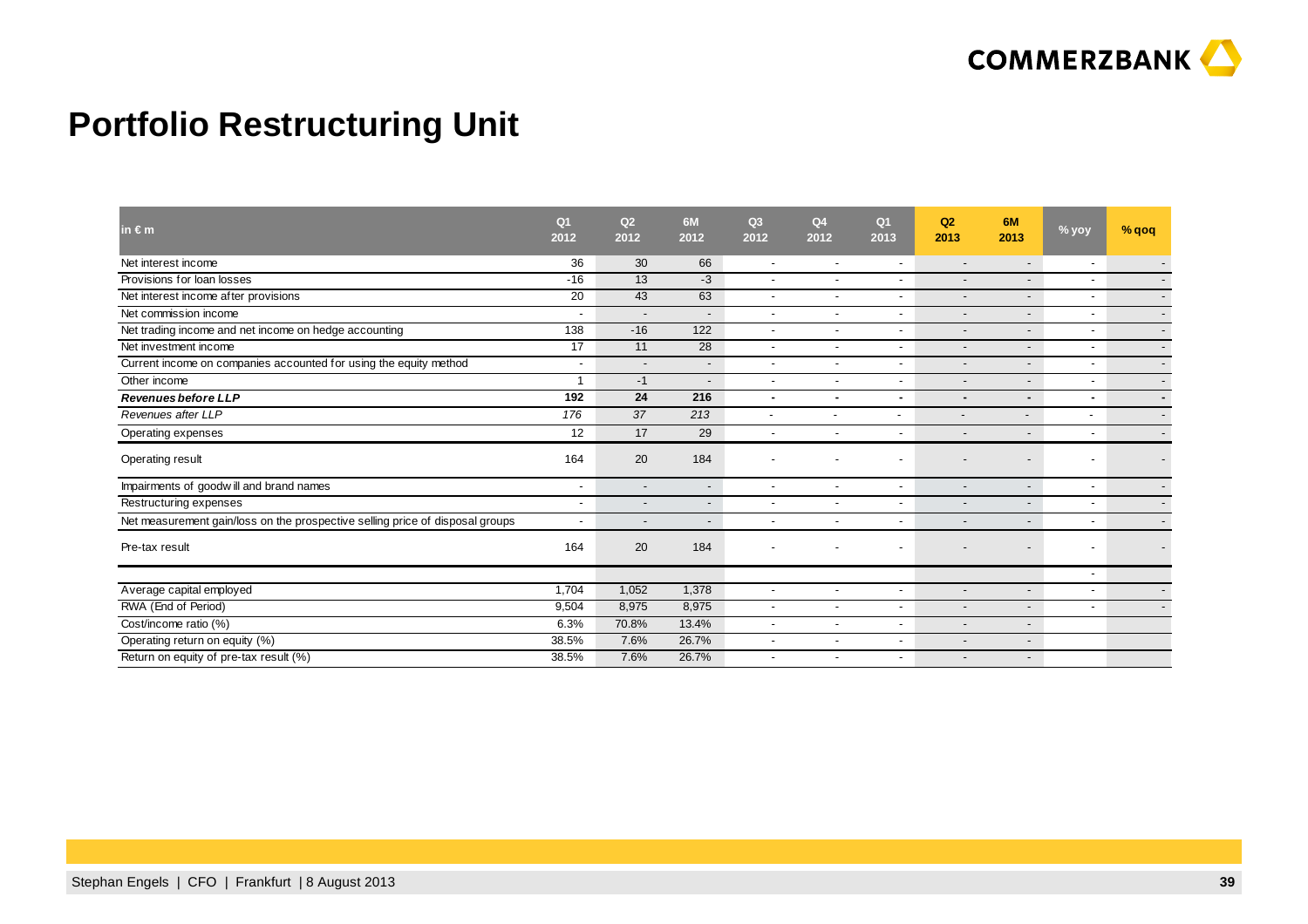

#### **Others & Consolidation**

| in $\epsilon$ m                                                               | Q <sub>1</sub><br>2012   | Q <sub>2</sub><br>2012   | 6M<br>2012               | Q3<br>2012               | Q4<br>2012               | Q <sub>1</sub><br>2013 | Q2<br>2013               | 6M<br>2013               | % yoy                    | $%$ qoq                  |
|-------------------------------------------------------------------------------|--------------------------|--------------------------|--------------------------|--------------------------|--------------------------|------------------------|--------------------------|--------------------------|--------------------------|--------------------------|
| Net interest income                                                           | 42                       | $\overline{\phantom{a}}$ | 42                       | 134                      | 35                       |                        | $-82$                    | $-82$                    | $\overline{\phantom{a}}$ |                          |
| Provisions for loan losses                                                    |                          | $\overline{a}$           |                          |                          | $-1$                     | $\mathbf 1$            |                          | 2                        | $\overline{\phantom{a}}$ |                          |
| Net interest income after provisions                                          | 42                       | $\overline{\phantom{a}}$ | 42                       | 134                      | 34                       | $\mathbf 1$            | $-81$                    | $-80$                    | $\overline{\phantom{a}}$ | $-8,200.0$               |
| Net commission income                                                         | -5                       | -9                       | $-14$                    | $-3$                     | $-10$                    | -8                     | $-19$                    | $-27$                    | $-111.1$                 | $-137.5$                 |
| Net trading income and net income on hedge accounting                         | 220                      | 178                      | 398                      | $-22$                    | $-12$                    | 28                     | 106                      | 134                      | $-40.4$                  | 278.6                    |
| Net investment income                                                         | 5                        | 20                       | 25                       | $-10$                    | 117                      | -1                     | 16                       | 15                       | $-20.0$                  | 1,700.0                  |
| Current income on companies accounted for using the equity method             | $-1$                     | $\overline{a}$           | $-1$                     | $\overline{4}$           |                          | $-1$                   | $-2$                     | $-3$                     | $\overline{\phantom{a}}$ | $-100.0$                 |
| Other income                                                                  | $-10$                    | $-19$                    | $-29$                    | 25                       | $-15$                    | $-84$                  | $-57$                    | $-141$                   | $-200.0$                 | 32.1                     |
| <b>Revenues before LLP</b>                                                    | 251                      | 170                      | 421                      | 128                      | 115                      | $-66$                  | $-38$                    | $-104$                   | $-122.4$                 | 42.4                     |
| Revenues after LLP                                                            | 251                      | 170                      | 421                      | 128                      | 114                      | $-65$                  | $-37$                    | $-102$                   | $-121.8$                 | 43.1                     |
| Operating expenses                                                            | 125                      | 118                      | 243                      | 117                      | 80                       | 121                    | 73                       | 194                      | $-38.1$                  | $-39.7$                  |
| Operating result                                                              | 126                      | 52                       | 178                      | 11                       | 34                       | $-186$                 | $-110$                   | $-296$                   | $-311.5$                 | 40.9                     |
| Impairments of goodwill and brand names                                       | $\blacksquare$           | $\overline{\phantom{a}}$ | $\overline{\phantom{a}}$ | $\overline{\phantom{a}}$ | $\overline{\phantom{a}}$ |                        | $\overline{\phantom{a}}$ | $\overline{\phantom{0}}$ | $\overline{\phantom{a}}$ | $\sim$                   |
| Restructuring expenses                                                        | $\overline{\phantom{a}}$ | $\overline{\phantom{a}}$ | $\overline{\phantom{a}}$ | $\overline{\phantom{a}}$ | $\overline{\phantom{a}}$ | 493                    | $\overline{\phantom{a}}$ | 493                      | $\overline{\phantom{a}}$ | $-100.0$                 |
| Net measurement gain/loss on the prospective selling price of disposal groups | $\overline{\phantom{a}}$ |                          | $\overline{\phantom{a}}$ | $\overline{\phantom{a}}$ |                          | $\overline{a}$         | $\overline{\phantom{0}}$ | $\overline{\phantom{a}}$ | $\overline{\phantom{a}}$ | $\overline{\phantom{a}}$ |
| Pre-tax result                                                                | 126                      | 52                       | 178                      | 11                       | 34                       | $-679$                 | $-110$                   | $-789$                   | $-311.5$                 | 83.8                     |
| Average capital employed                                                      | 1,236                    | 3,291                    | 2,263                    | 5,007                    | 5,084                    | 3,815                  | 4,026                    | 3,920                    | 22.4                     | 5.6                      |
| RWA (End of Period)                                                           | 15.753                   | 14,049                   | 14,049                   | 14,948                   | 12,436                   | 12,033                 | 12,914                   | 12,914                   | $-8.1$                   | 7.3                      |
| Cost/income ratio (%)                                                         | 49.8%                    | 69.4%                    | 57.7%                    | 91.4%                    | 69.6%                    | n/a                    | n/a                      | n/a                      |                          |                          |
| Operating return on equity (%)                                                | 40.8%                    | 6.3%                     | 15.7%                    | 0.9%                     | 2.7%                     | $-19.5%$               | $-10.9%$                 | $-15.1%$                 |                          |                          |
| Return on equity of pre-tax result (%)                                        | 40.8%                    | 6.3%                     | 15.7%                    | 0.9%                     | 2.7%                     | $-71.2%$               | $-10.9%$                 | $-40.3%$                 |                          |                          |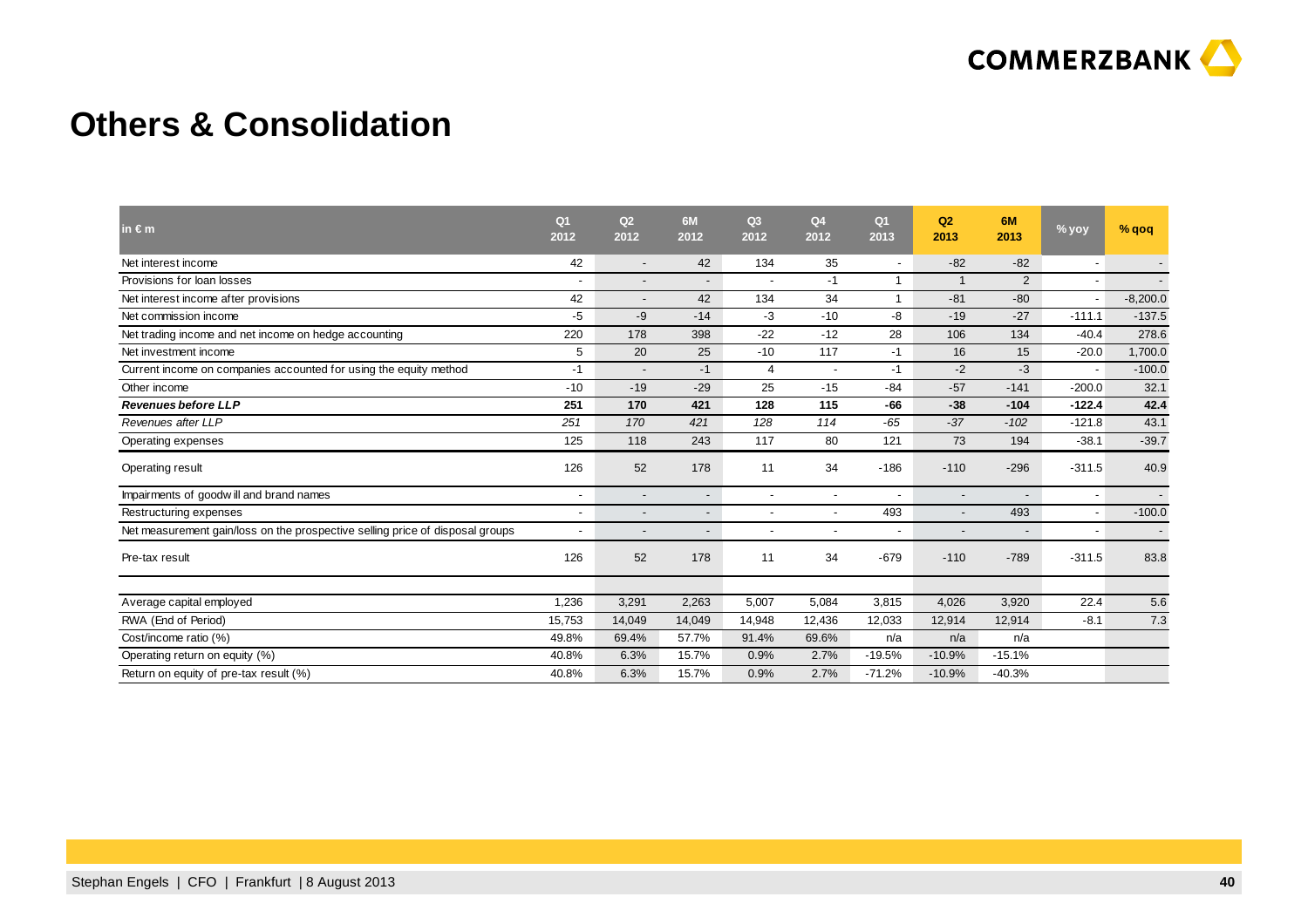

### **Group equity definitions**

| <b>Reconciliation of equity definitions</b>          |                      |         | <b>Equity basis for RoE</b>             |
|------------------------------------------------------|----------------------|---------|-----------------------------------------|
|                                                      | Q2 2013              | 6M      |                                         |
| Equity definitions in $\epsilon$ m                   | <b>End of Period</b> | Average |                                         |
| Subscribed capital                                   | 1,139                | 3,738   |                                         |
| Capital reserve                                      | 15,938               | 11,541  |                                         |
| Retained earnings                                    | 10,707               | 10,885  |                                         |
| Silent participations SoFFin / Allianz               | 0                    | 1,697   |                                         |
| Currency translation reserve                         | $-210$               | $-127$  |                                         |
| Consolidated P&L*)                                   | $-51$                | $-15$   |                                         |
| Investors' Capital without non-controlling interests | 27,523               | 27,719  | <b>Basis for RoE on net result</b>      |
| Non-controlling interests (IFRS)**)                  | 813                  | 841     |                                         |
| <b>Investors' Capital</b>                            | 28,336               | 28,560  | Basis for operating RoE and pre-tax RoE |
| Capital deductions, goodwill and other adjustments   | $-3,465$             |         |                                         |
| Basel II core capital without hybrid capital         | 24,871               |         |                                         |
| Hybrid capital                                       | 1,088                |         |                                         |
| <b>Basel II Tier I capital</b>                       | 25,959               |         |                                         |

\* After deduction of distribution to silent participants

\*\* excluding: Revaluation reserve and cash flow hedges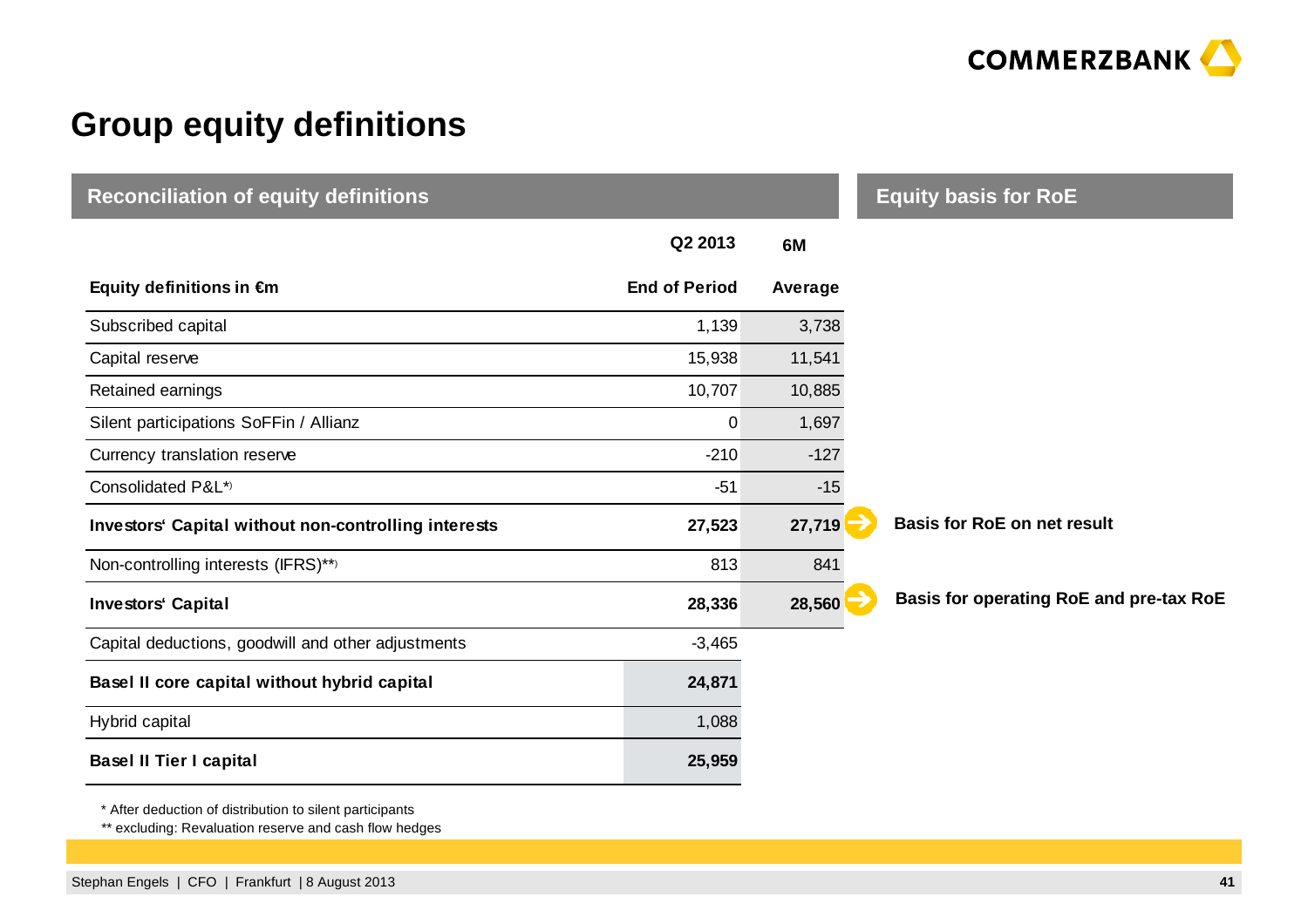

#### **For more information, please contact Commerzbank**´**<sup>s</sup> IR team:**

**Tanja Birkholz (Head of Investor Relations / Executive Management Board Member)**P: +49 69 136 23854M: tanja.birkholz@commerzbank.com

**Jürgen Ackermann** (Europe / US)P: +49 69 136 22338M: juergen.ackermann@commerzbank.com

**Dirk Bartsch (Strategic IR)** P: +49 69 136 2 2799 M: dirk.bartsch@commerzbank.com

**Michael H. Klein** (UK / Non-Euro Europe / Asia / Fixed Income)P: +49 69 136 24522M: michael.klein@commerzbank.com

**Maximilian Bicker** (UK / Non-Euro Europe / Asia / Fixed Income)P: +49 69 136 28696M: maximilian.bicker@commerzbank.com

**Ute Heiserer-Jäckel** (Retail Investors)P: +49 69 136 41874M: ute.heiserer-jaeckel@commerzbank.com

**Simone Nuxoll** (Retail Investors)P: +49 69 136 45660M: simone.nuxoll@commerzbank.com

> **ir@commerzbank.comwww.ir.commerzbank.com**